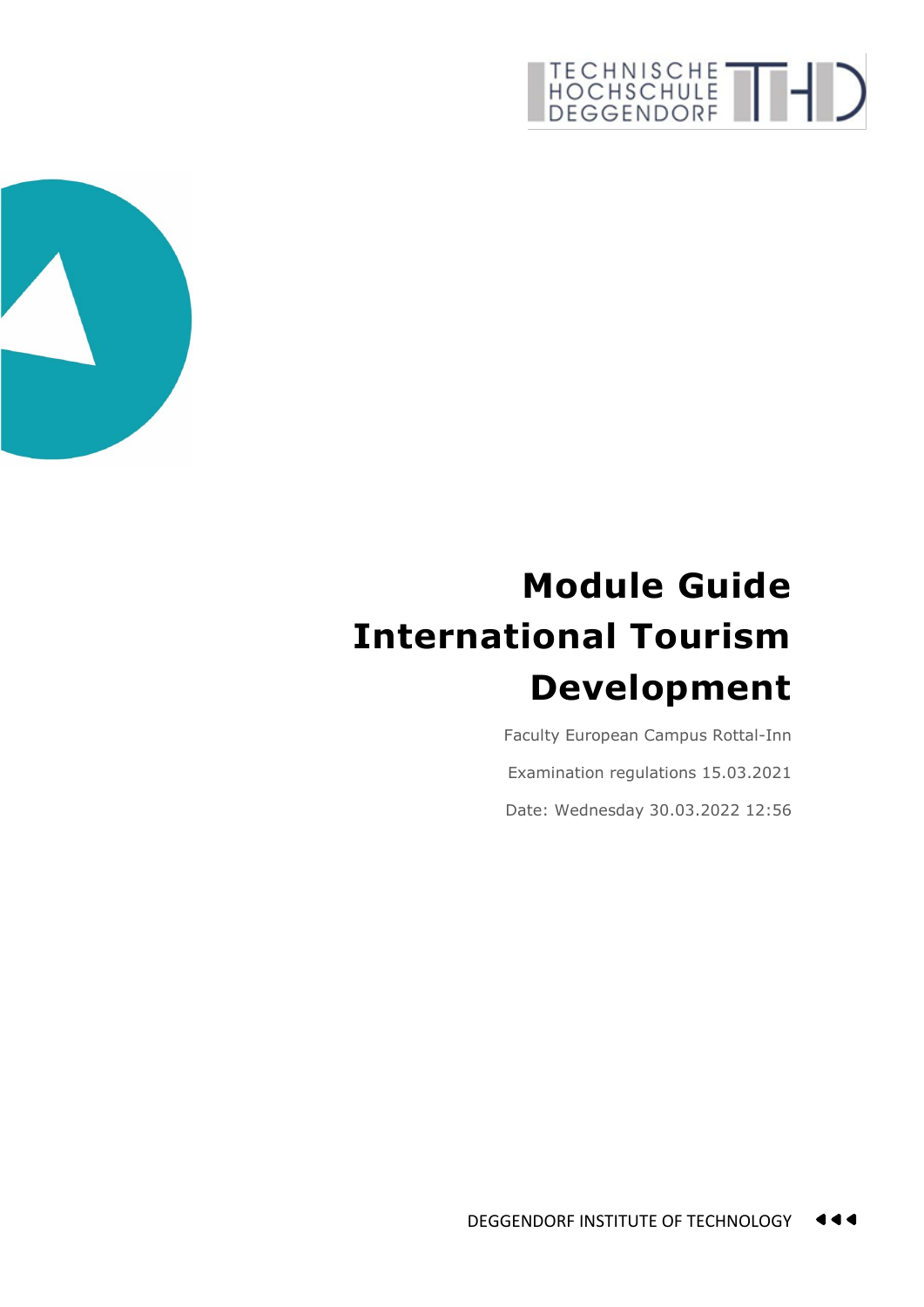## TECHNISCHE THI

| MITM-1-1 Customer Experience Management 3                          |
|--------------------------------------------------------------------|
| MITM-1-2 Current Issues in Business Administration6                |
|                                                                    |
| MITM-1-4 Intercultural and Interdisciplinary Management13          |
| MITM-1-5 Global & Regional Sustainable Tourism Develop. 17         |
| MITM-1-6 Quantitative and Qualitative Research Methods I20         |
|                                                                    |
|                                                                    |
| MITM-2-2 Applied Customer Experience Management28                  |
| <b>MITM-2-3 Quantitative and Qualitative Research Methods II31</b> |
| MITM-2-4 Master Thesis Tutorial (Scientific Workshop)33            |
| MITM-2-5 Entrepreneurship and Business Development 35              |
| MITM-2-6 Digital Marketing and Social Media in Tourism 38          |
|                                                                    |
| MITM-3-1 Destination Development and Marketing44                   |
|                                                                    |
|                                                                    |

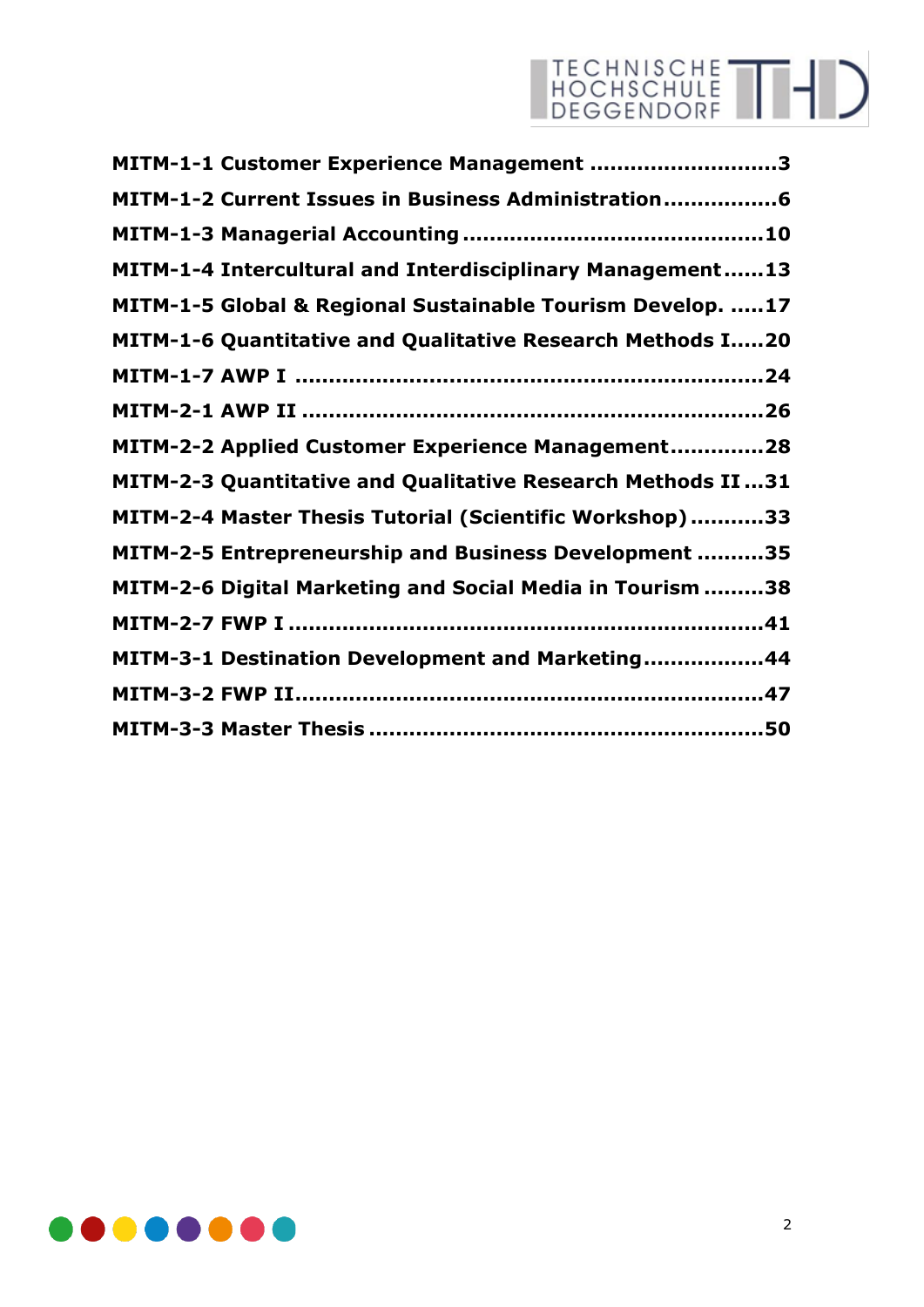#### <span id="page-2-0"></span>**MITM-1-1 CUSTOMER EXPERIENCE MANAGEMENT**

| Module code                        | $MITM-1-1$                             |
|------------------------------------|----------------------------------------|
| Module coordination                | Prof. Dr. Marcus Herntrei              |
| Course number and name             | <b>Customer Experience Management</b>  |
| Lecturers                          | Prof. Dr. Marcus Herntrei              |
|                                    | Prof. Dr. Georg Christian Steckenbauer |
| Semester                           | $\mathbf{1}$                           |
| Duration of the module             | 1 semester                             |
| Module frequency                   | annually                               |
| Course type                        | required course                        |
| Level                              | postgraduate                           |
| Semester periods per week<br>(SWS) | 4                                      |
| <b>ECTS</b>                        | 5                                      |
| Workload                           | Time of attendance: 60 hours           |
|                                    | self-study: 90 hours                   |
|                                    | Total: 150 hours                       |
| Type of Examination                | written ex. 90 min.                    |
| Duration of Examination            | 90 min.                                |
| Weight                             | 5/90                                   |
| Language of Instruction            | English                                |

#### **Module Objective**

#### **Professional and methodological competences:**

Students develop knowledge and understanding of scientific basics, key concepts and models in the field of customer experience management. They acquire a holistic understanding of customer experience in service industries and in particular in the field of tourism.

The get a sound overview over psychological and sociological concepts to understand and explain customer experience. Based on these foundations they use models of imagineering to analyse existing tourism products and to develop new ideas and products in the field of tourism.

After successfully completing the module, students will understand the specific challenges managing customer experiences in an international context.

#### **Personal and social competences:**

Students develop written and verbal presentational skills. They demonstrate groupwork, questioning and listening skills.

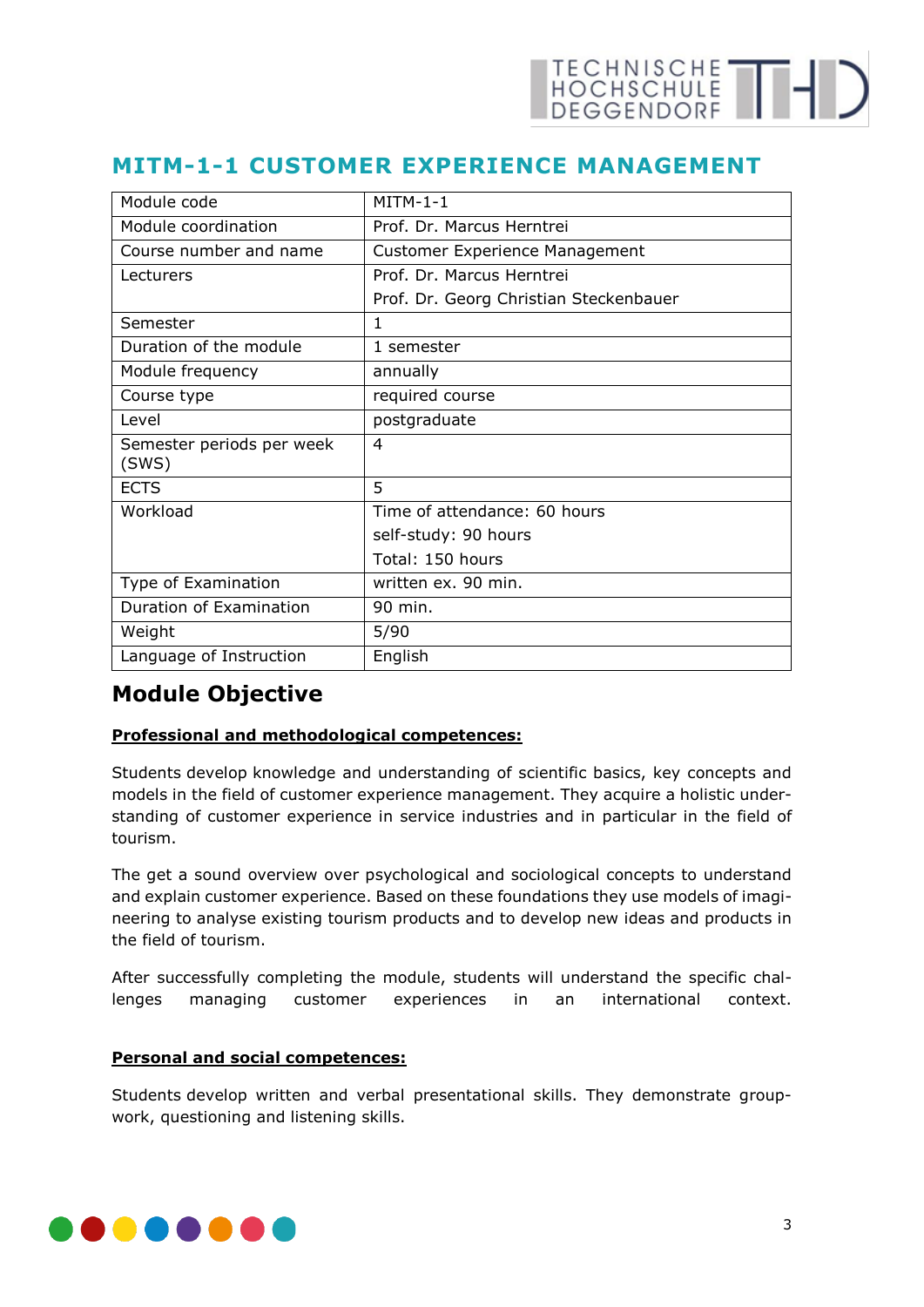

#### **Applicability in this and other Programs**

Applied Customer Experience Management

Master Thesis

#### **Entrance Requirements**

None

#### **Learning Content**

- o Sociological, psychological and economic aspects of "Experience".
- o Relevance of staging of experiences in the development of touristic products.
- o Methods that can be used in imagineering.
- o Theoretical models for analysing and measuring experience quality of touristic products.
- o Evaluation of touristic products with regard to of experience quality.
- o Information and communication design.
- o Examples of successful experience design (experience hospitality, city tourism, etc.).

#### **Teaching Methods**

Seminaristic teaching combining lecture, exercises, group work, group presentations, classroom discussions.

Students are encouraged to actively participate in course by choosing appropriate didactical methods.

#### **Recommended Literature**

Cooper, Alan, Reimann, Robert, & Cronin, David (2007). About Face 3. The Essentials of Interaction Design. Indianapolis: Wiley.

Csikszentmihalyi, Mihaly (1990). Flow. The Psychology of Optimal Experience. New York: Harper Perennial.

Ford, Robert C., Sturmann, Michael C., & Heaton, Cherrill P. (2011). Managing Quality Service in Hospitality. How Organizations Achieve Excellence in the Guest Experience. Florence: DELMAR

Hollins, Gillian, & Hollins, Bill (1993). Total Design. Managing the design process in the service sector. London: Pitman Publishing.

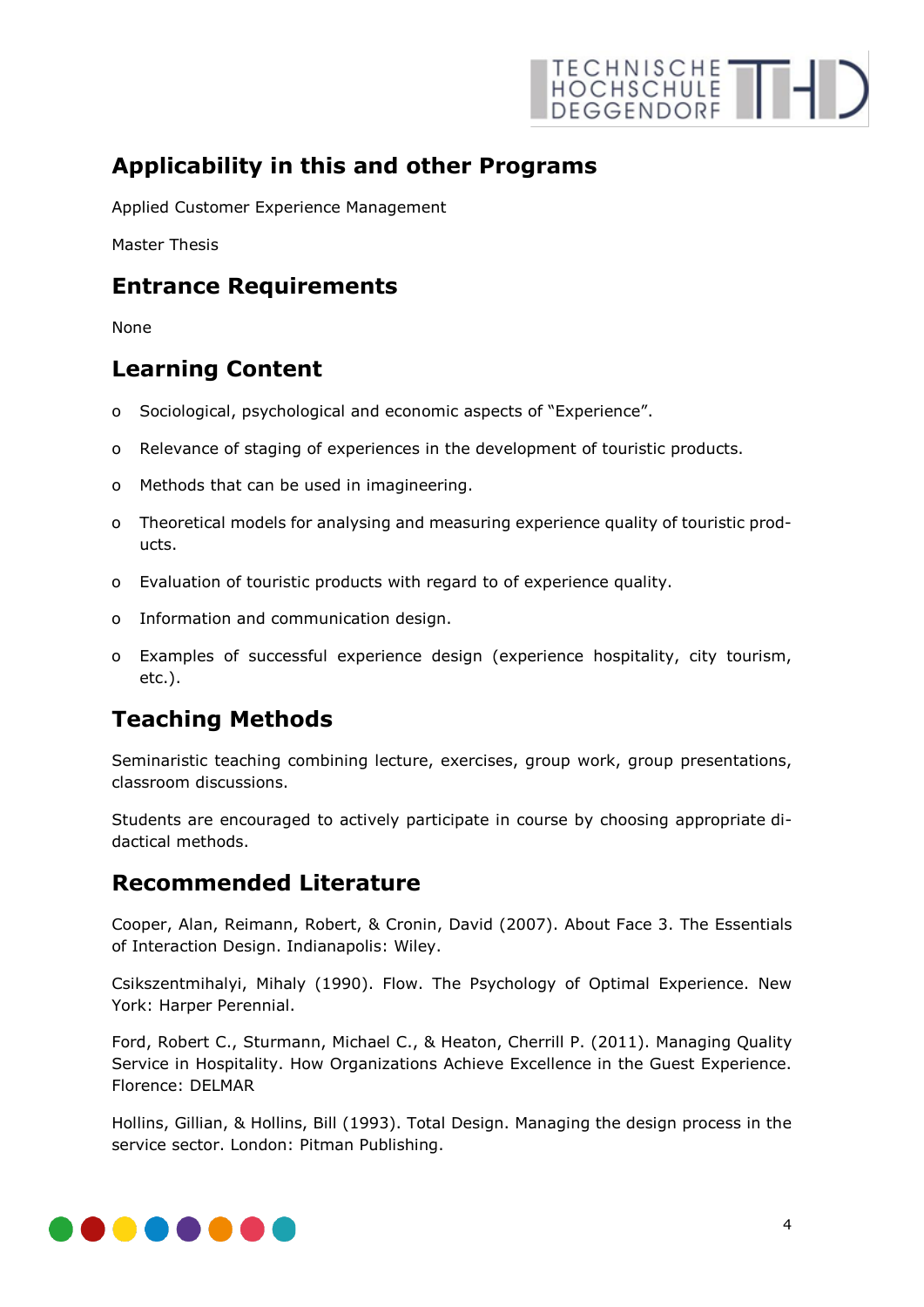

Kozak, Metin, & Decrop, Alain (2001). Handbook of Tourist Behavior. London: Routledge.

Lockwood, Thomas (ed.) (2010). Design Thinking. Integrating Innovation, Customer Experience, and Brand Value. New York: Allworth Press.

Pine, J., & Gilmore, J. (1999). The Experience Economy. Work Is Theatre & Every Business a Stage. Boston: Harvard Business School Press.

Pine, J., & Gilmore, J. (2007). Authenticity. What Consumers really want. Harvard Boston: Business School Press.

Swarbrooke, John, & Horner, Susan (2007). Consumer Behaviour in Tourism. 2<sup>nd</sup> ed. Amsterdam: Butterworth-Heinemann.

Additional material (articles form scientific and business journals, case studies...) is presented in course and made available on iLearn platform.

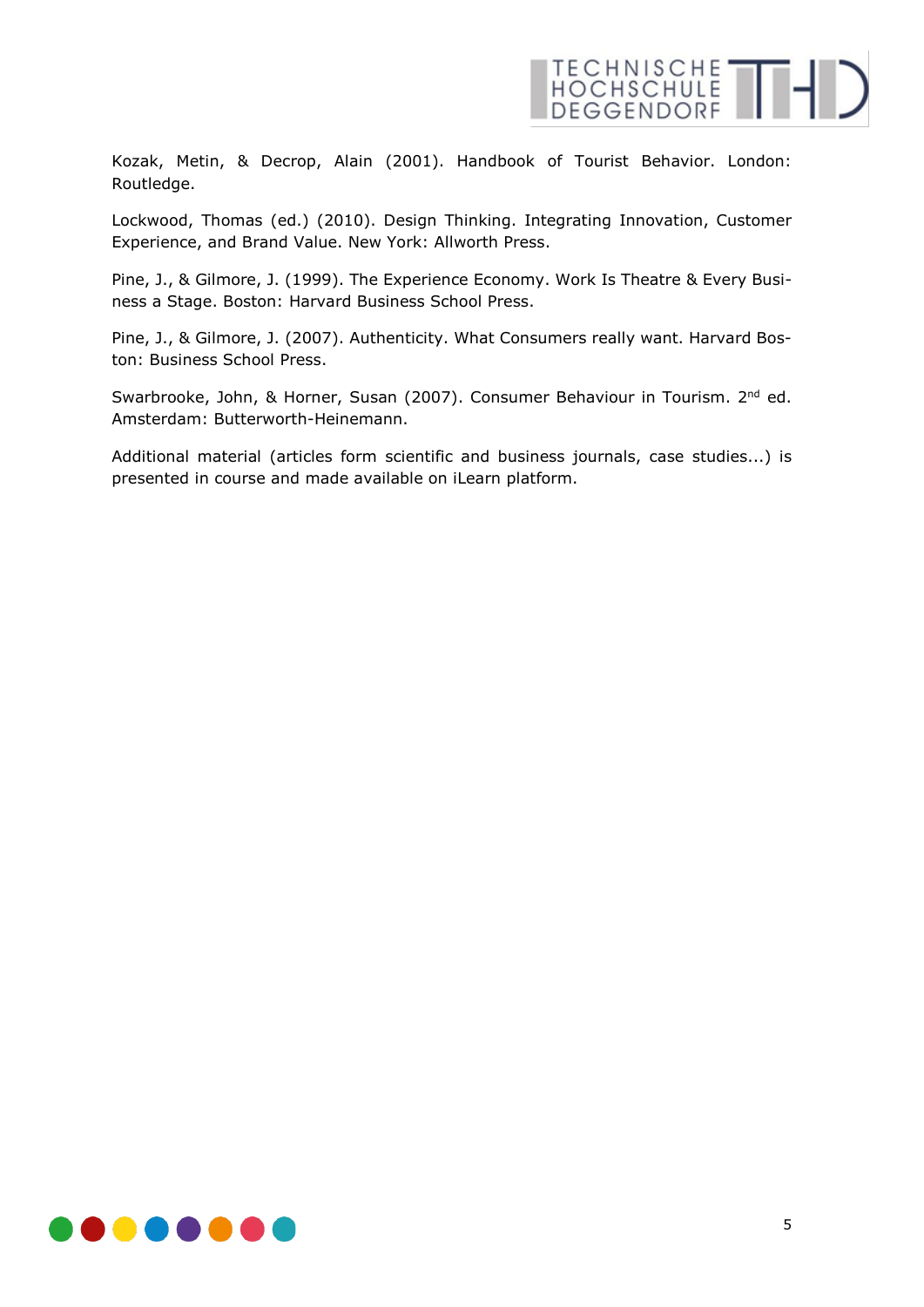## TECHNISCHE THE

#### <span id="page-5-0"></span>**MITM-1-2 CURRENT ISSUES IN BUSINESS ADMIN-ISTRATION**

| Module code                        | $MITM-1-2$                                |
|------------------------------------|-------------------------------------------|
| Module coordination                | Prof. Dr. Katerina Volchek                |
| Course number and name             | Current Issues in Business Administration |
| Lecturer                           | Prof. Dr. Katerina Volchek                |
| Semester                           | 1                                         |
| Duration of the module             | 1 semester                                |
| Module frequency                   | annually                                  |
| Course type                        | required course                           |
| Level                              | postgraduate                              |
| Semester periods per week<br>(SWS) | 4                                         |
| <b>ECTS</b>                        | 5                                         |
| Workload                           | Time of attendance: 60 hours              |
|                                    | self-study: 90 hours                      |
|                                    | Total: 150 hours                          |
| Type of Examination                | written ex. 90 min.                       |
| Duration of Examination            | 90 min.                                   |
| Weight                             | 5/90                                      |
| Language of Instruction            | English                                   |

#### **Module Objective**

The 4th Technological Revolution currently transforms the business landscape. Managers face the need to ensure the sustainable development of their businesses in the constantly changing environment. In addition to knowledge and understanding of Business Processes and Administration, managers face the need to take risks to innovate in order to sustain the change.

This module is business-oriented. It aims to familiarise students with the current trends in business administration, to provide them with the relevant tools for decision-making and to enable them to critically analyse not only the business environment but their own decisions.

#### **Professional and methodological competence:**

After successful completion of the Module students are able to:

- o identify specific problems of businesses (related to structures, processes and business environment)
- o critically analyse and choose relevant tools to analyse these problems and propose solutions based on analyses.

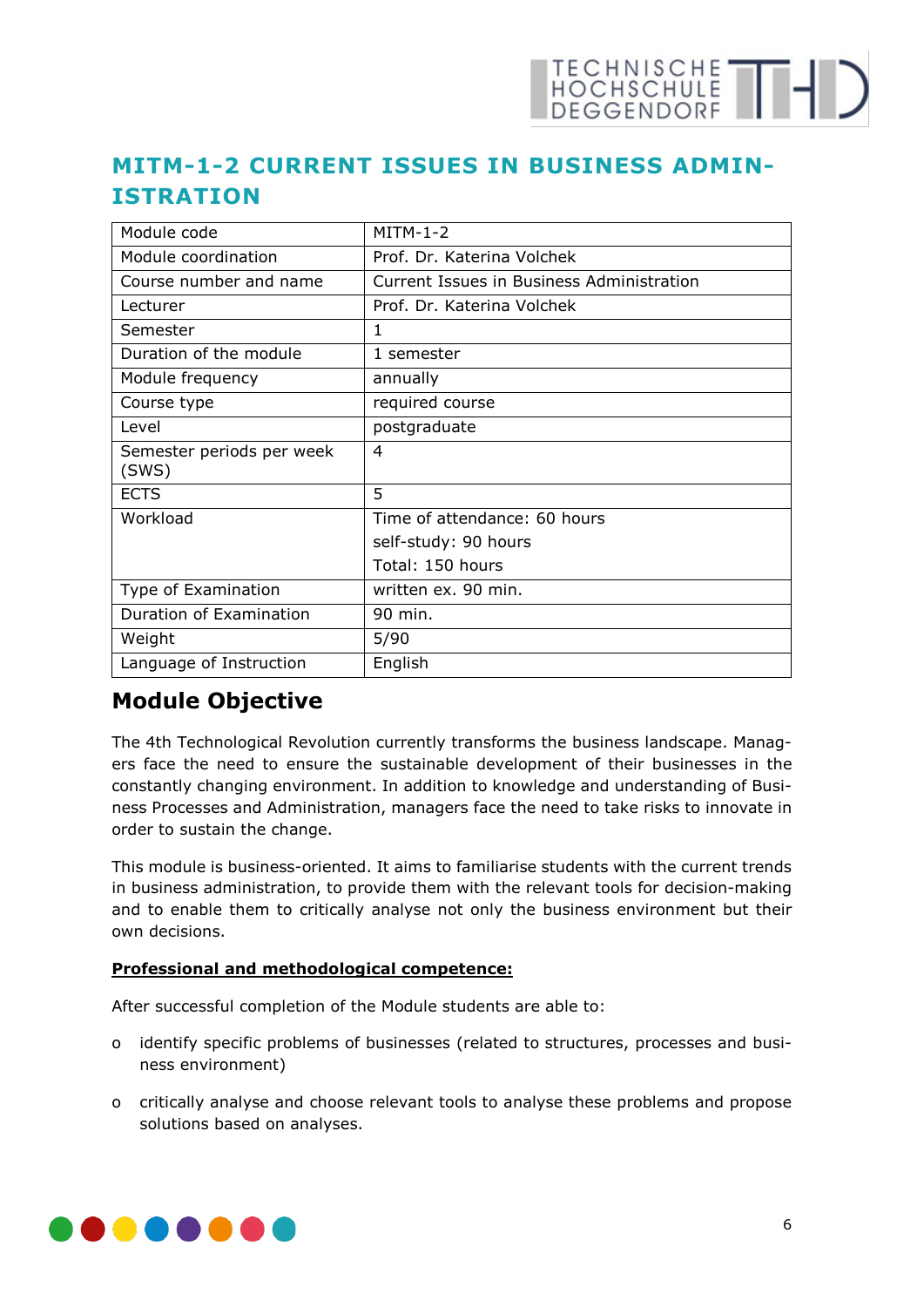

o Apply relevant tools & methods to analyse the business environment and minimise the risk of decision-making

#### **Personal competence:**

After successful completion of the Module students are able to demonstrate:

- o critical thinking skills & problem-solving skills
- o independent learning skills & personal working style
- o self-responsibly

#### **Social competence:**

After successful completion of the Module students are able to demonstrate:

- o ability to work independently and in a team
- o ability to work in an international environment

#### **Applicability in this and other Programs**

- o Global and Regional Sustainable Tourism Development
- o Entrepreneurship and Business Development
- o Master Thesis

#### **Entrance Requirements**

#### None

*It is advised that students have basic knowledge in Business Administration/ Strategic Management*

#### **Learning Content**

- o **Introduction to Business Administration, Digital Transformation and Organisational Behaviour**
	- ο The 4th Technological Revolutions and Digital Transformation
	- ο Business Sustainability and Business Diversity
- o **Contemporary External Environment**
	- ο Major Forces of Macro Environment
	- ο Transformation of Micro Environment
- o **Strategic Management and Digital Transformation**

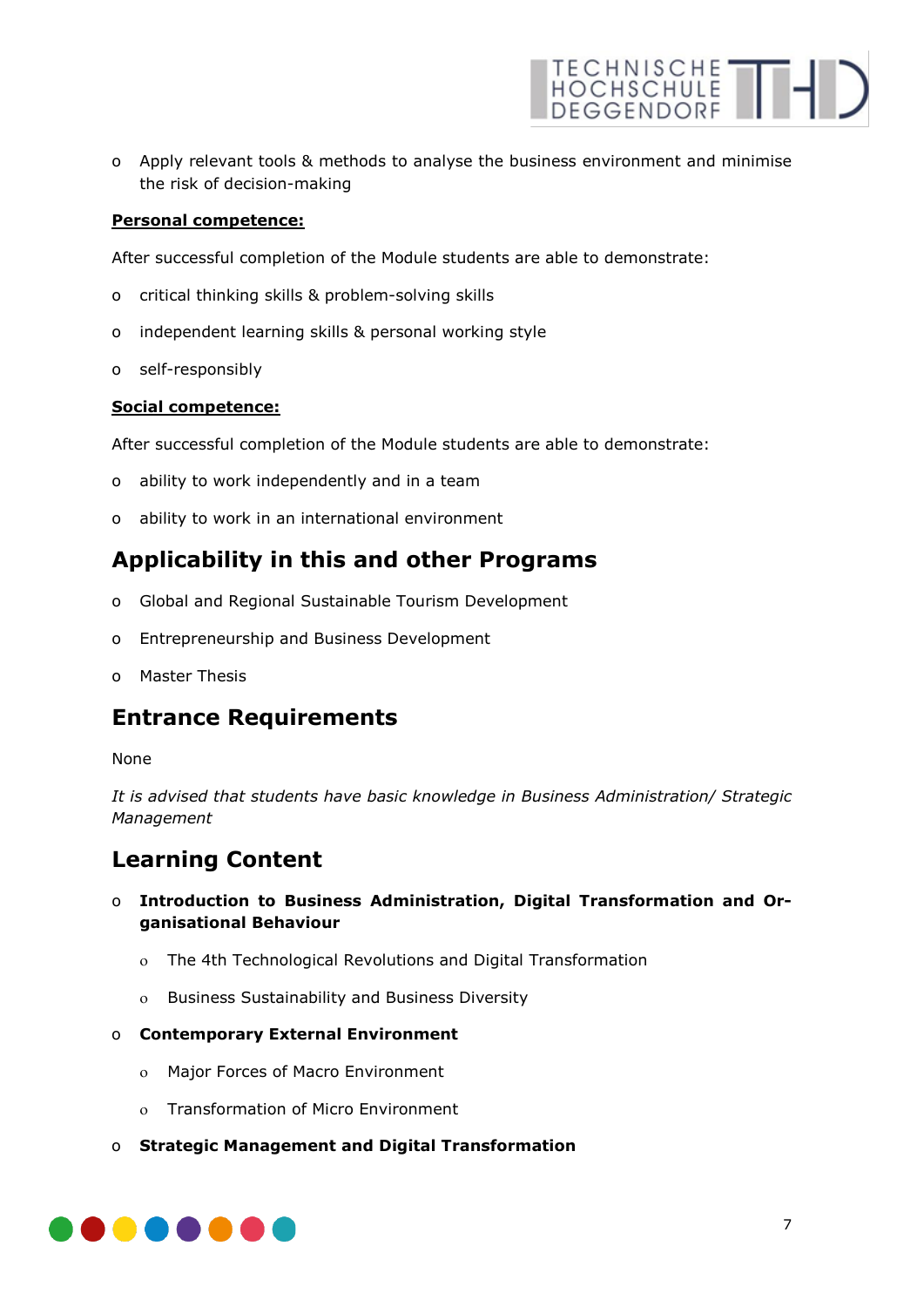

- ο Transformation of Business Models
- ο Business Resources and Open Innovation Model
- ο Service Ecosystems
- o **Organisational Change as a Reaction to Changes in External Environment**
	- ο Contemporary Market Strategies
	- ο Transformation of Strategic Leadership & Organisational Culture
	- ο The Future of Jobs
	- ο Crisis Management

#### **Teaching Methods**

#### **Flipped class learning, which combines:**

- o Online and in-class lectures
- o Laboratory experiments
- o Workshops
- o Group discussions and forums
- o Presentations
- o Individual work

*Students are encouraged to actively participate in the in-class activities*

#### **Recommended Literature**

Tribe, J. (2016). *Strategy for tourism*. Goodfellow Publishers Ltd.

Lynch, R. (2018). *Strategic management*. Pearson UK.

Vargo, S. L., & Lusch, R. F. (Eds.). (2018). *The SAGE handbook of service-dominant logic*. Sage.

Orlando, B. (Ed.). (2020). *Strategy and Behaviors in the Digital Economy*. BoD?Books on Demand.

Pidun, U. (2019). *Corporate strategy: Theory and practice*. Springer.

Osterwalder, A., & Pigneur, Y. (2010) Business Model Generation: A Handbook for Visionaries, Game Changers, and Challengers. Hoboken: Wiley.

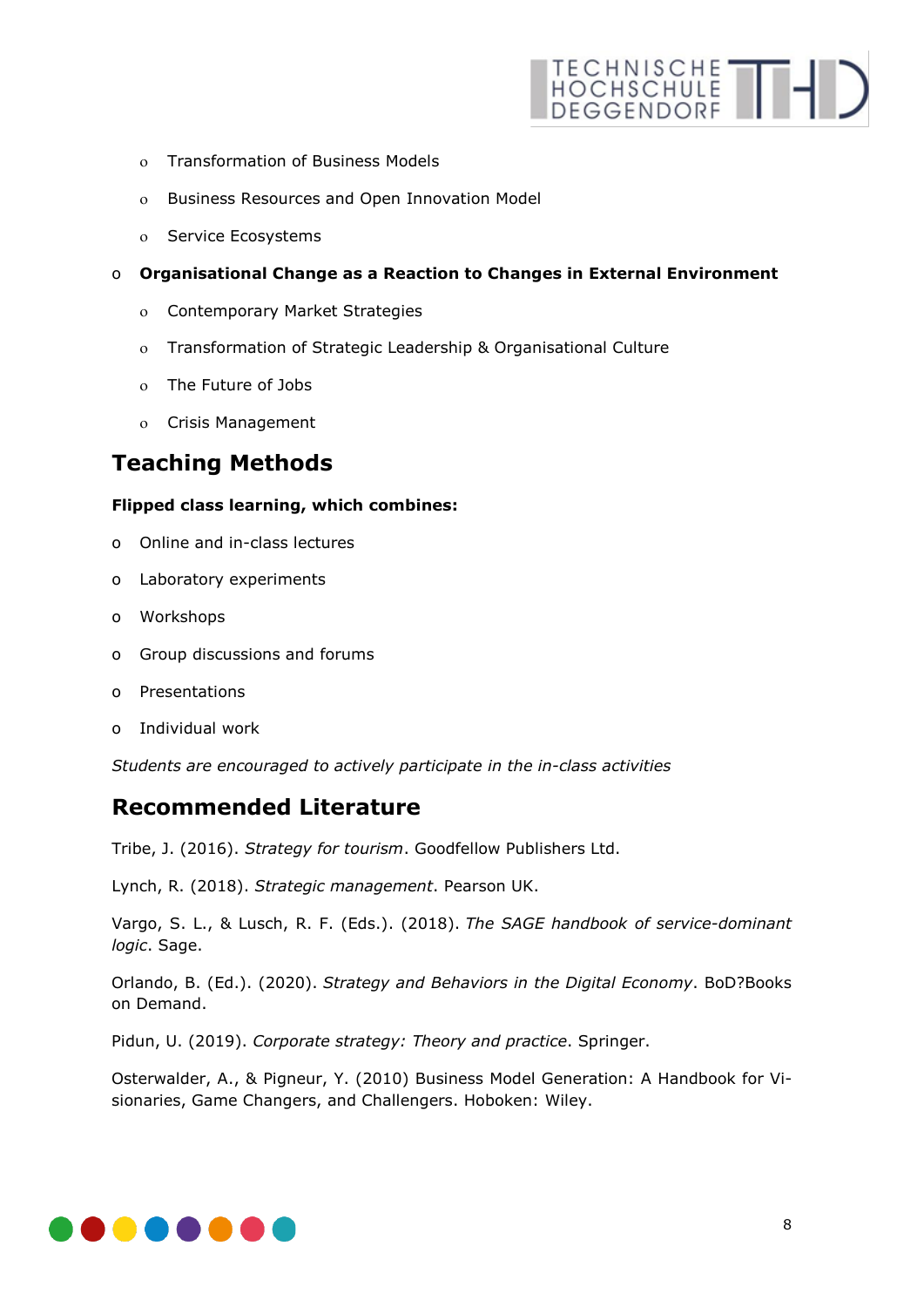

Ansoff, H. I., Kipley, D., Lewis, A. O., Helm-Stevens, R., & Ansoff, R. (2018). *Implanting strategic management*. Springer.

Thuis, P. & Stuive, R. (2014). Business Administration. Groningen: Noordhoff Uitgevers.

Raghunath, S., & Rose, E. L. (Eds.). (2016). *International business strategy: perspectives on implementation in emerging markets*. Springer.

*Students are encouraged to explore additional materials related to the defined topics and competencies (articles from scientific and business journals, case studies, reliable industry vendors, etc...)* 

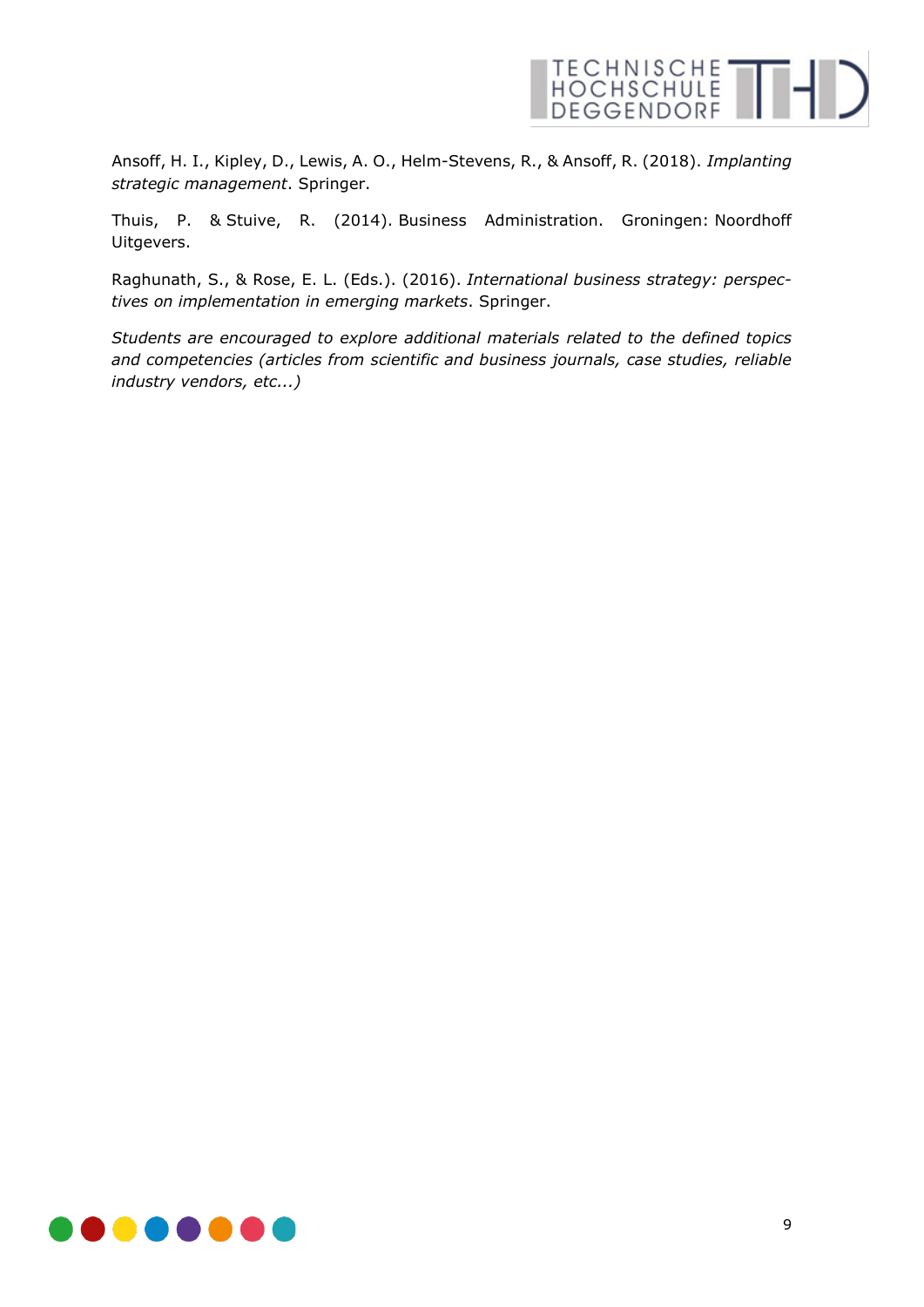| Module code                        | $MITM-1-3$                   |
|------------------------------------|------------------------------|
| Module coordination                | Prof. Dr. Robert Feicht      |
| Course number and name             | Managerial Accounting        |
| Lecturer                           | Celso Brito                  |
| Semester                           | 1                            |
| Duration of the module             | 1 semester                   |
| Module frequency                   | annually                     |
| Course type                        | required course              |
| Level                              | postgraduate                 |
| Semester periods per week<br>(SWS) | $\overline{4}$               |
| <b>ECTS</b>                        | 5                            |
| Workload                           | Time of attendance: 60 hours |
|                                    | self-study: 90 hours         |
|                                    | Total: 150 hours             |
| Type of Examination                | written ex. 90 min.          |
| Duration of Examination            | 90 min.                      |
| Weight                             | 5/90                         |
| Language of Instruction            | English                      |

#### <span id="page-9-0"></span>**MITM-1-3 MANAGERIAL ACCOUNTING**

#### **Module Objective**

This module provides the student with a sound overview of accounting concepts and techniques. The focus is on identifying, measuring, analysing, interpreting and communicating information relevant for managing organizations. Students have an understanding of the manifold interdependencies of interdependencies within the company and beyond the company.

#### **Professional & methodical competences:**

Students know the key concepts and methods of accounting and their application in the field of management and controlling. They acquire the skills to equip decisionmakers in their decision-making processes with relevant quantitative corporate information and thus contribute to more effective corporate decisions at all levels. This applies in particular, however, not only to the tourism and leisure sector and, in a broader sense, to service companies in general.

#### **Social competence:**

Students acquire the ability to analyse, discuss and solve problems in groups with a multicultural background.

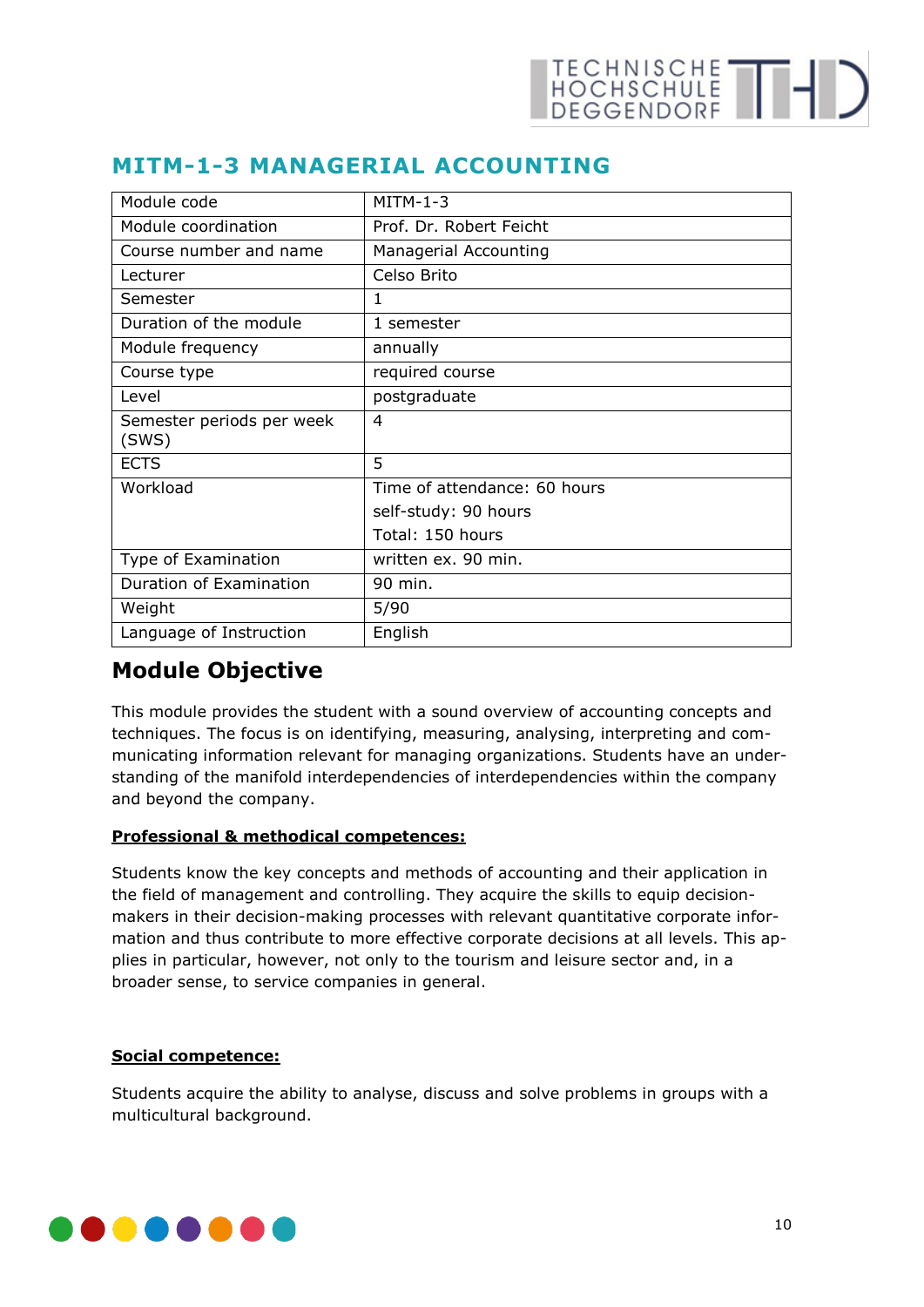

#### **Personal competence:**

Students acquire the competence of structured work and safety in quantitative analysis.

#### **Applicability in this and other Programs**

Entrepreneurship and Business Development

All subjects related to management and accounting

#### **Entrance Requirements**

None

#### **Learning Content**

- o Definition of and introduction to managerial accounting
- o Costs and benefits for decision making
- o Costing and cost management systems
- o Decision making 1: pricing decisions
- o Decision making 2: operational decisions
- o Budgets and master budget, budgeting
- o Flexible budgets
- o Management control systems
- o Managing risk

#### **Teaching Methods**

- o lecture
- o group work
- o analysis of case studies
- o calculation examples with high practical relevance

#### **Recommended Literature**

Atrill, P. & McLaney, E. (2018). Management Accounting for Decision Makers. 9th ed. London: Pearson.

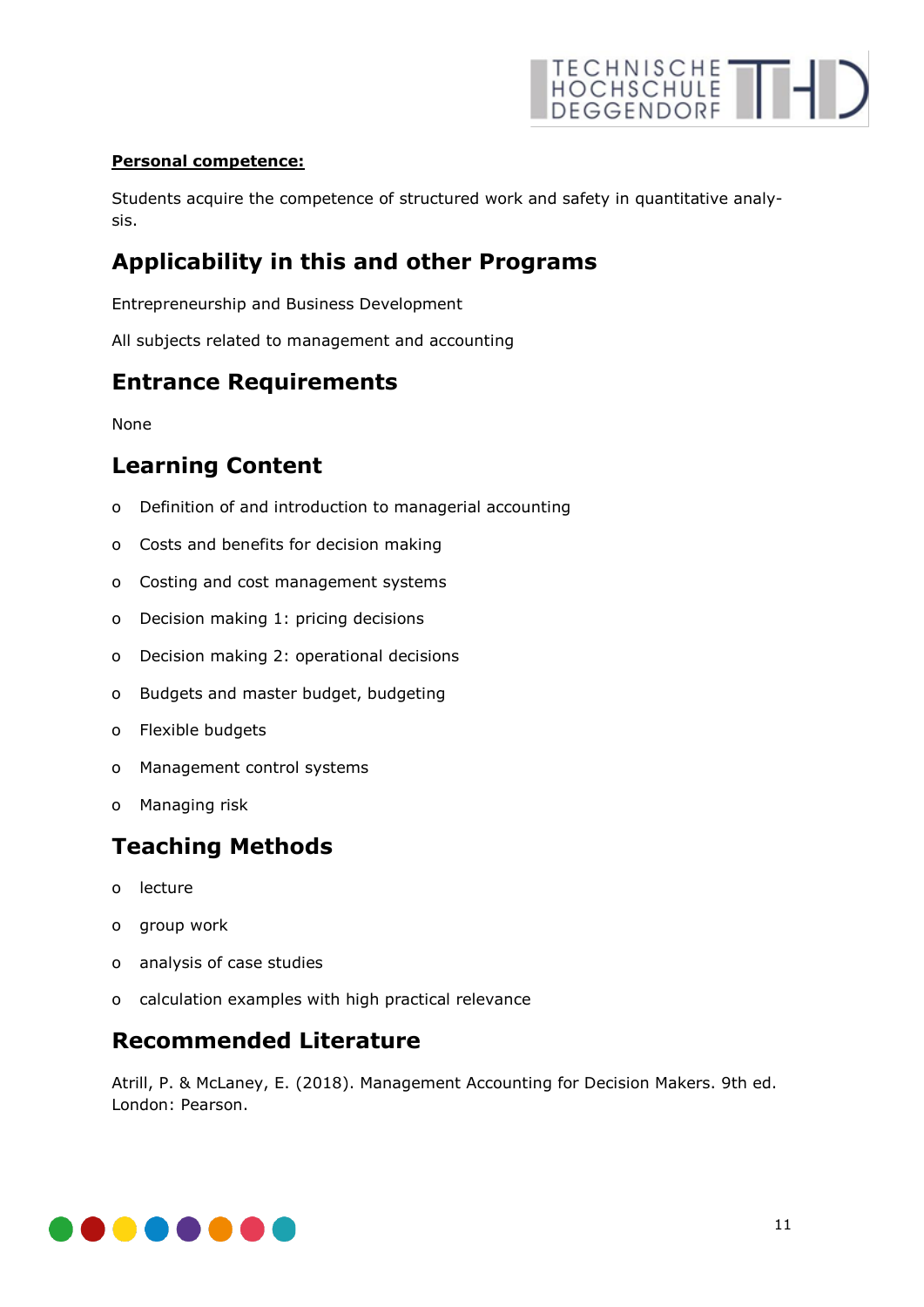

Collier, P. (2015). Accounting for managers: interpreting accounting information for decision making. 5th ed. Hoboken: Wiley.

Additional material (articles form scientific and business journals, case studies...) is presented in course and made available on iLearn platform.

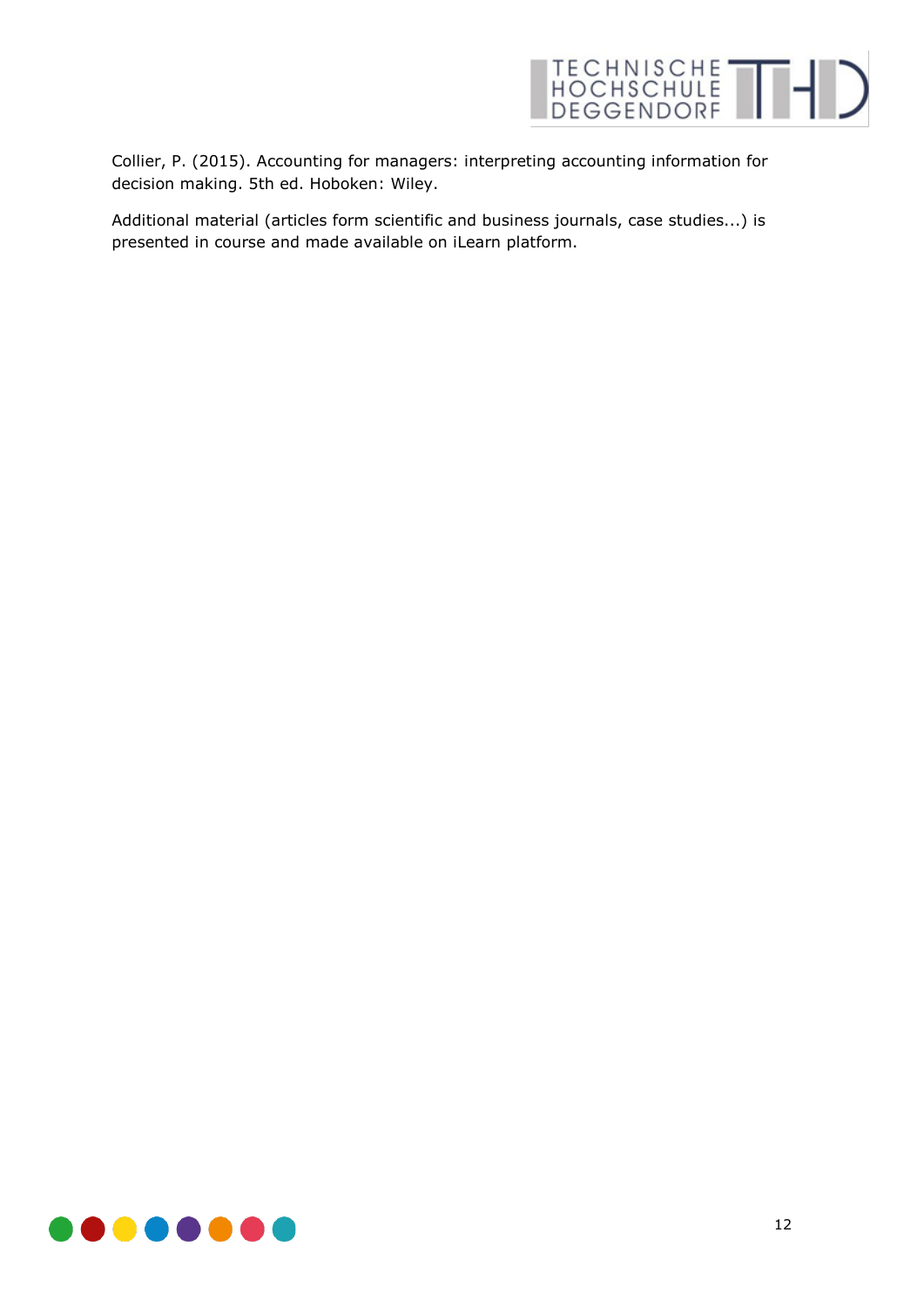## TECHNISCHE THE

### <span id="page-12-0"></span>**MITM-1-4 INTERCULTURAL AND INTERDISCIPLI-NARY MANAGEMENT**

| Module code                        | $MITM-1-4$                                     |
|------------------------------------|------------------------------------------------|
| Module coordination                | Prof. Dr. Michelle Cummings-Koether            |
| Course number and name             | Intercultural and Interdisciplinary Management |
| Lecturer                           | Prof. Dr. Michelle Cummings-Koether            |
| Semester                           | 1                                              |
| Duration of the module             | 1 semester                                     |
| Module frequency                   | annually                                       |
| Course type                        | required course                                |
| Level                              | postgraduate                                   |
| Semester periods per week<br>(SWS) | 4                                              |
| <b>ECTS</b>                        | 5                                              |
| Workload                           | Time of attendance: 60 hours                   |
|                                    | self-study: 90 hours                           |
|                                    | Total: 150 hours                               |
| Type of Examination                | Research Paper                                 |
| Weight                             | 5/90                                           |
| Language of Instruction            | English                                        |

#### **Module Objective**

Intercultural differences have a great influence on management decisions and outcomes. For future managers, intercultural competence is one of the most important requirements and skills for working successfully in a global environment. The intercultural field, in itself, is already an interdisciplinary field, but when added to other interdisciplinary areas of management, can become complex.

Intercultural differences can affect the ability to constructively work together in international environments. Often those differences are not recognized until after misunderstandings have already begun. Many conflicts in international teams can be led back to cultural differences. The ability to recognize the causes of these conflicts, as well as the ability to rationalize different possibilities to solve these conflicts, is an essential part of being culturally competent.

To recognize and respond appropriately to cultural differences leads to more successful working relationships. Intercultural competence allows one to recognize their own cultural patterns, and the ability to respond to others cultural patterns in the best way possible for both sides, and to find way to reduce misunderstandings and conflicts for future cultural interactions.

Interdisciplinary management requires the skill to combine different set of knowledge from various background fields, in order to make informed management decisions

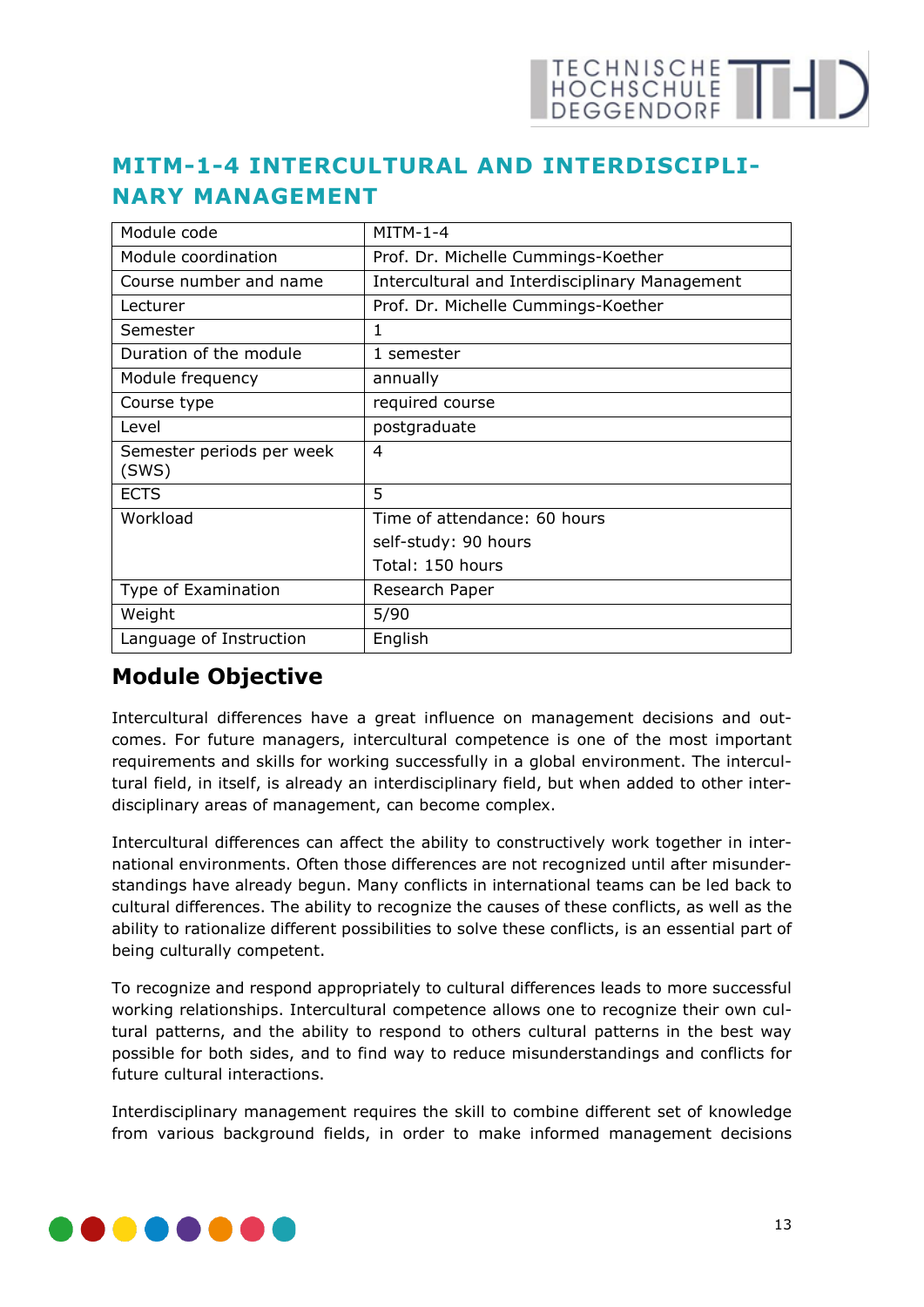

within organizational cultures and beyond. This is especially true in tourism environments.

#### **After completing the course, the students should have the following competences and skills:**

#### **Professional competence and skills:**

o Knowledge and understanding of key theories, concepts and models in intercultural communication.

o Understanding of different intercultural and interdisciplinary models, and how to apply these to various cultures and management situations.

o To be able to work with other cultures on a common level of understanding, based on an analysis of commonalities and differences.

o Be effective in international environments, and better understand and solve cultural problems, as well as recognize how these affect international and interdisciplinary working environments.

o To recognize how stereotypes and prejudice play into interactions between cultures.

o The ability to differentiate between the different types of cultures.

o To lead employees and teams more effectively in intercultural and interdisciplinary settings.

o The ability to combine different approaches to management and to analyse the best approach to utilizing these in order to lead more effectively.

#### **Method competence:**

The students are able to understand how management differs in various cultures, and how management styles need to be adjusted to various combinations of culture. They can look at behaviour, interaction styles, communication patters or management situations in different cultures, and are able to recognize what cultural standards and dimensions are influencing the situation, thus being able to adapt their own behaviour or response to be able to react accordingly. They are able to analyse the effectiveness of working with others on various levels, that go beyond skill sets, and look for cultural patterns that work well with their own patterns. They can rationalize which management approaches will be best suited for various situations, both on an intercultural and interdisciplinary level.

o The students are able to demonstrate effective group-work and the resulting presentation skills, and questioning and listening skills,

o Independently gather information and be able to reflect analytically on this, both in discussion and research form.

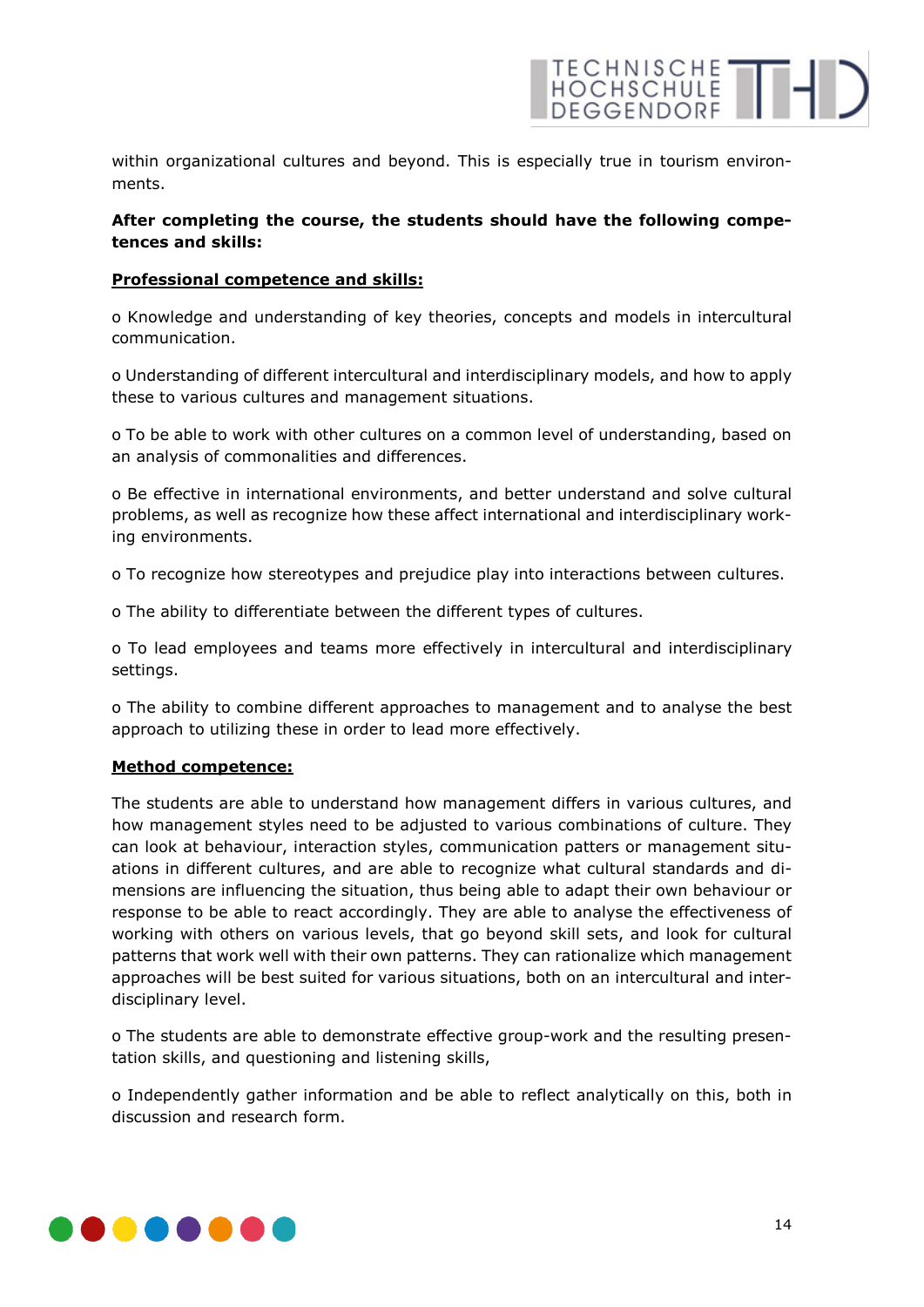

The module examines concepts, theories, and current issues of intercultural and interdisciplinary competence, as well as cultural identity and cultural diversity from a strategic, organizational and management perspective.

#### **Personal and social competences:**

- o The ability to understand one's own cultural patterns and attitude.
- o The possibility to increase one's own tolerance for cultural differences.
- o Increased cultural and emotional intelligence.

#### **Applicability in this and other Programs**

The ability to work with and manage employees and teams in intercultural and interdisciplinary situations is a skill that can be applied to all other areas of international tourism management. The students will be able to recognize and apply the most common management methods for intercultural and interdisciplinary settings.

The students will be able to work more effectively in international environments and to communicate more effectively with colleagues from cultures and disciplines other than their own. Increased cultural and emotional intelligence will help them to recognize potential problems and conflicts more effectively, and give them the ability to de-escalate these more effectively and quickly. These abilities is useful for other managements areas within this and other programs.

#### **Entrance Requirements**

Fluent English and some intercultural experience

#### **Learning Content**

- o Definitions of different types of culture
- o Recognizing cultural patterns and behaviour
- o Responding to other cultures and disciplines
- o How cultures function
- o Organizational culture
- o Different layers of culture
- o How to create new cultural patterns in organizations
- o Intercultural aspects of international tourism management
- o Intercultural management skills
- o Interdisciplinary management skills

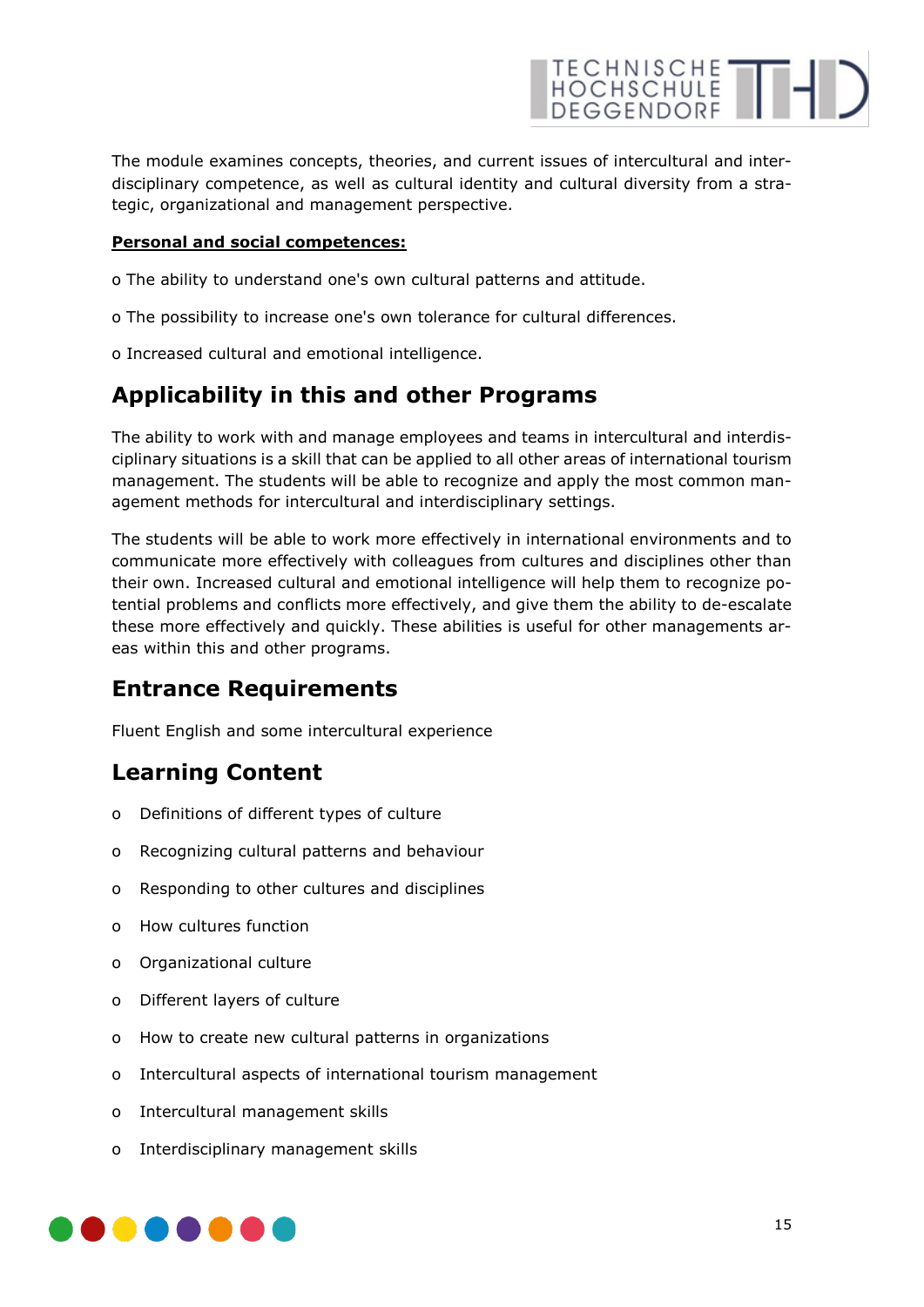

More topics can be added depending of progress of the discussion, or to include current events.

#### **Teaching Methods**

Interactive class and student group discussions, presentation of results and independent work, case studies, interactive exercises. Flipped classroom methods.

#### **Recommended Literature**

Recommended reading (if possible in the most current edition):

Brinkmann, U (2014). *Intercultural Readiness: Four Competences for Working Across Cultures.* London: Palgrave Macmillan.

Bartlett, C.A. & Beamish, P.W. (2018). *Transnational Management: Text and Cases in Cross-Border Management.* Cambridge, UK: Cambridge University Press.

Christopher, E. (2015). *International Management and Intercultural Communication: A Collection of Case Studies; Volume 1*. New York: Palgrave MacMillan.

Christopher, E. (2015). *International Management and Intercultural Communication: A Collection of Case Studies; Volume 2*. New York: Palgrave MacMillan.

Deresky, H. (2017). *International Management: Managing across Borders and Cultures*. New Jersey: Pearson.

Hofstede, G. (2010). *Cultures and Organizations: Software of the Mind*. New York: Mcgraw-Hill.

Kawamura, K.M. (2015). *Cross Cultural Competence. A Field Guide for Developing Global Leaders and Managers*. Bingley: Emerald Group Publishing.

Lane, H.W. & Maznevski, M.L. (2019). *International Management Behavior: Global and Sustainable Leadership*. Cambridge, UK: Cambridge University Press.

Molinsky, A. (2013). *Global Dexterity: How to Adapt Your Behavior Across Cultures without Losing Yourself in the Process*. Boston, MA: Harvard Business Review.

Steers, R.M., et. al. (2016). *Management across Cultures: Developing Global Competencies*. Cambridge, UK: Cambridge University Press.

Trompenaars, F. & Hampden-Turner, C. (2011). *Riding the Waves of Culture: Understanding Diversity in Global Business*. Boston, MA: Nicholas Brealey International.

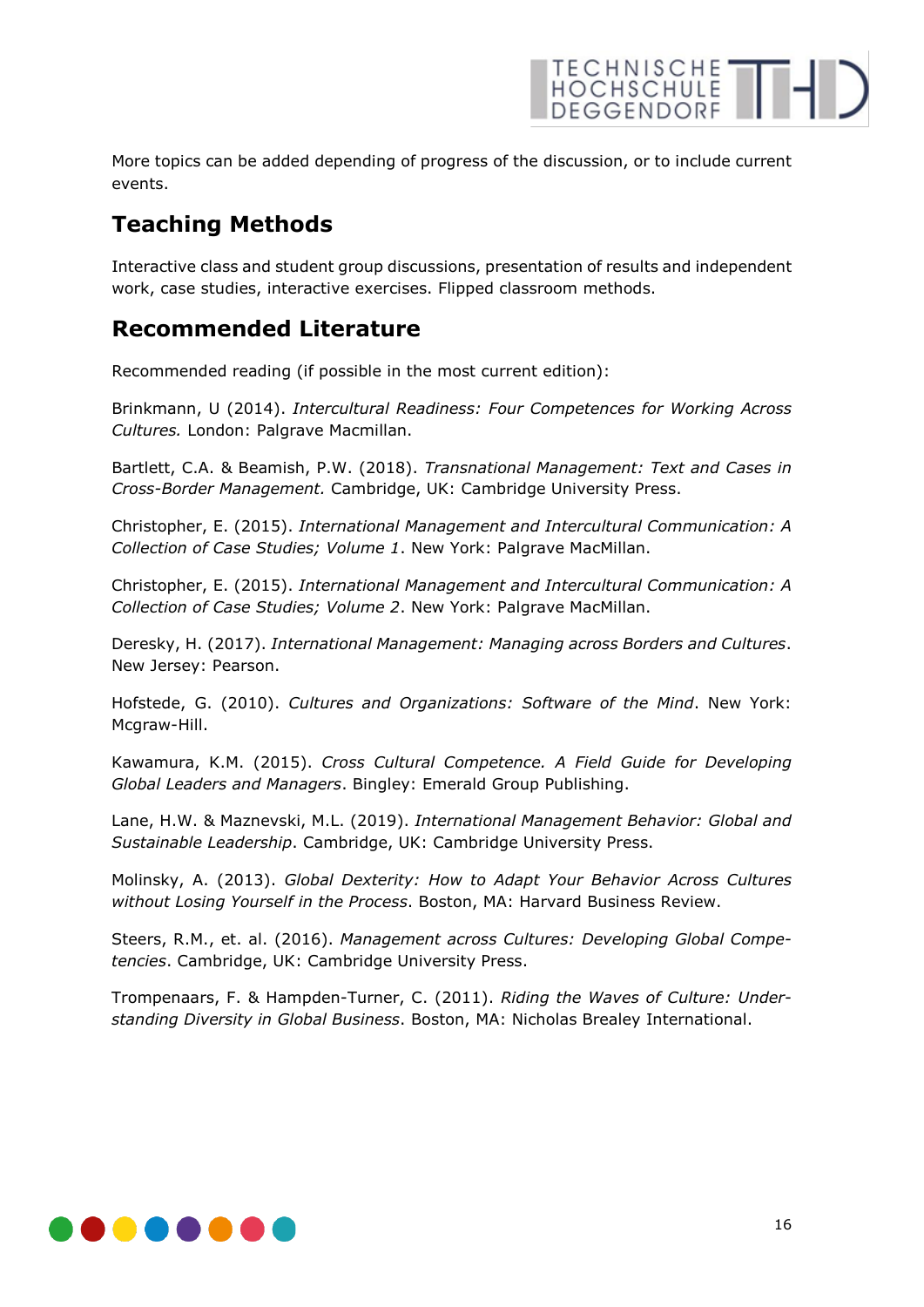#### <span id="page-16-0"></span>**MITM-1-5 GLOBAL AND REGIONAL SUSTAINABLE TOURISM DEVELOPMENT**

| Module code                        | $MITM-1-5$                                               |
|------------------------------------|----------------------------------------------------------|
| Module coordination                | Prof. Dr. Marcus Herntrei                                |
| Course number and name             | Global and Regional Sustainable Tourism Develop-<br>ment |
| Lecturers                          | Jennifer Huber                                           |
|                                    | Anna Marquardt                                           |
| Semester                           | 1                                                        |
| Duration of the module             | 1 semester                                               |
| Module frequency                   | annually                                                 |
| Course type                        | required course                                          |
| Level                              | postgraduate                                             |
| Semester periods per week<br>(SWS) | 4                                                        |
| <b>ECTS</b>                        | 5                                                        |
| Workload                           | Time of attendance: 60 hours                             |
|                                    | self-study: 90 hours                                     |
|                                    | Total: 150 hours                                         |
| Type of Examination                | Research Paper                                           |
| Weight                             | 5/90                                                     |
| Language of Instruction            | English                                                  |

### **Module Objective**

The module introduces students to the specialised area of sustainability and to explore this concept at both a theoretical and practical level in the context of local and international tourism. Furthermore, students should acquire knowledge and understanding of sustainable development and attain skills to develop sustainable tourism projects on their own.

Personal and social competences: Students will develop their understanding of the growing importance of ethical considerations in business and society, as well as having the change to reflect on their own ethical beliefs. They will also be given an opportunity to gain a deeper appreciation of how ethical issues are and can be dealt with by tourism organisations, including an assessment of the major opportunities and constraints implied in dealing with such. Furthermore, students should develop written and verbal presentational skills. They demonstrate group-work, questioning and listening skills.

#### **Entrance Requirements**

None.

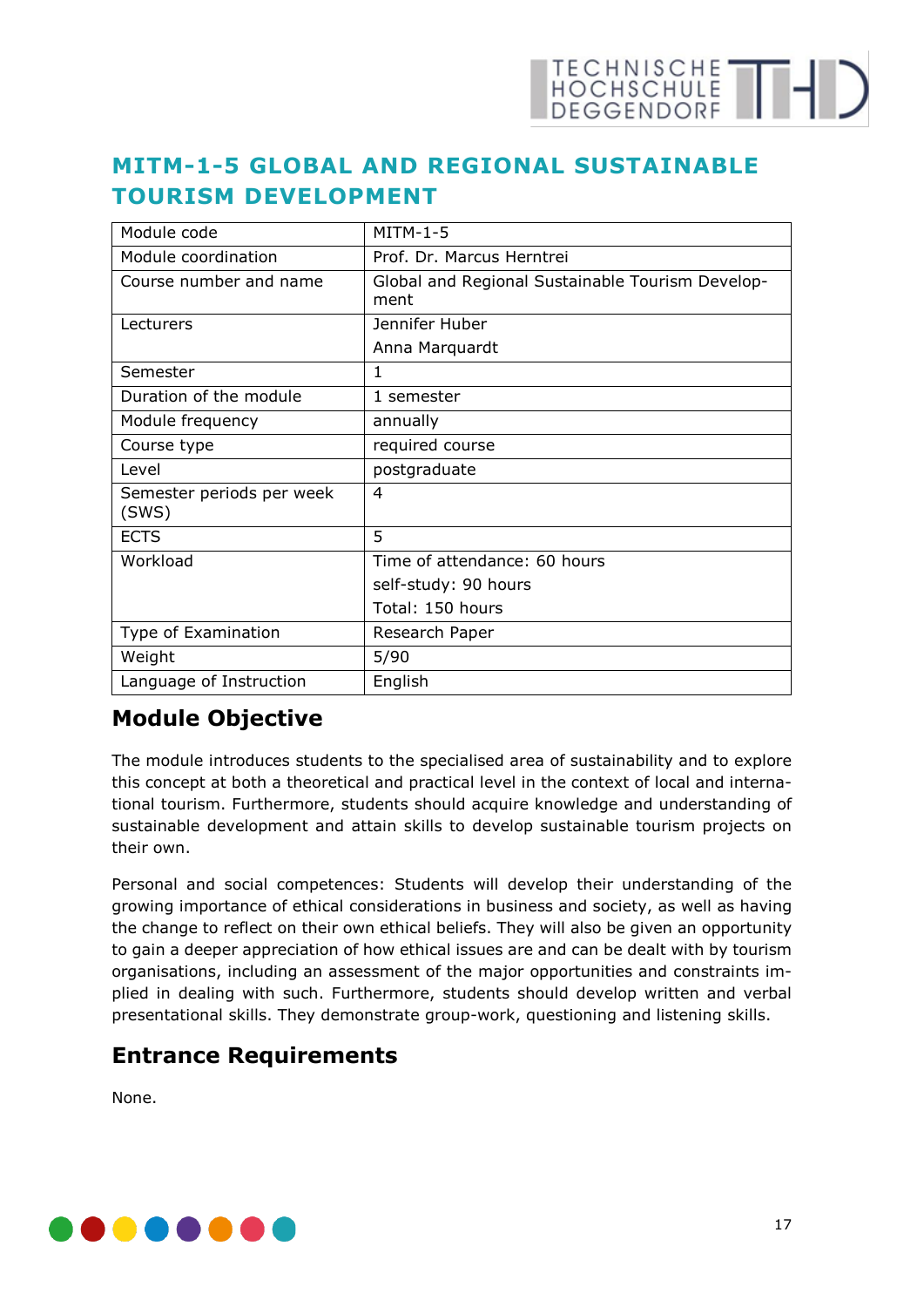## TECHNISCHE THE

### **Learning Content**

- 1. Understanding sustainable tourism development and relevance to tourism
- 2. The meaning of sustainability in different international contexts
- 3. Impacts and consequences of tourism at different levels
- 4. Theoretical approaches to sustainable tourism
- 5. Principles and applications of sustainable tourism
- 6. Behavioural aspects and management responses
- 7. Development of sustainable tourism policy, strategy and action plans
- 8. Sustainable tourism destinations: planning and management issues

This module explores the theme of sustainability at an international, national and local level, building on the directives of the Rio conference and the Agenda 21. Students will be introduced how these can be applied in a practical manner to the tourism industry at different levels.

Effective management strategies and policies for sustainable tourism requires a broad knowledge of the concept of sustainable development in general and how it applies to the context of tourism. This module will identify the core principles of sustainable development approach and examine how they can be put into practice with the aim of making various tourism types and destinations more sustainable. The focus will be on the tourism industry, governments and local communities and on non-government organisations.

Environmental, economic and cultural aspects of sustainability will be considered. A practical focus will be adopted through the use of international case studies and classroom-based exercises.

### **Teaching Methods**

- o Exercises
- o Self-study
- o Seminar teaching
- o Guest lectures
- o Interdisciplinary field internships

#### **Recommended Literature**

Coghlan, A. (2019). An Introduction to Sustainable Tourism

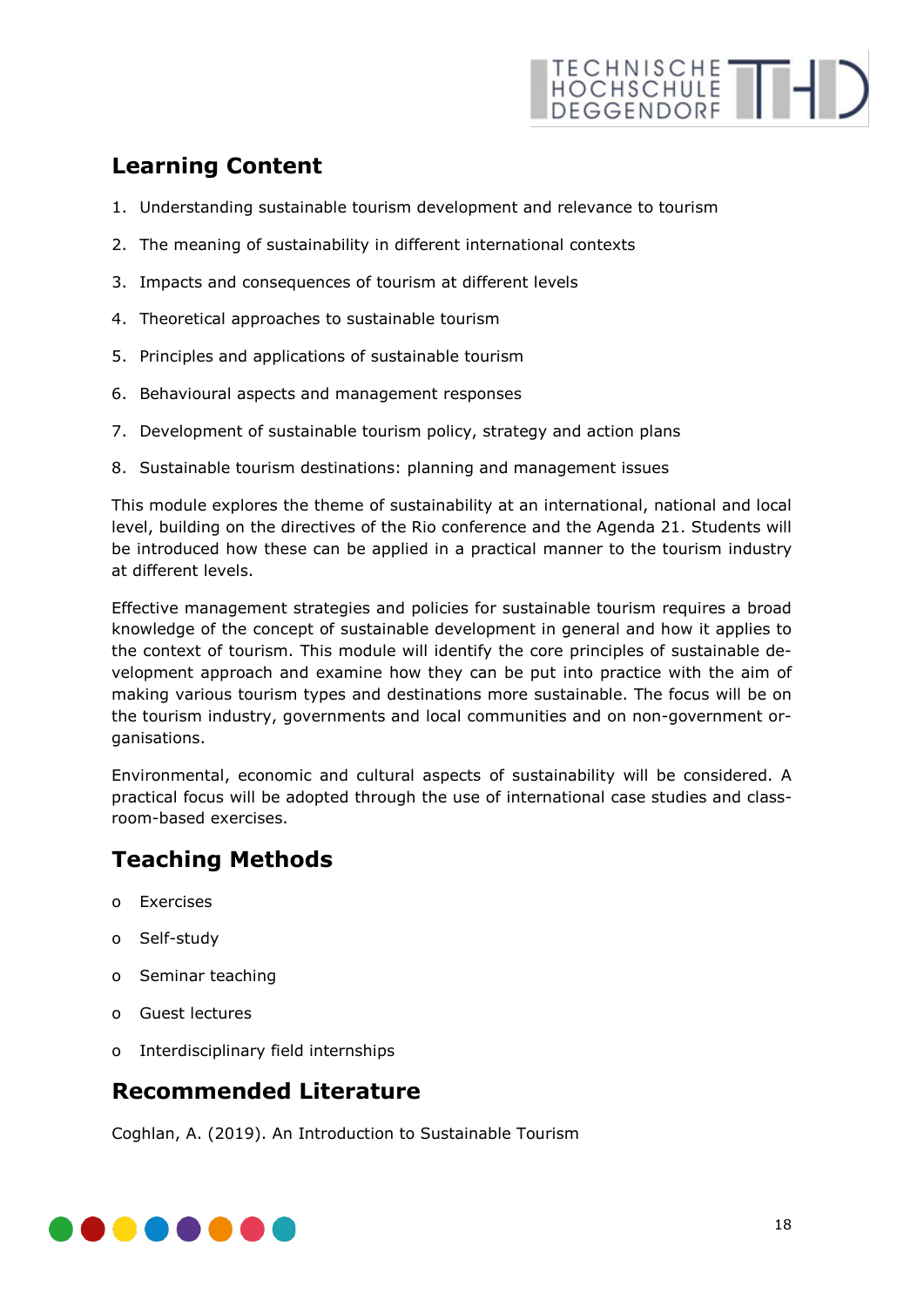

Zamparini, L. (2021). Sustainable Transport and Tourism Destinations

Séraphin, H. and Yallop, A. C. (2020). Overtourism and Tourism Education: A Strategy for Sustainable Tourism Futures

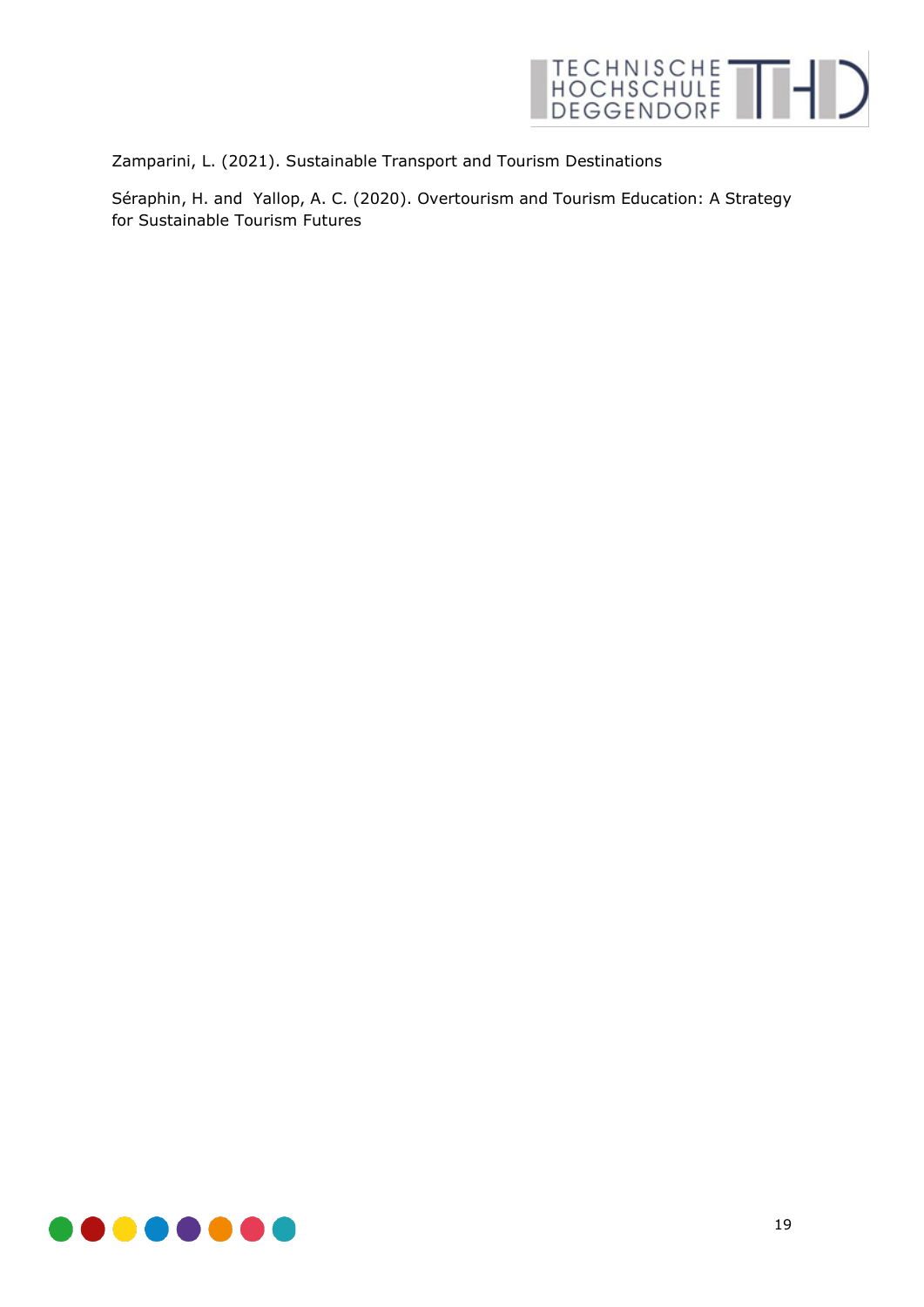## TECHNISCHE THE

### <span id="page-19-0"></span>**MITM-1-6 QUANTITATIVE AND QUALITATIVE RE-SEARCH METHODS I**

| Module code                        | $MITM-1-6$                                      |
|------------------------------------|-------------------------------------------------|
| Module coordination                | Prof. Dr. Georg Christian Steckenbauer          |
| Course number and name             | Quantitative and Qualitative Research Methods I |
| Lecturer                           | Prof. Dr. Georg Christian Steckenbauer          |
| Semester                           | 1                                               |
| Duration of the module             | 1 semester                                      |
| Module frequency                   | annually                                        |
| Course type                        | required course                                 |
| Level                              | postgraduate                                    |
| Semester periods per week<br>(SWS) | $\overline{2}$                                  |
| <b>ECTS</b>                        | 3                                               |
| Workload                           | Time of attendance: 30 hours                    |
|                                    | self-study: 60 hours                            |
|                                    | Total: 90 hours                                 |
| Type of Examination                | Research Paper                                  |
| Weight                             | 5/90                                            |
| Language of Instruction            | English                                         |

#### **Module Objective**

Students have a deepened understanding of (applied) research in the field of tourism. They can define a research topic and according research questions, develop an appropriate research design using qualitative and quantitative methods and implement research projects based on this design.

#### **Technical competence:**

Students understand basic concepts of research and can apply these concepts the field of tourism and leisure.

In particular students are able to:

- o explain different research paradigms,
- o distinguish research designs and the conditions for application of these designs,
- o define research topics in the field of tourism research and formulate research questions,
- o plan qualitative and quantitative research methods,
- o collect and analyse data using these methods,

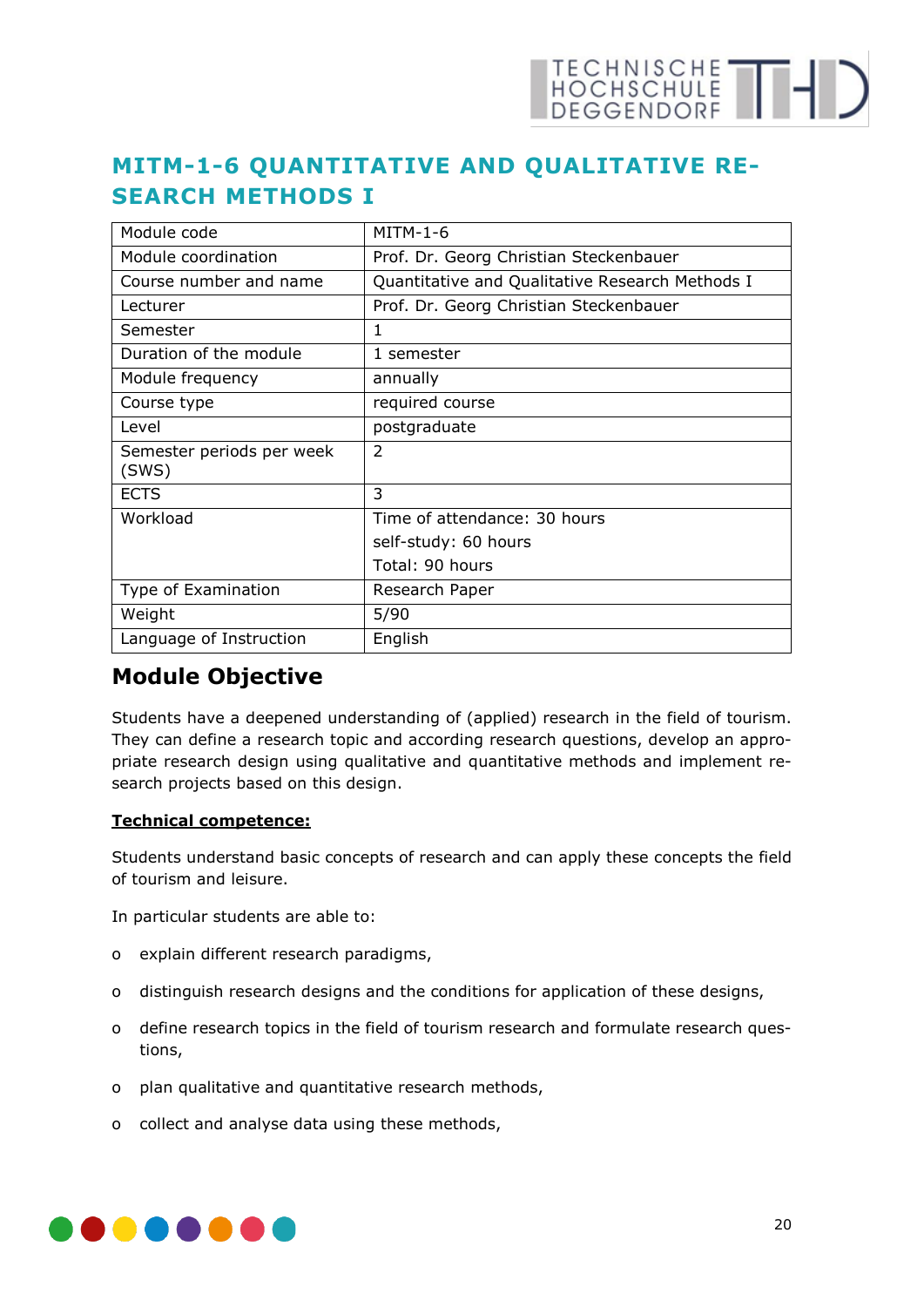

- o develop appropriate answers to research questions based on analyses and to
- o write research reports following scientific standards and formal guidelines (APA standard).

#### **Methodological competence:**

Students can choose adequate methods to answer research questions, plan and implement these methods.

#### **In particular:**

- o Quantitative methods: questionnaire survey (online and offline)
- o Qualitative methods: qualitative interview (in-depth interview), focus group discussion, qualitative observation
- o Furthermore, students can apply tools for research management (citation and referencing software) and analysis of empirical data (PSPP/SPSS).

#### **Personal competence:**

Students train their competences of self-responsible and self-guided work by fulfilling a specific task in a research project and therefore contribution to the final result and the joint project report.

#### **Social competence:**

Students have to closely cooperate to carry out a research project as a group work during the semester and to contribute to this joint project. Good and smooth cooperation in the working group is a prerequisite for the successful implementation of the joint research project.

#### **Applicability in this and other Programs**

The module is the basis for the more application and transfer oriented as well as more in-depth module MITM-2-3. In addition, the prerequisites for the preparation of the master thesis and thus for the modules MITM-2-4 and MITM-3-3 are laid here.

#### **Entrance Requirements**

The module is the basis for the more application and transfer oriented as well as more in-depth module MITM-2-3. In addition, the prerequisites for the preparation of the master thesis and thus for the modules MITM-2-4 and MITM-3-3 are laid here.

#### **Learning Content**

- 1. Introduction to research
	- 1.1. Terms and classification
- 2. Research designs

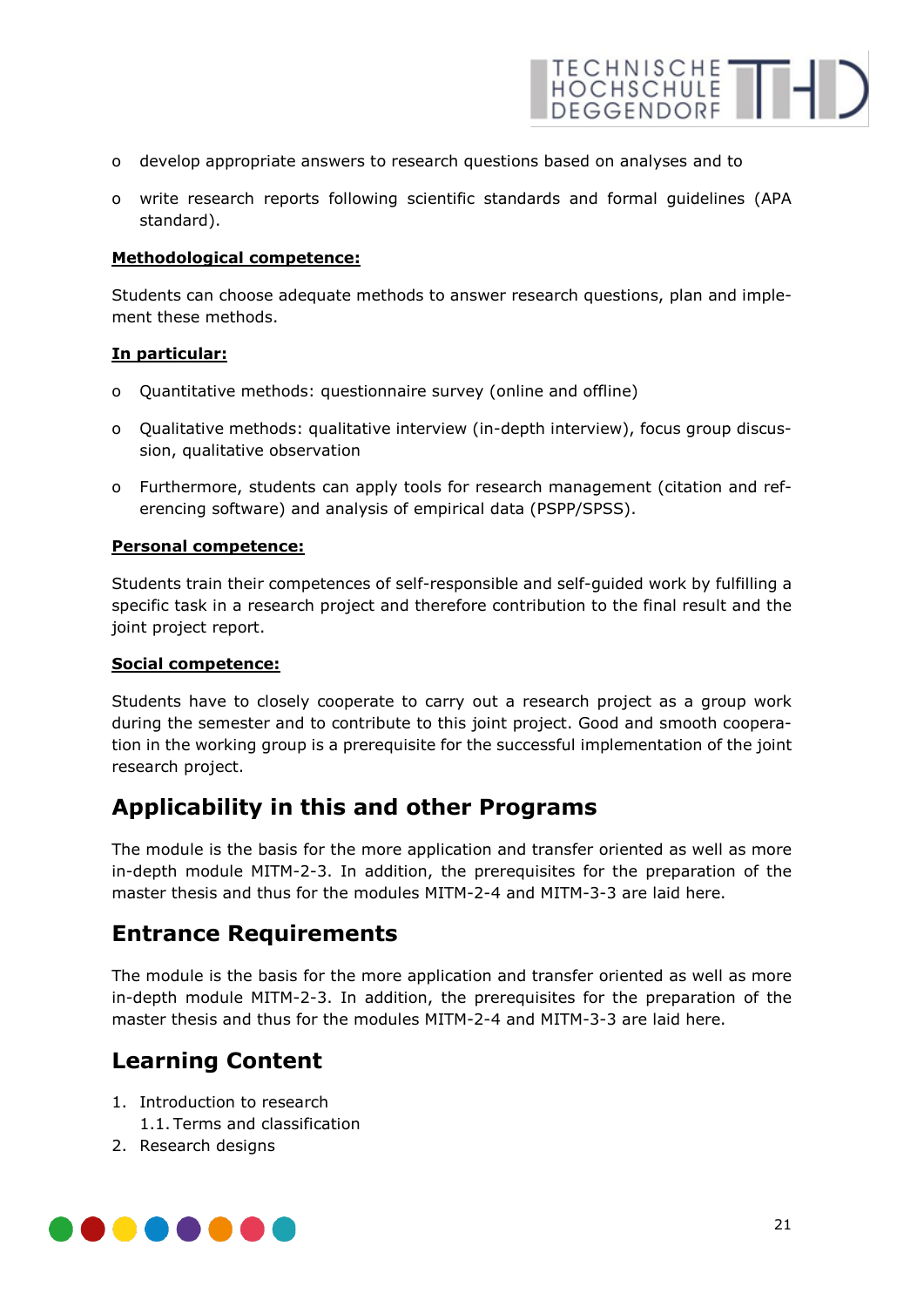# TECHNISCHE THIS

- 2.1. Qualitative design
- 2.2. Quantitative design
- 2.3. Mixed-methods design
- 3. Quality criteria
	- 3.1. Objectivity
	- 3.2.Validity
	- 3.3.Reliability
- 4. Using scientific literature
- 5. Sampling
	- 5.1.Sampling methods
	- 5.2.Sample size
- 6. Data collection
	- 6.1. In-depth interview
	- 6.2. Focus-group discussion
	- 6.3. Questionnaire survey
- 7. Data analysis
	- 7.1.Analysis of qualitative data
	- 7.2.Analysis of quantitative data
- 8. Presenting research results
	- 8.1. Presenting qualitative results in research
	- 8.2. Presenting quantitative results creating graphs
	- 8.3. Planning and executing presentations
	- 8.4. Writing research reports / research articles
	- 8.5.Creating scientific posters
	- 8.6.Research management
	- 8.7. Planning research projects
	- 8.8.Creating research proposals

## **Teaching Methods**

Seminaristic teaching combining topic-oriented lectures, group work, group presentations and classroom discussions.

### **Recommended Literature**

Basic literature:

Brunt, P. (2017). Research Methods in Tourism, Hospitality & Events Management. London: Sage.

Veal, A.J. (2018). Research Methods for Leisure and Tourism. 5th edition. Harlow: Pearson.

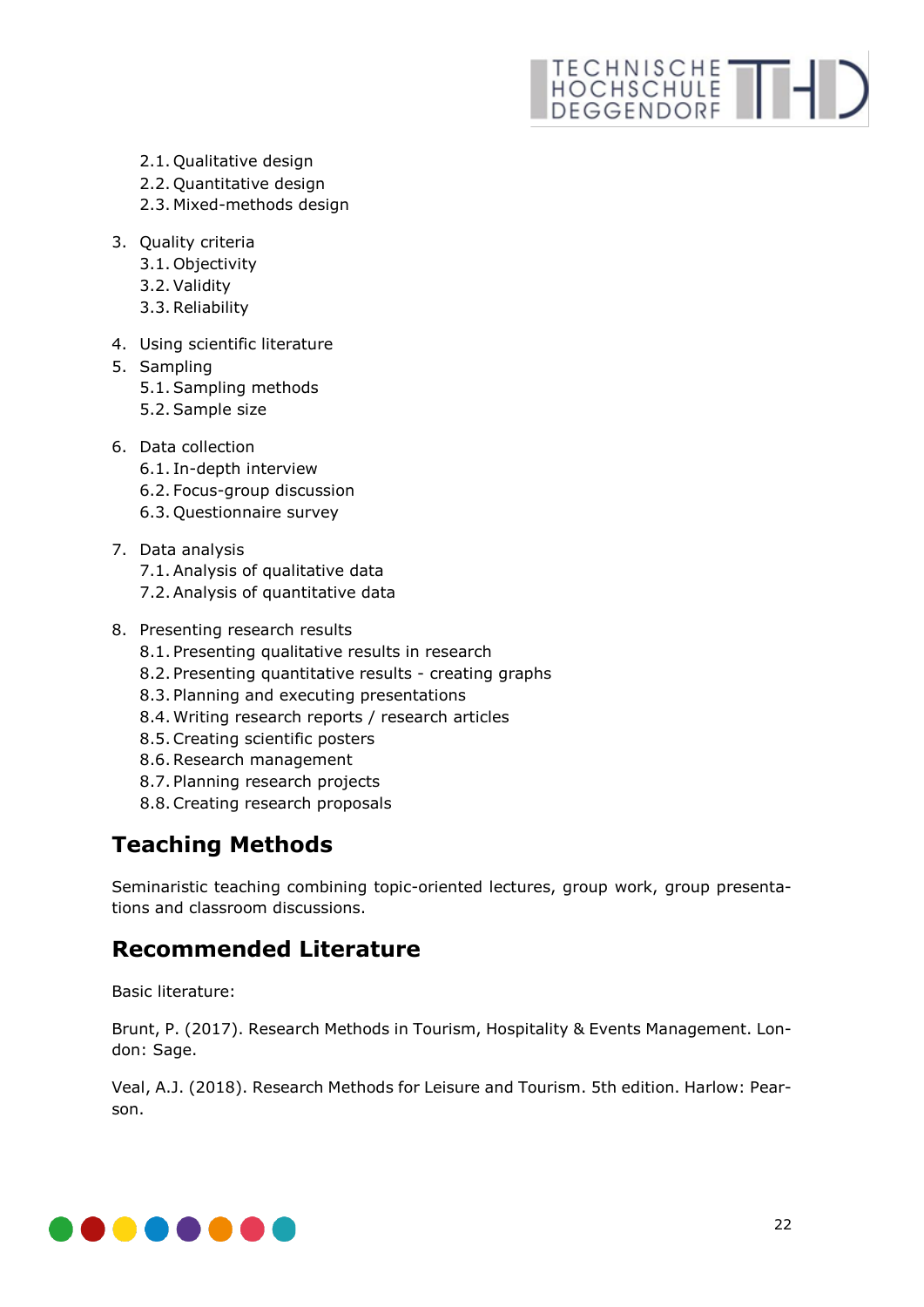

American Psychological Association. (2010). Publication Manual of the American Psychological Association, Sixth Edition. Washington, DC.

Recommended literature:

Creswell, J. W. (2014). Research Design. Qualitative, Quantitative, and Mixed Methods Approaches. London: Sage.

Cortinhas, C. & Black, K. (2012). Statistics for Business and Economics. Hoboken: Wiley.

Halter, C. (2017). The PSPP Guide. Second Edition. An Introduction to Statistical Analysis. San Diego: Creative Minds.

Camoes, J (2016). Data at Work: Best Practices for Creating effective Charts and Information Graphics in Microsoft Excel. San Francisco: New Riders.

PSPP-Manual online: https://www.gnu.org/software/pspp/manual/pspp.html

Additional material (articles form scientific journals, conference proceedings) is presented in course and provided to students on iLearn platform

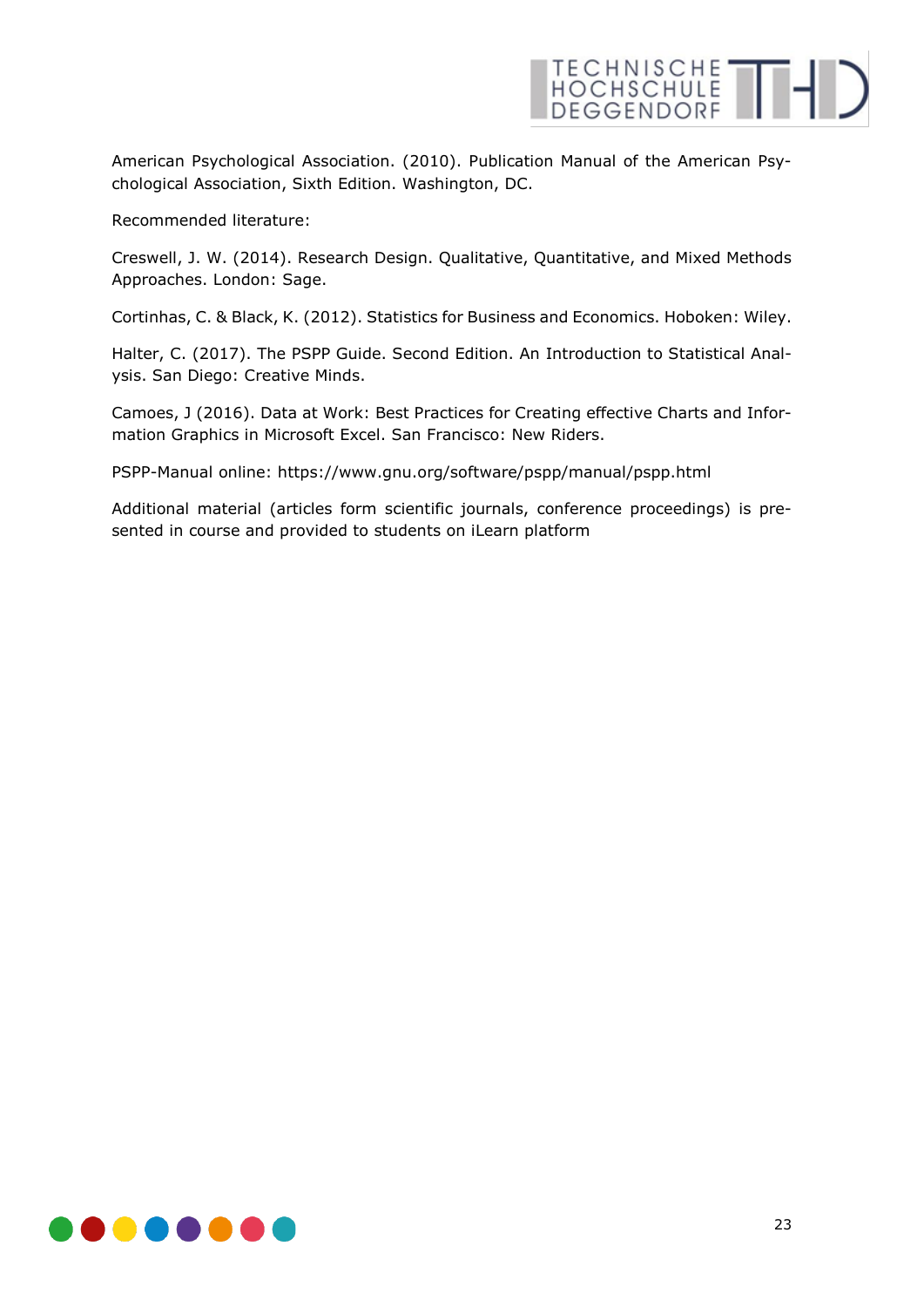## <span id="page-23-0"></span>**MITM-1-7 COMPULSORY ELECTIVE SUBJECTS OF A GENERAL ACADEMIC NATURE (AWP)**

| Module code                        | $MITM-1-7$                  |
|------------------------------------|-----------------------------|
| Module coordination                | Tanja Mertadana             |
| Semester                           |                             |
| Duration of the module             | 0 semester                  |
| Module frequency                   | annually                    |
| Course type                        |                             |
| Level                              | postgraduate                |
| Semester periods per week<br>(SWS) | 0                           |
| <b>ECTS</b>                        | $\overline{\phantom{a}}$    |
| Workload                           | Time of attendance: 0 hours |
|                                    | Total: 0 hours              |
| Type of Examination                | course assessment           |
| Weight                             | 2/90                        |
| Language of Instruction            |                             |

#### **Module Objective**

The AWP subjects (Electives) provide the students with the opportunity to gain knowledge and skills in other fields than their chosen field of study. Students can choose both instructor-led inhouse courses and courses of the Virtual University of Bavaria (vhb).

The contents of the courses cover the following areas:

- o Languages
- o Didactical-educational area
- o Social sciences
- o Psychological-sociological area
- o Technical-scientific area
- o Philosophical and socio-ethical area
- o Business area

The students can choose their courses from the AWP-module according to their own preferences.

#### **Applicability in this and other Programs**

The module can also be chosen by students of other fields of study.

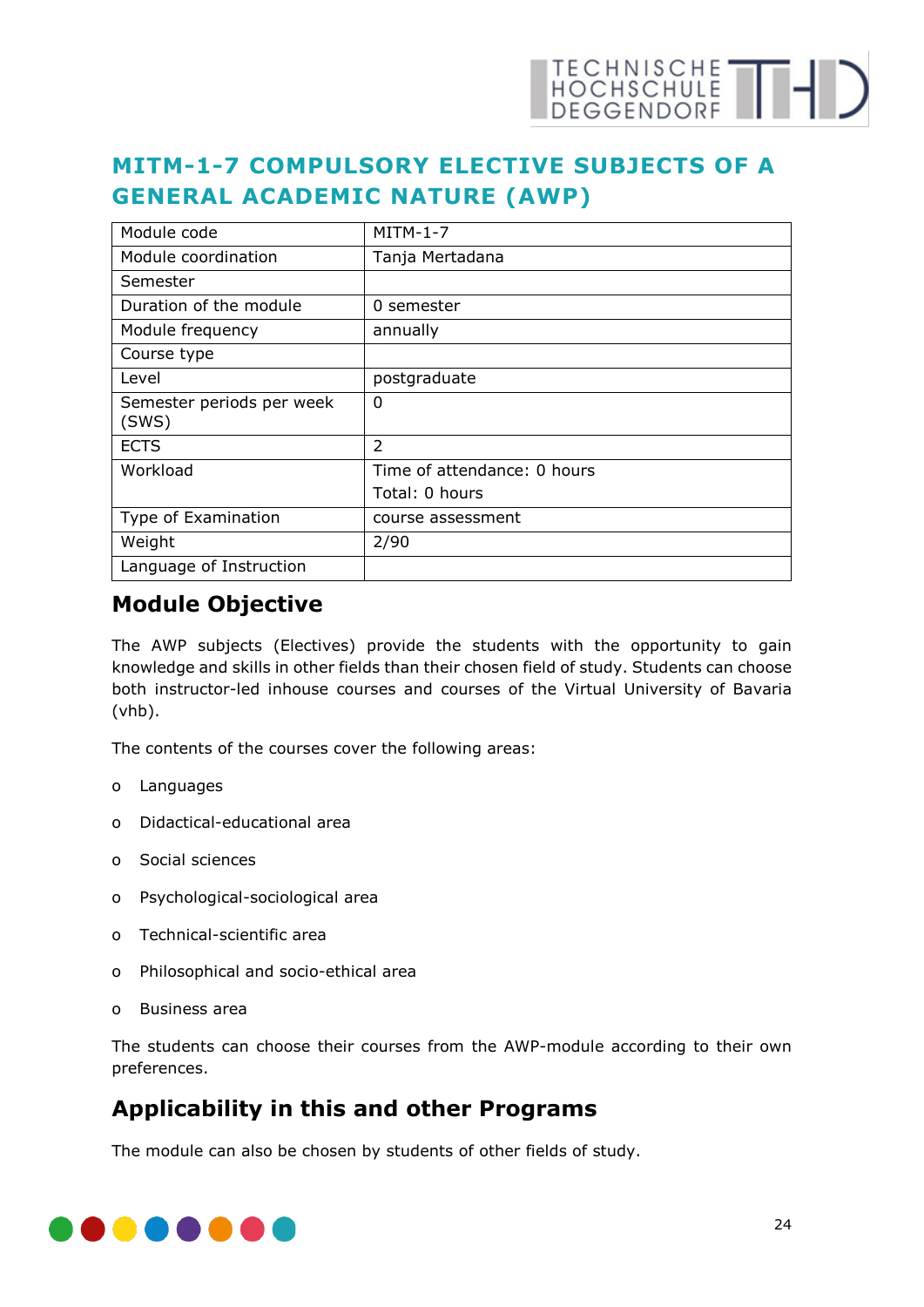

#### **Entrance Requirements**

For advanced language courses, students have to prove the required language skills (for example through successful completion of a lower level).

Electives may not have thematic overlaps with the actual study course.

#### **Learning Content**

Please see the respective course descriptions for specific information on contents.

#### **Teaching Methods**

Seminar, exercises, class presentations, classroom pair/group work

#### **Recommended Literature**

Please see the respective course descriptions for literature references.

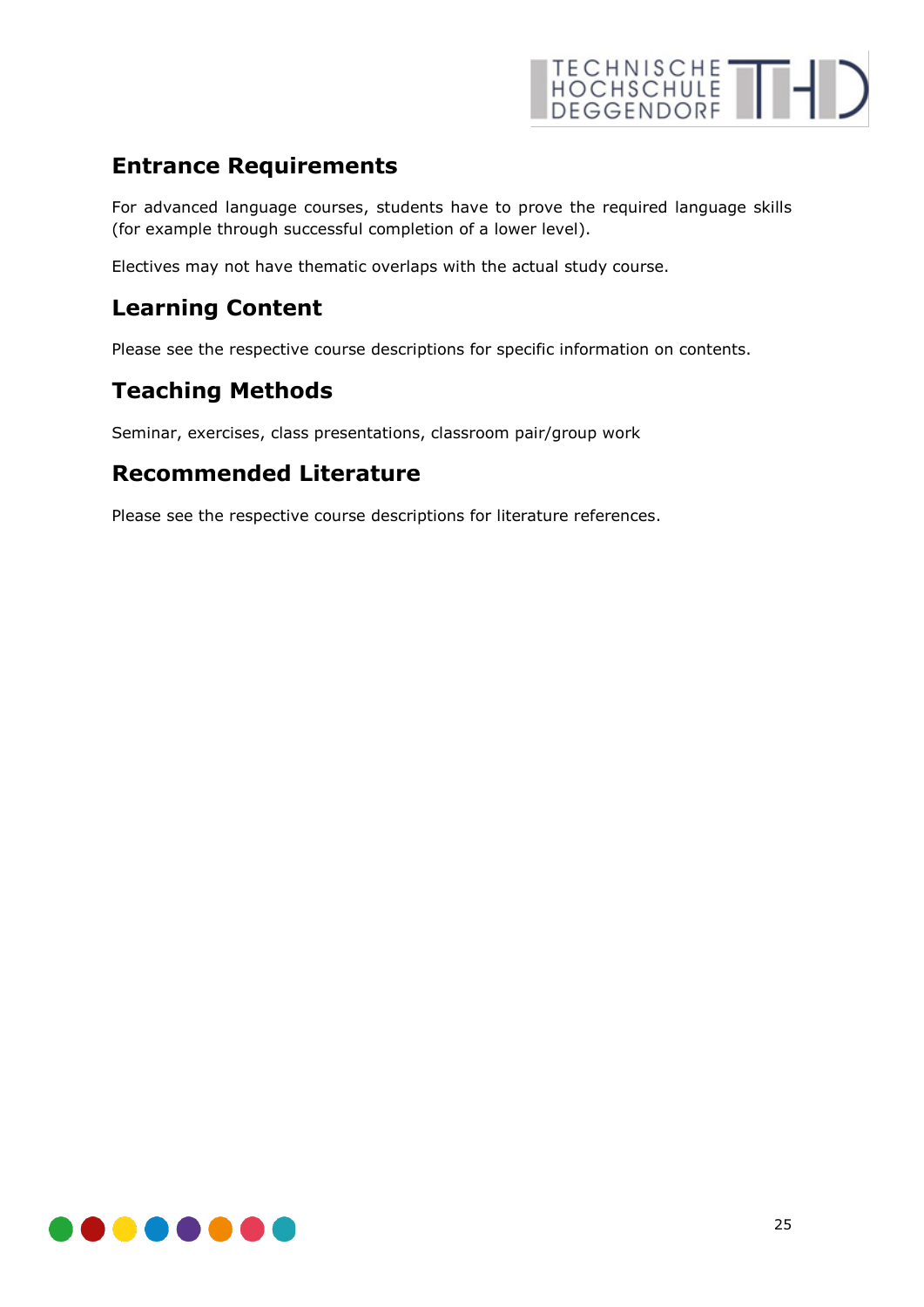## <span id="page-25-0"></span>**MITM-2-1 COMPULSORY ELECTIVE SUBJECTS OF A GENERAL ACADEMIC NATURE (AWP)**

| Module code                        | $MITM-2-1$                  |
|------------------------------------|-----------------------------|
| Module coordination                | Tanja Mertadana             |
| Semester                           |                             |
| Duration of the module             | 0 semester                  |
| Module frequency                   | annually                    |
| Course type                        |                             |
| Level                              | postgraduate                |
| Semester periods per week<br>(SWS) | 0                           |
| <b>ECTS</b>                        | $\overline{\phantom{a}}$    |
| Workload                           | Time of attendance: 0 hours |
|                                    | Total: 0 hours              |
| Type of Examination                | course assessment           |
| Weight                             | 2/90                        |
| Language of Instruction            |                             |

#### **Module Objective**

The AWP subjects (Electives) provide the students with the opportunity to gain knowledge and skills in other fields than their chosen field of study. Students can choose both instructor-led inhouse courses and courses of the Virtual University of Bavaria (vhb).

The contents of the courses cover the following areas:

- o Languages
- o Didactical-educational area
- o Social sciences
- o Psychological-sociological area
- o Technical-scientific area
- o Philosophical and socio-ethical area
- o Business area

The students can choose their courses from the AWP-module according to their own preferences.

#### **Applicability in this and other Programs**

The module can also be chosen by students of other fields of study.

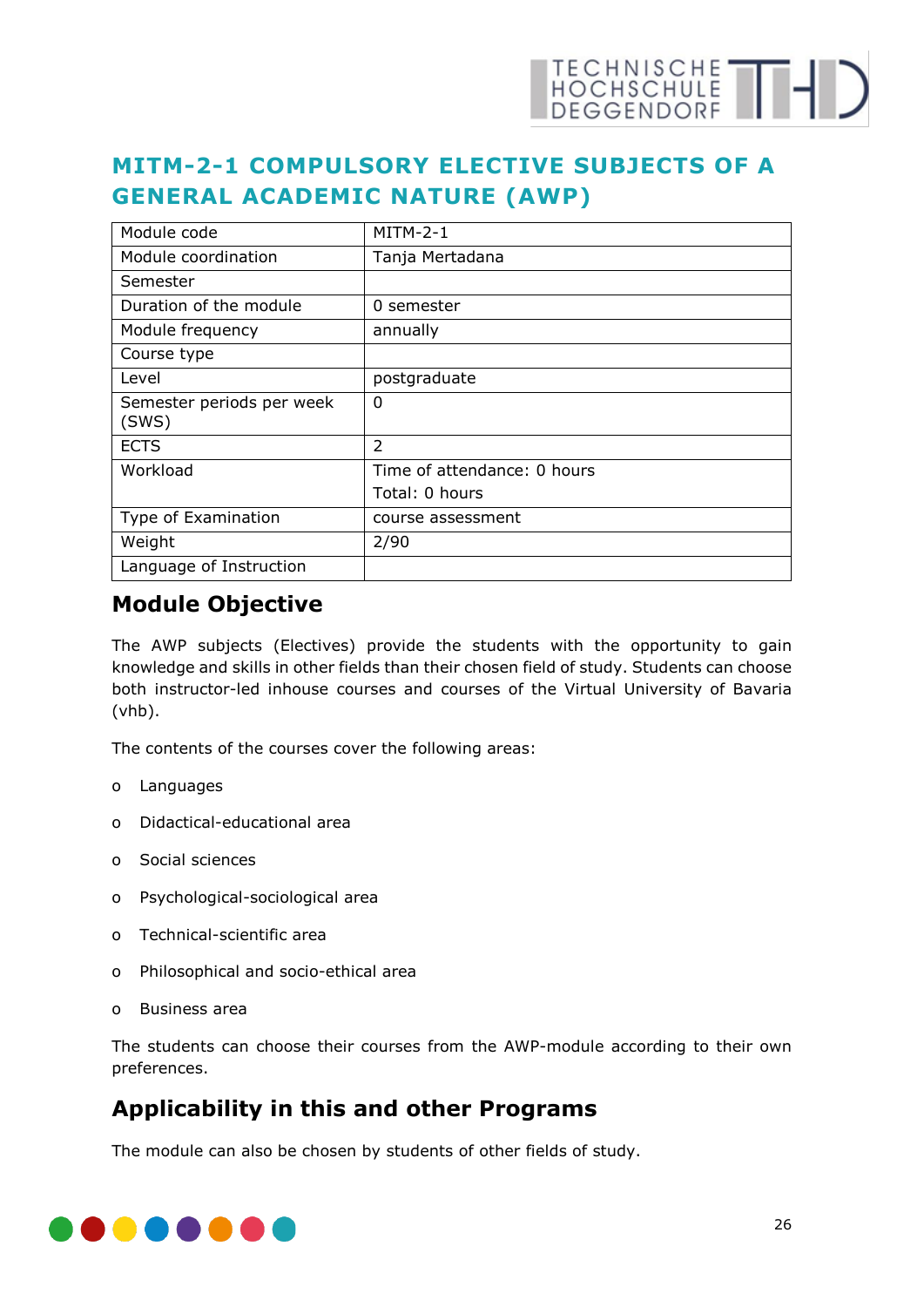

#### **Entrance Requirements**

For advanced language courses, students have to prove the required language skills (for example through successful completion of a lower level).

Electives may not have thematic overlaps with the actual study course.

#### **Learning Content**

Please see the respective course descriptions for specific information on contents.

#### **Teaching Methods**

Seminar, exercises, class presentations, classroom pair/group work

#### **Recommended Literature**

Please see the respective course descriptions for literature references.

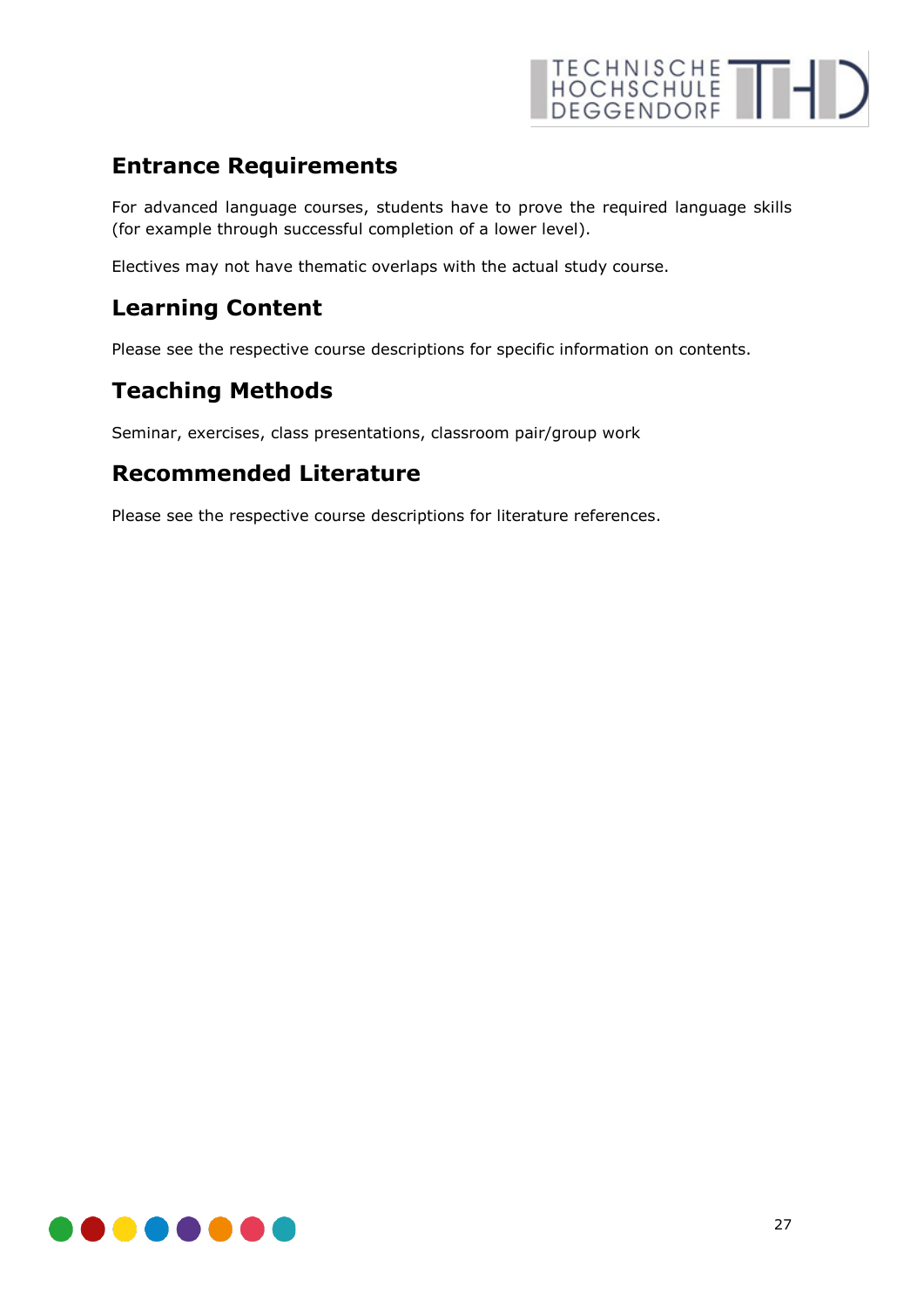### <span id="page-27-0"></span>**MITM-2-2 APPLIED CUSTOMER EXPERIENCE MAN-AGEMENT**

| Module code                        | $MITM-2-2$                             |
|------------------------------------|----------------------------------------|
| Module coordination                | Prof. Dr. Georg Christian Steckenbauer |
| Course number and name             | Applied Customer Experience Management |
| Lecturers                          | Prof. Dr. Marcus Herntrei              |
|                                    | Prof. Dr. Georg Christian Steckenbauer |
| Semester                           | $\mathfrak{D}$                         |
| Duration of the module             | 1 semester                             |
| Module frequency                   | annually                               |
| Course type                        | required course                        |
| Level                              | postgraduate                           |
| Semester periods per week<br>(SWS) | 4                                      |
| <b>ECTS</b>                        | 5                                      |
| Workload                           | Time of attendance: 90 hours           |
|                                    | self-study: 60 hours                   |
|                                    | Total: 150 hours                       |
| Type of Examination                | presentation 15 - 45 min.              |
| Weight                             | 5/90                                   |
| Language of Instruction            | English                                |

#### **Module Objective**

#### **Methodological competences:**

Based on the fundamentals provided in the module "Customer Experience Management" students acquire the necessary competences to develop experience-oriented tourism offers and to analyse existing offers and improve them for specific target groups.

For this purpose, recent concepts of imagineering are discussed in course. Furthermore, the set of methods used in Service Design is introduced to students. Equipped with the necessary theoretical foundations and practical methods, students can now analyse and improve existing products and develop modern products for service industry and tourism in particular.

After successful completion of the module, students have all the necessary skills to develop tourist offers with a high experience value.

#### **Personal competence:**

Students train their competences of self-responsible and self-guided work by fulfilling a specific task in the field of product development in tourism using methods of Service Design.

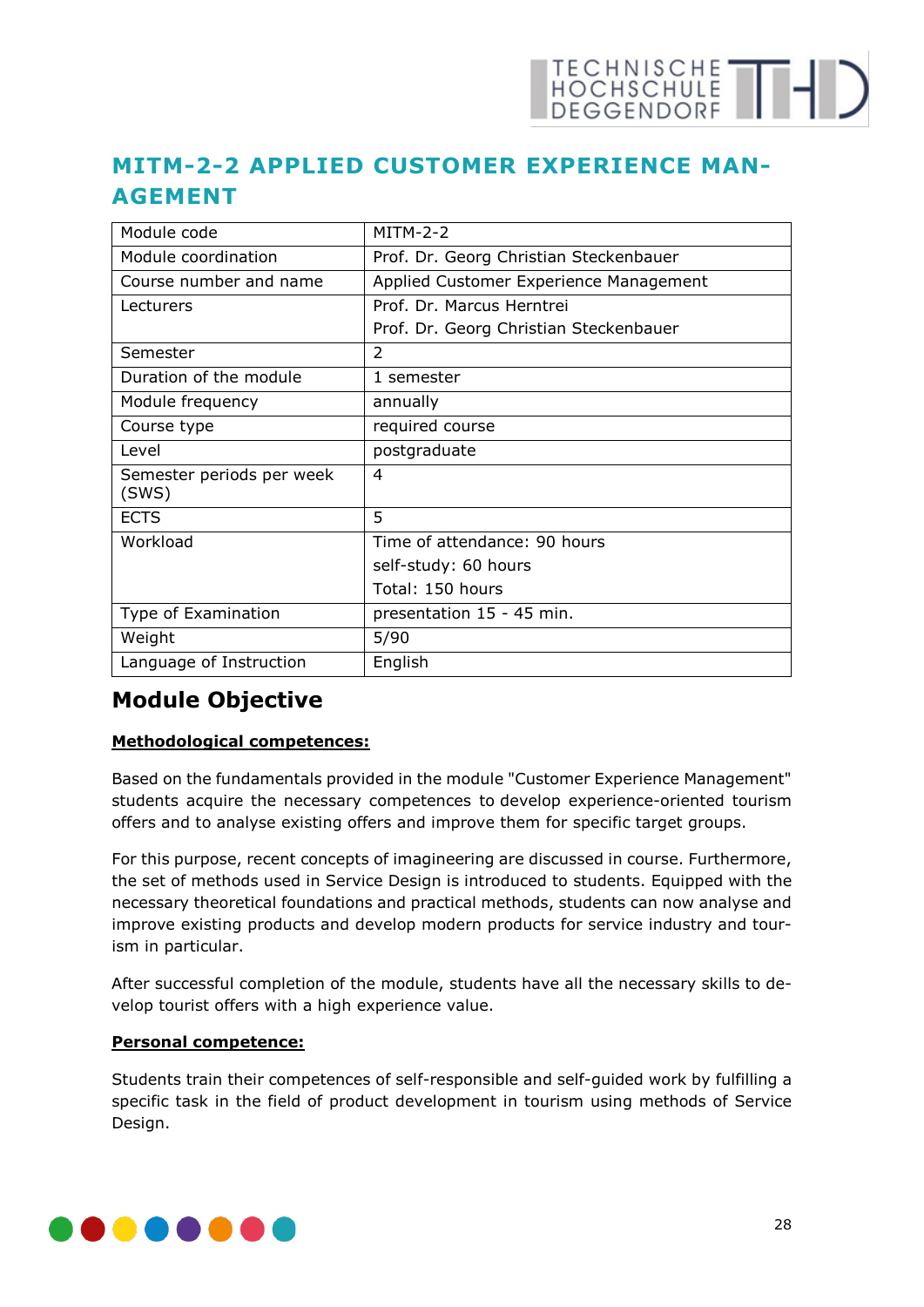#### **Social competence:**

Students have to closely cooperate to carry out a practice-oriented project during the semester and to contribute to this joint project. Good and smooth cooperation in working groups is a prerequisite for the successful implementation of the joint semester product.

#### **Applicability in this and other Programs**

Master Thesis

#### **Entrance Requirements**

Recommended: Customer Experience Management

#### **Learning Content**

- o Concepts of imagineering in service industries
- o Development of new or improvement of existing touristic services and products
- o Service Design: process, tools and strategies
- o Service Design implementation from a management perspective
- o Best practise in Service Design

#### **Teaching Methods**

Seminaristic teaching combining lecture, exercises, group work, group presentations, classroom discussions.

Students are encouraged to actively participate in course by choosing appropriate didactical methods.

#### **Recommended Literature**

Kozak, Metin, & Decrop, Alain (2001). Handbook of Tourist Behavior. London: Routledge.

Lockwood, Thomas (ed.) (2010). Design Thinking. Integrating Innovation, Customer Experience, and Brand Value. New York: Allworth Press.

Pine, J., & Gilmore, J. (1999). The Experience Economy. Work Is Theatre & Every Business a Stage. Boston: Harvard Business School Press.

Polaine, Andy et. al. (2015). Service Design. From Insight to Implementation. N.Y.: Rosenfeld

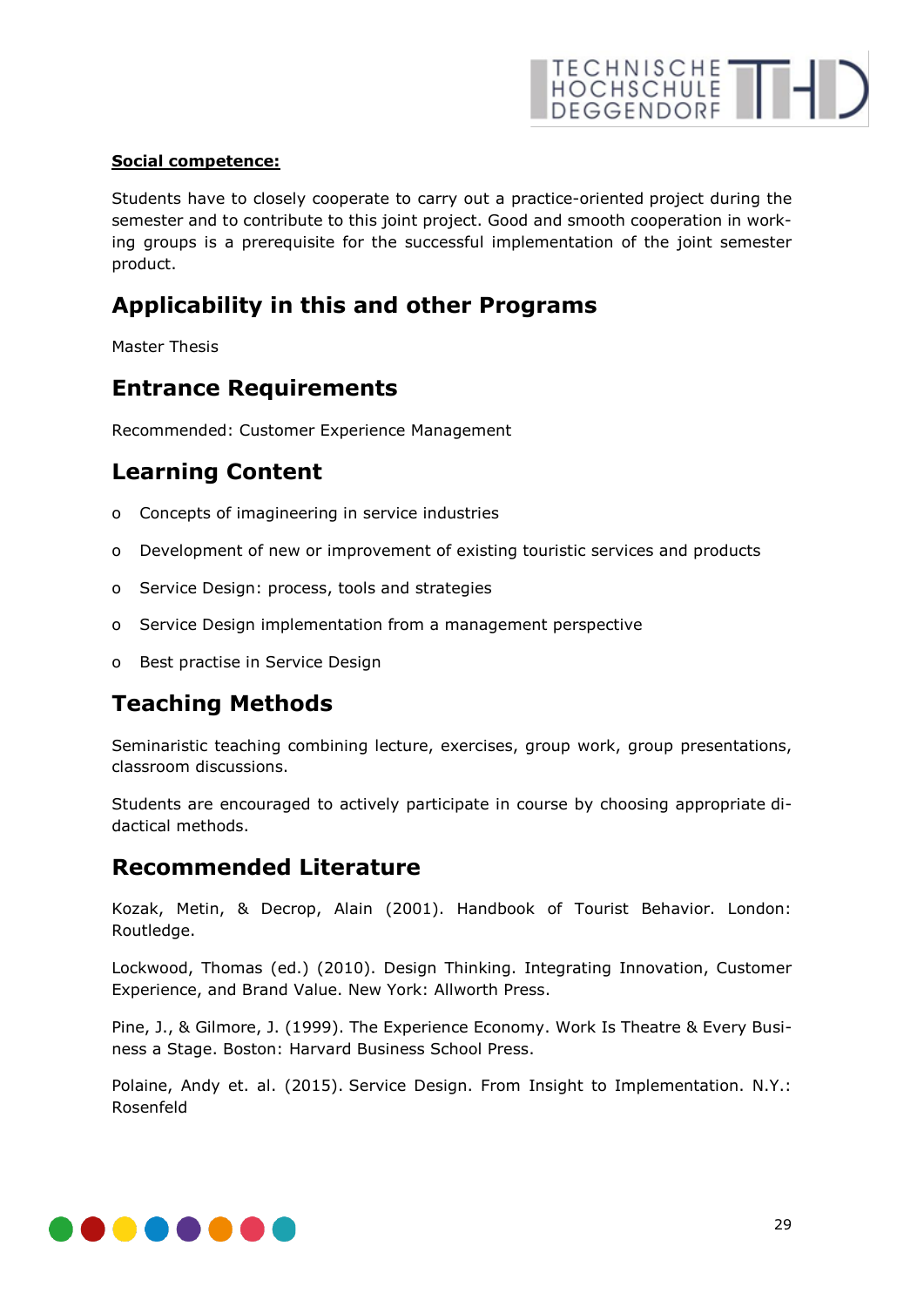

Reason, Ben et. al. (2016). Service design for business: a practical guide to optimizing the customer experience. Hoboken, N.J.: Wiley.

Stickdorn, M., & Schneider, J. (2012). This is Service Design Thinking: Basics, Tools, Cases. Indianapolis: Wiley.

Stickdorn, Marc (2018). This is service design doing: applying service design thinking in the real world : a practitioners' handbook. Sebastopol, CA: O'Reilly.

Stickdorn, Marc (2018). This is service design - methods: expanded service design thinking methods for real projects. Sebastopol, CA: O'Reilly.

Tarssanen, S. (Ed.) (2009). Handbook for Experience Stagers. Rovaniemi: LEO, Lapland Center of Expertise for the Experience Industry.

Additional material (articles form scientific and business journals, case studies...) is presented in course and made available on iLearn platform.

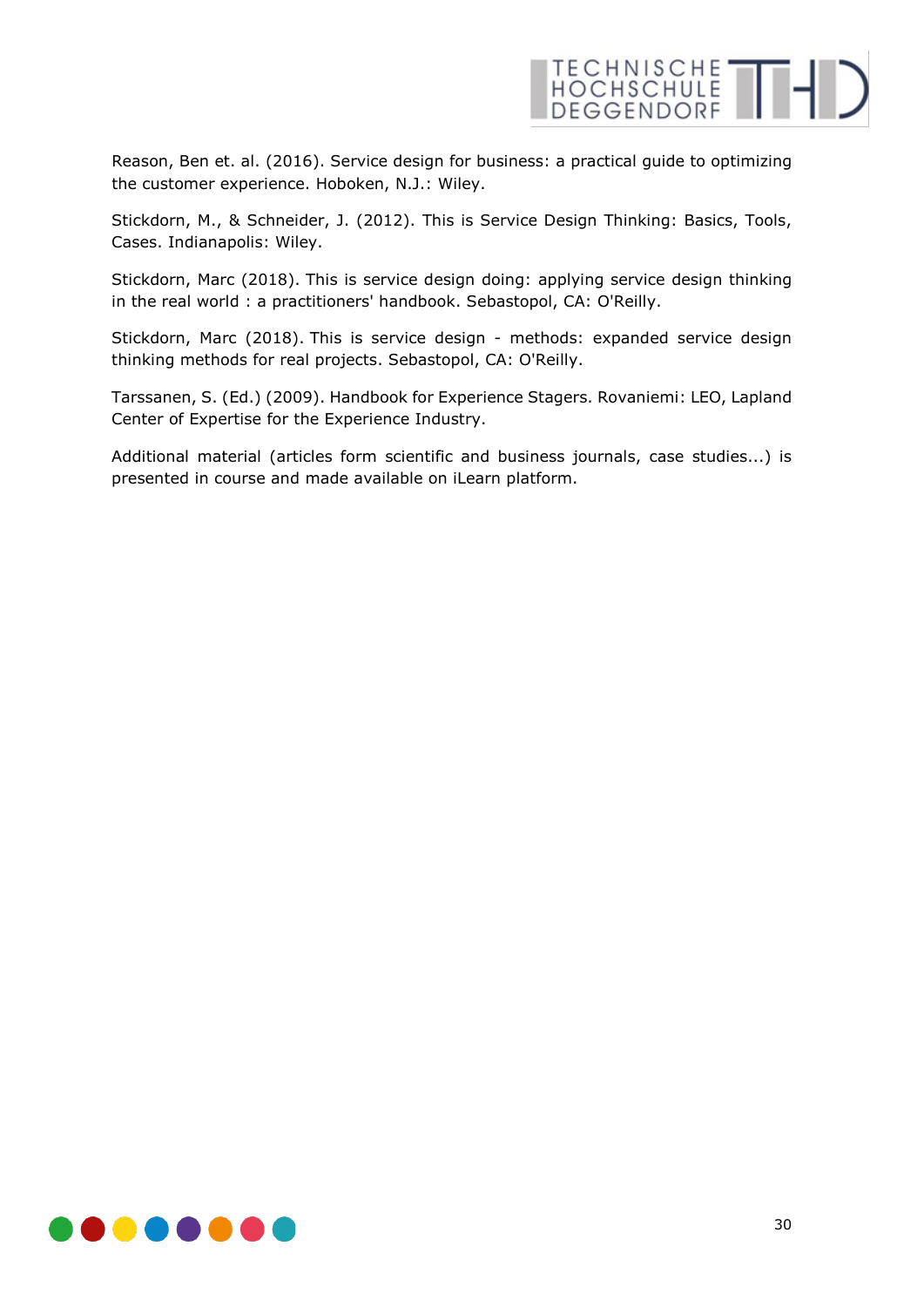## HOCHSCHULE THE

### <span id="page-30-0"></span>**MITM-2-3 QUANTITATIVE AND QUALITATIVE RE-SEARCH METHODS II**

| Module code                        | $MITM-2-3$                                       |
|------------------------------------|--------------------------------------------------|
| Module coordination                | Prof. Dr. Georg Christian Steckenbauer           |
| Course number and name             | Quantitative and Qualitative Research Methods II |
| Lecturer                           | Prof. Dr. Georg Christian Steckenbauer           |
| Semester                           | 2                                                |
| Duration of the module             | 1 semester                                       |
| Module frequency                   | annually                                         |
| Course type                        | required course                                  |
| Level                              | postgraduate                                     |
| Semester periods per week<br>(SWS) | $\mathfrak{D}$                                   |
| <b>ECTS</b>                        | 3                                                |
| Workload                           | Time of attendance: 30 hours                     |
|                                    | self-study: 60 hours                             |
|                                    | Total: 90 hours                                  |
| Type of Examination                | Research Paper                                   |
| Weight                             | 3/90                                             |
| Language of Instruction            | English                                          |

#### **Module Objective**

The module builds directly on the theoretical content taught in module MITM-1-6. The aim of this module is to implement the theoretical knowledge gained in a practical field project. To make this possible, the university works closely with partners in the region. The students are to be enabled to set up field research projects and carry them out independently.

### **Applicability in this and other Programs**

The module builds directly on the MITM-1-6 module and together forms the basis for the Master Thesis Tutorial (Scientific Workshop) (MITM-2-4) and Master Thesis (MITM-3-3) modules.

### **Entrance Requirements**

Recommended: Quantitative and Qualitative Research Methods I

### **Learning Content**

Implementation of an empirical research project, depending on the context and the research question.

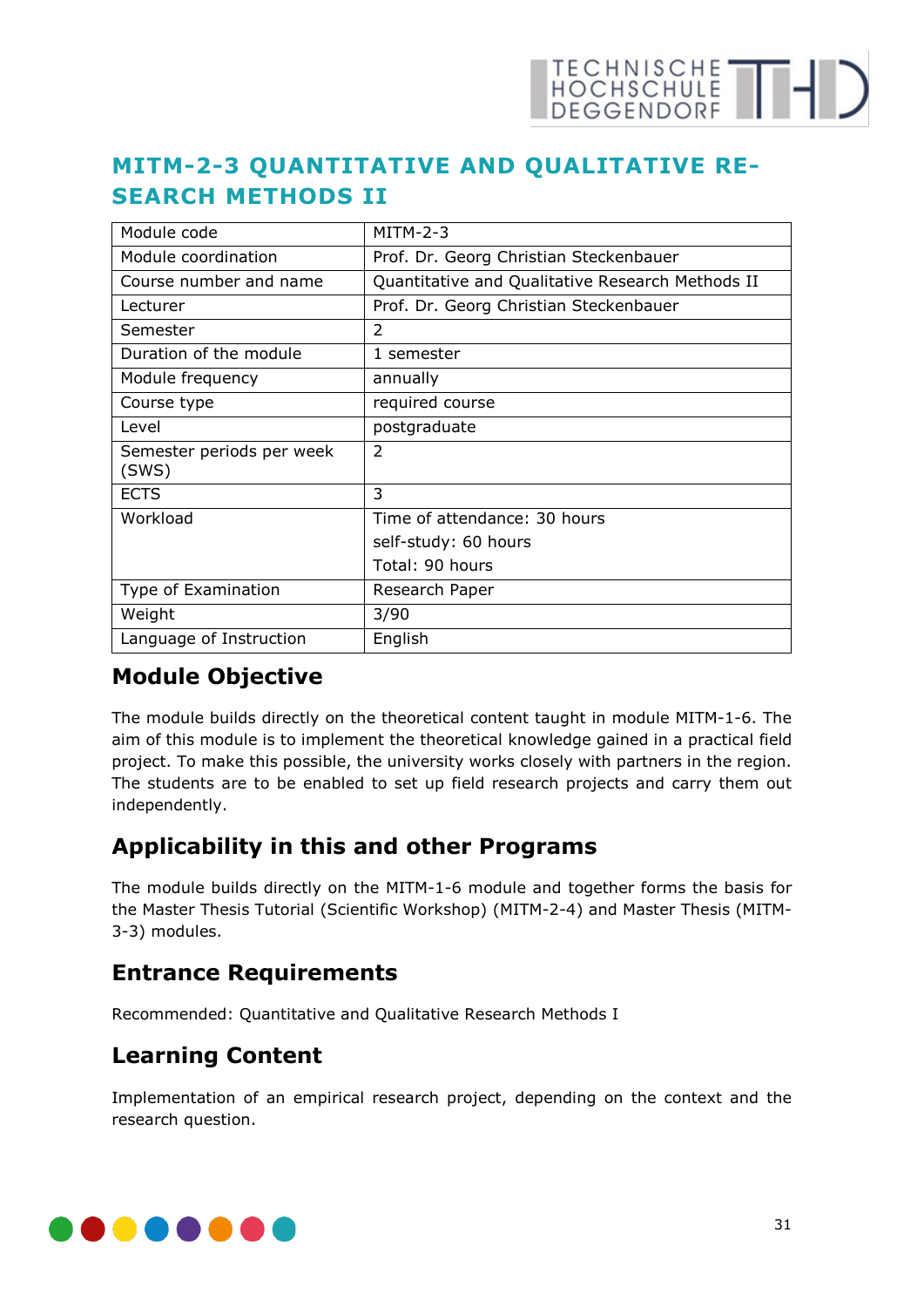## TECHNISCHE THI

## **Teaching Methods**

- o seminar
- o field research
- o presentations

#### **Recommended Literature**

#### Basic literature:

Brunt, P. (2017). Research Methods in Tourism, Hospitality & Events Management. London: Sage.

Veal, A.J. (2018). Research Methods for Leisure and Tourism. 5th edition. Harlow: Pearson.

American Psychological Association. (2010). Publication Manual of the American Psychological Association, Sixth Edition. Washington, DC.

#### Recommended literature:

Creswell, J. W. (2014). Research Design. Qualitative, Quantitative, and Mixed Methods Approaches. London: Sage.

Cortinhas, C. & Black, K. (2012). Statistics for Business and Economics. Hoboken: Wiley.

Halter, C. (2017). The PSPP Guide. Second Edition. An Introduction to Statistical Analysis. San Diego: Creative Minds.

Camo?es, J (2016). Data at Work: Best Practices for Creating effective Charts and Information Graphics in Microsoft Excel. San Francisco: New Riders.

PSPP-Manual online: https://www.gnu.org/software/pspp/manual/pspp.html

Additional material (articles form scientific journals, conference proceedings) is presented in course and provided to students on iLearn platform

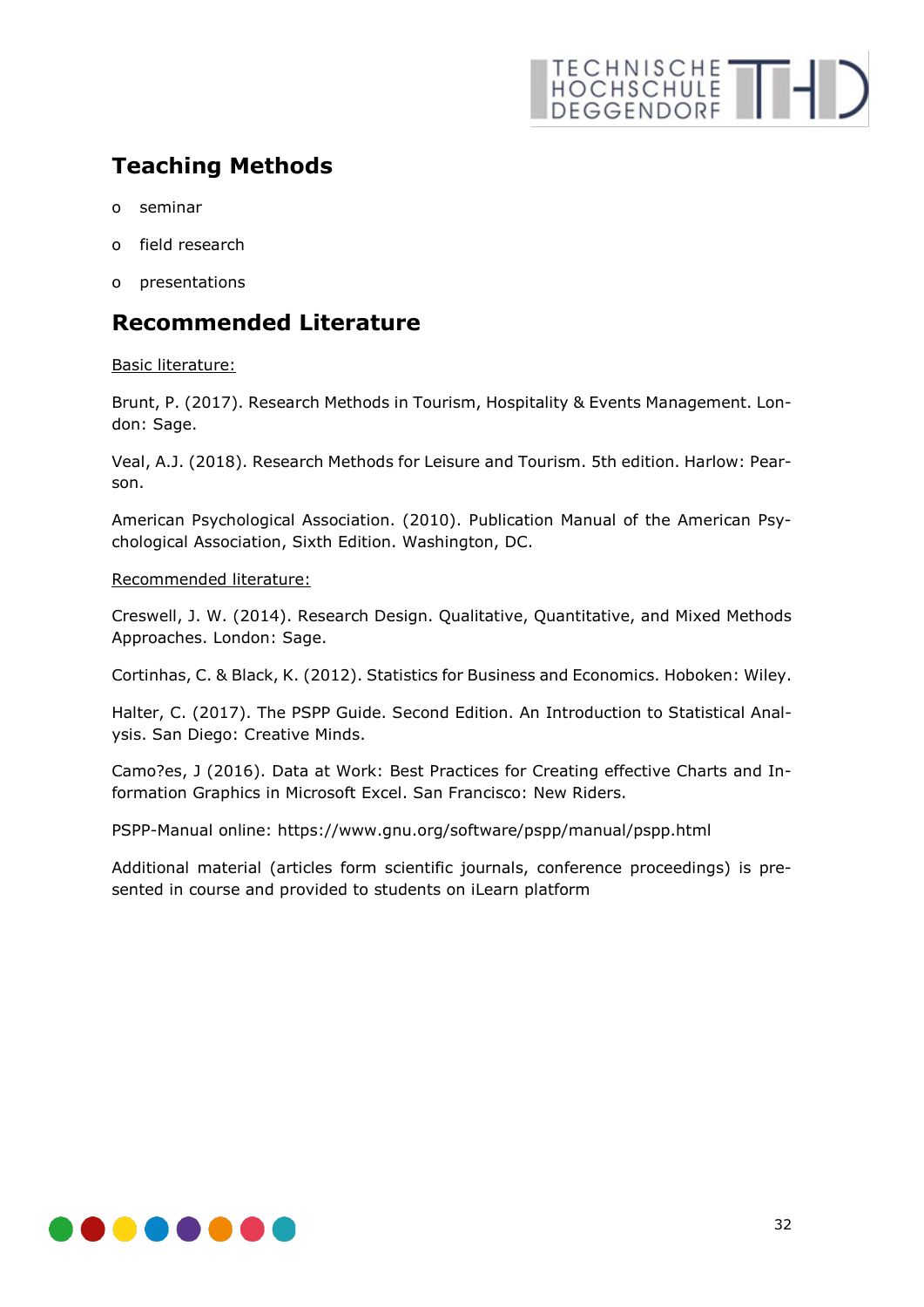## <span id="page-32-0"></span>**MITM-2-4 MASTER THESIS TUTORIAL (SCIENTIFIC WORKSHOP)**

| Module code                        | $MITM-2-4$                                   |
|------------------------------------|----------------------------------------------|
| Module coordination                | Prof. Dr. Marcus Herntrei                    |
| Course number and name             | Master Thesis Tutorial (Scientific Workshop) |
| Lecturer                           | Prof. Dr. Marcus Herntrei                    |
| Semester                           | $\mathcal{P}$                                |
| Duration of the module             | 1 semester                                   |
| Module frequency                   | annually                                     |
| Course type                        | required course                              |
| Level                              | postgraduate                                 |
| Semester periods per week<br>(SWS) | $\overline{2}$                               |
| <b>ECTS</b>                        | 5                                            |
| Workload                           | Time of attendance: 30 hours                 |
|                                    | self-study: 120 hours                        |
|                                    | Total: 150 hours                             |
| Type of Examination                | Research Paper                               |
| Weight                             | 5/90                                         |
| Language of Instruction            | English                                      |

### **Module Objective**

The aim of the module is to prepare students for writing a master's thesis of approx. 80 pages - even those foreign students who have not previously written a bachelor's thesis. Based on the modules Quantitative and Qualitative Research Methods MITM-1-6 & MITM-2-3), students will be introduced to additional tools to ensure the successful completion of this scientific thesis. The module focuses on the elaboration and presentation of a proposal, which can form the basis for the Master's thesis in the following semester

## **Applicability in this and other Programs**

The module is based on the modules Quantitative and Qualitative Research Methods MITM-1-6 & MITM-2-3) and forms the basis for the elaboration of the master's thesis (MITM-3-3).

### **Entrance Requirements**

None.

### **Learning Content**

o Defining research topic & research questions

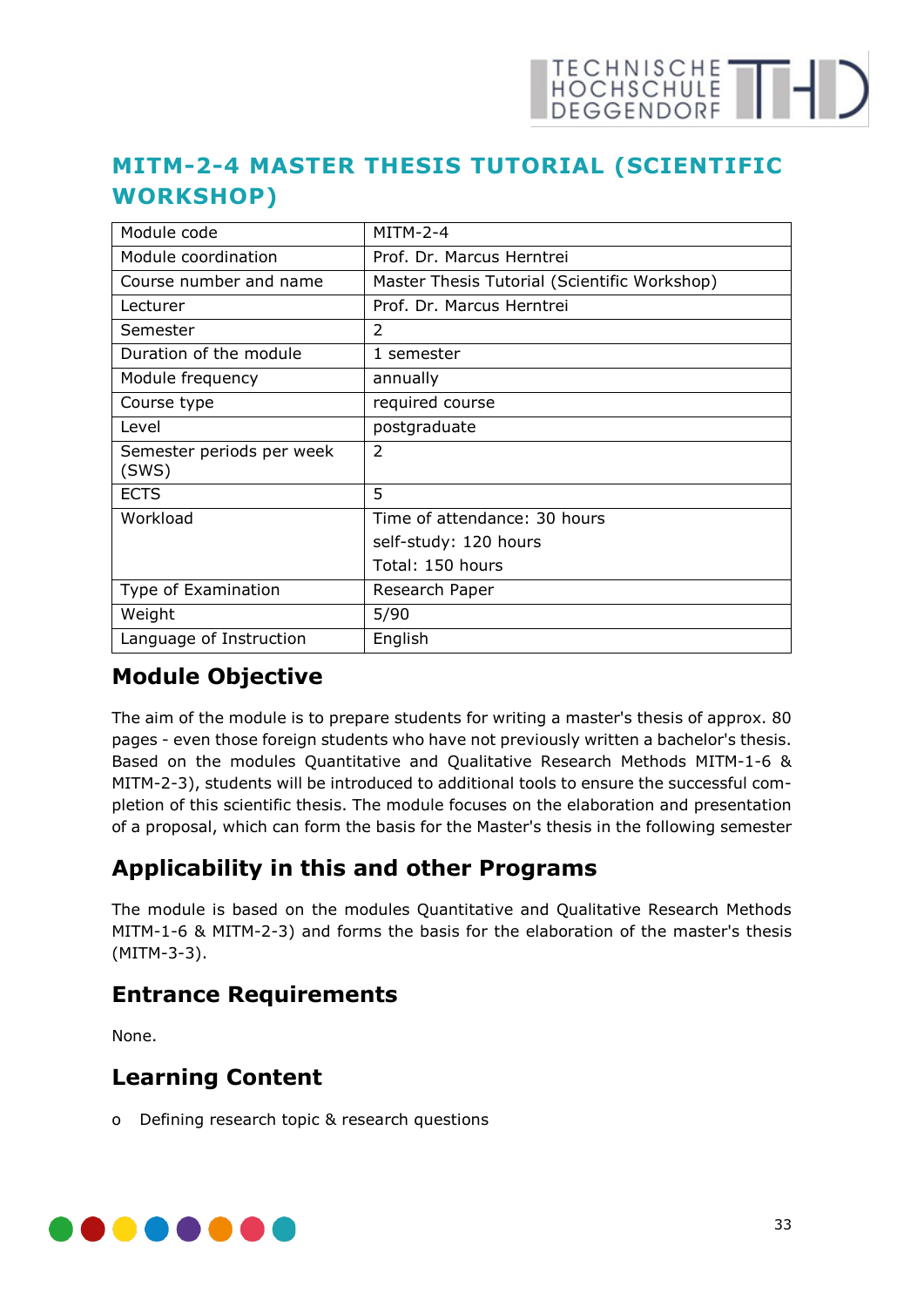## TECHNISCHE THI

- o Literature review
- o Formal aspects
- o Writing and structuring

#### **Teaching Methods**

- o Lectures
- o Seminar teaching
- o Exercises
- o Self-study

## **Recommended Literature**

Anson, C.M. & Schwegler, R.A. (2005): The Longman Handbook for Writers and Readers. London: Pearson Education4.

Brunt, P.; Horner, S.; Semley, N. (2017): Research Methods in Tourism, Hospitality & Events Management. London: SAGE.

Coles, T.; Duval, D.T.; Shaw, G. (2013). Student's Guide to Writing Dissertations and Theses in Tourism Studies and Related Disciplines. Abingdon: Routledge.

Finn, M.; Walton, M.; Elliott-White, M. (2000). Tourism and Leisure Research Methods: Data Collection, Analysis, and Interpretation. London: Pearson Education.

Jennings, G. (2011). Tourism Research. Hoboken/ NY: Wiley.

Phillimore, J. & Goodson, L. (2004). Qualitative Research in Tourism: Ontologies, Epistemologies and Methodologies. London: Psychology Press.

Ritchie, B.W.; Burns, P.; Palmer, C. (2005). Tourism Research Methods: Integrating Theory with Practice. Wallingford: CABI.

Veal, A.J. (2006). Research Methods for Leisure and Tourism: A Practical Guide. London: Pearson Education.

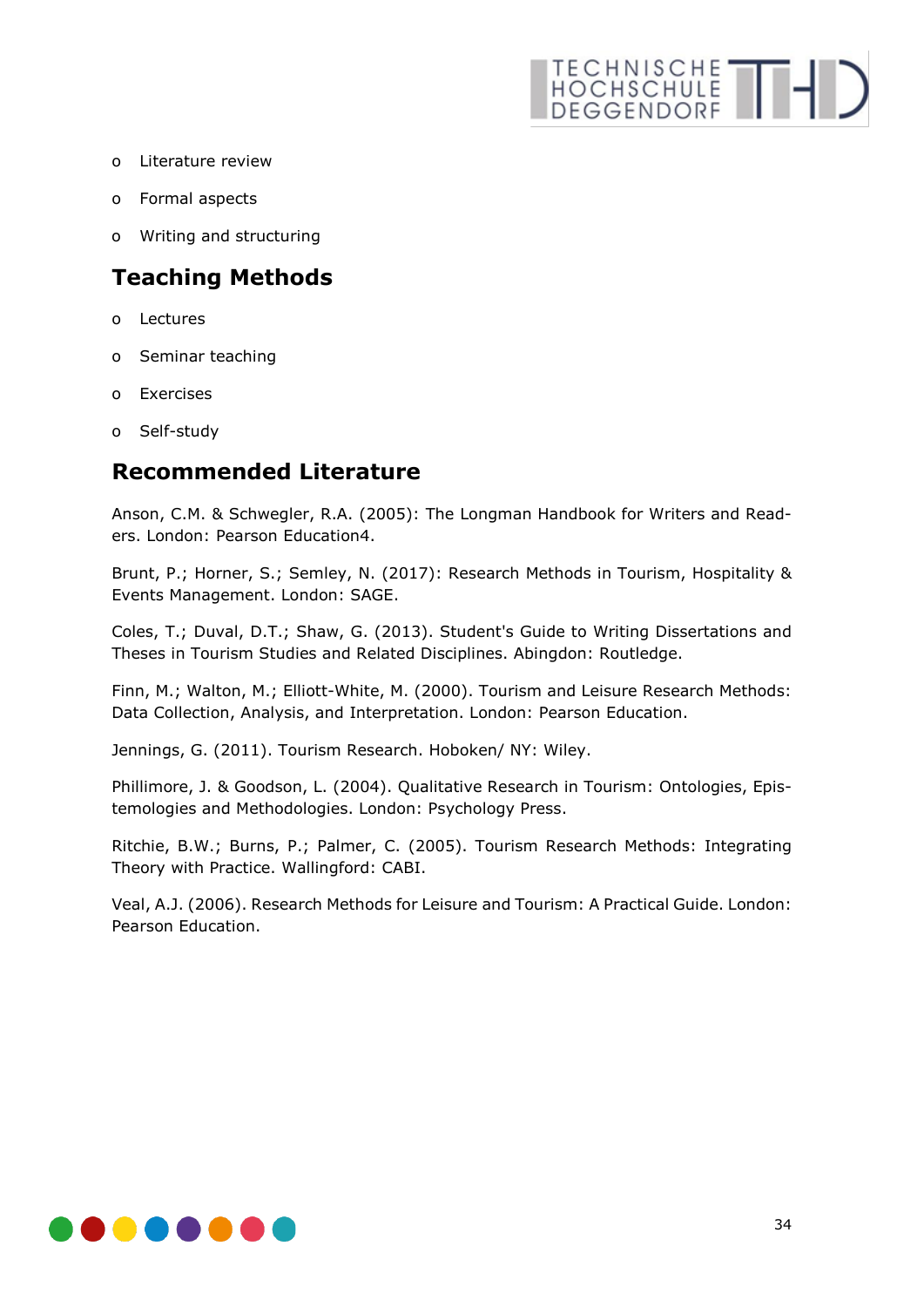#### <span id="page-34-0"></span>**MITM-2-5 ENTREPRENEURSHIP AND BUSINESS DE-VELOPMENT**

| Module code                        | <b>MITM-2-5</b>                           |
|------------------------------------|-------------------------------------------|
| Module coordination                | Prof. Dr. Georg Christian Steckenbauer    |
| Course number and name             | Entrepreneurship and Business Development |
| Lecturers                          | Andrea Kahr                               |
|                                    | Hendrike Werwigk                          |
| Semester                           | $\overline{2}$                            |
| Duration of the module             | 1 semester                                |
| Module frequency                   | annually                                  |
| Course type                        | required course                           |
| Level                              | postgraduate                              |
| Semester periods per week<br>(SWS) | 4                                         |
| <b>ECTS</b>                        | 5                                         |
| Workload                           | Time of attendance: 60 hours              |
|                                    | self-study: 90 hours                      |
|                                    | Total: 150 hours                          |
| Type of Examination                | presentation 15 - 45 min.                 |
| Weight                             | 5/90                                      |
| Language of Instruction            | English                                   |

#### **Module Objective**

Entrepreneurship is a significant factor in social and economic development within society. As a sector that is dominated by small and medium enterprises, entrepreneurship is crucial to the development of the tourism industry. Knowledge of principles and practice of entrepreneurship can help students not only develop their future career as entrepreneurs creating their own businesses but also as effective managers of existing businesses.

This module provides a comprehensive understanding of entrepreneurship within the context of the contemporary tourism sector. The theories, concepts and practical aspects of entrepreneurship development, and its role in promoting creativity, innovation and improved business performance are examined systematically.

Furthermore, students develop in depth knowledge of entrepreneurship and important skills such as budgeting and efficient management of resources within the context of the tourism sector and promote entrepreneurship as a future career choice.

Personal and social competences: Students should develop written and verbal presentational skills. They demonstrate group-work, questioning and listening skills.

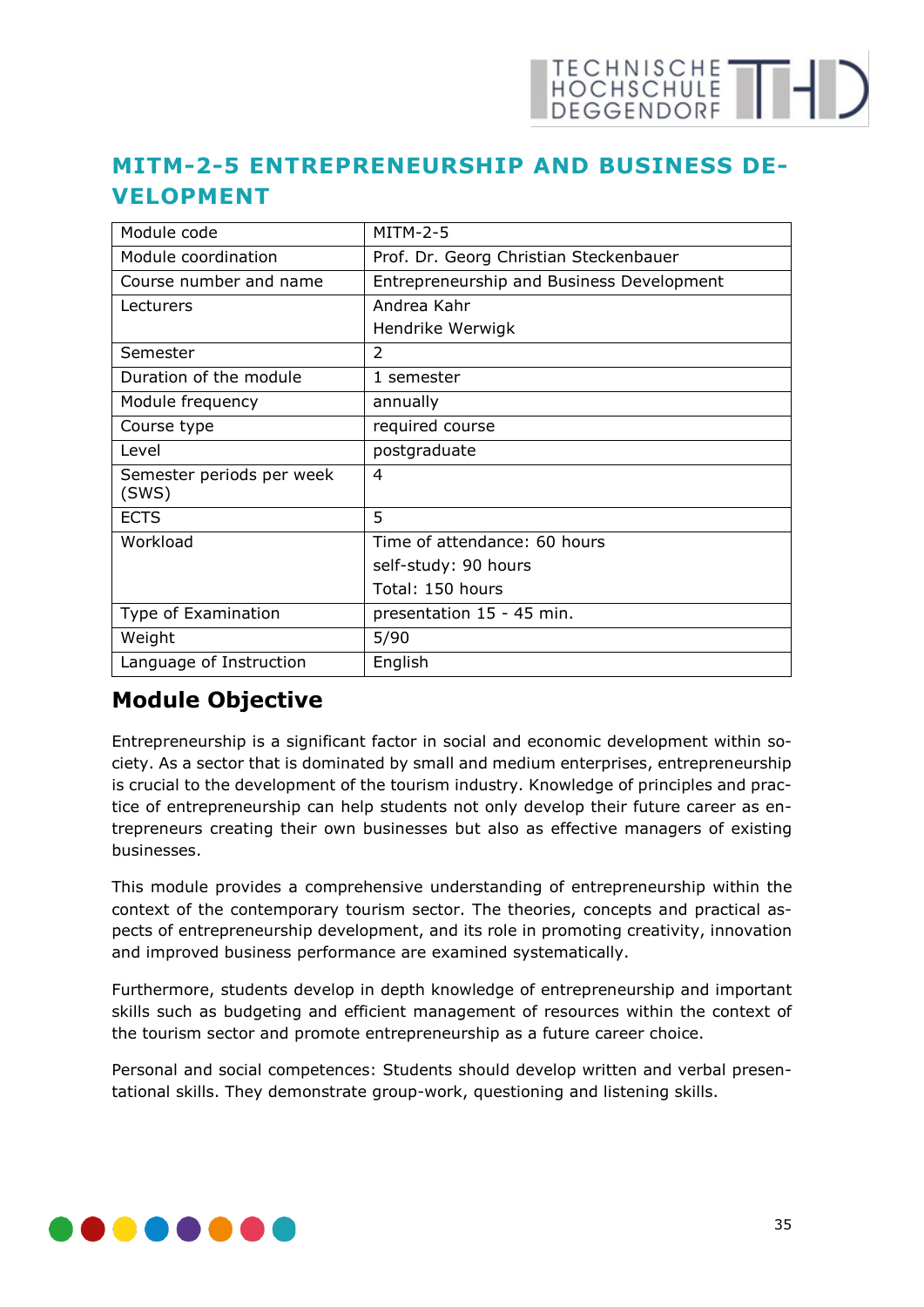

#### **Applicability in this and other Programs**

MITM-1-2: Current Issues of Business Administration

MITM-1-3: Managerial Accounting

MITM-3-1: Destination Development and Marketing

#### **Entrance Requirements**

None.

#### **Learning Content**

- 1. Theories, concepts and definitions of entrepreneurship
- 2. The psychology and characteristics of entrepreneurs
- 3. The role of creativity and innovation in entrepreneurship development
- 4. Characteristics of small and medium enterprises in tourism
- 5. Analysing business environments in tourism
- 6. Budgeting, finance and accounting for tourism businesses
- 7. Business planning

Entrepreneurship and innovation are important drivers for success in any industry. This is particularly so in the dynamic and rapidly evolving industries worldwide. This module examines key issues in entrepreneurship, with a special focus on tourism. Tourism industry is dominated by small and medium-sized enterprises all around the world. There is a need for an entrepreneurial approach to management in both the development of new businesses and in existing businesses. Such an approach is appropriate for both large and small businesses whether they be in the private or public sector of economies. Low barriers mean that independent entrepreneurship is a realistic prospect for graduates. This module addresses this need.

#### **Teaching Methods**

- o Exercises
- o Self-study
- o Seminar teaching
- o Guest lectures
- o Interdisciplinary field internships

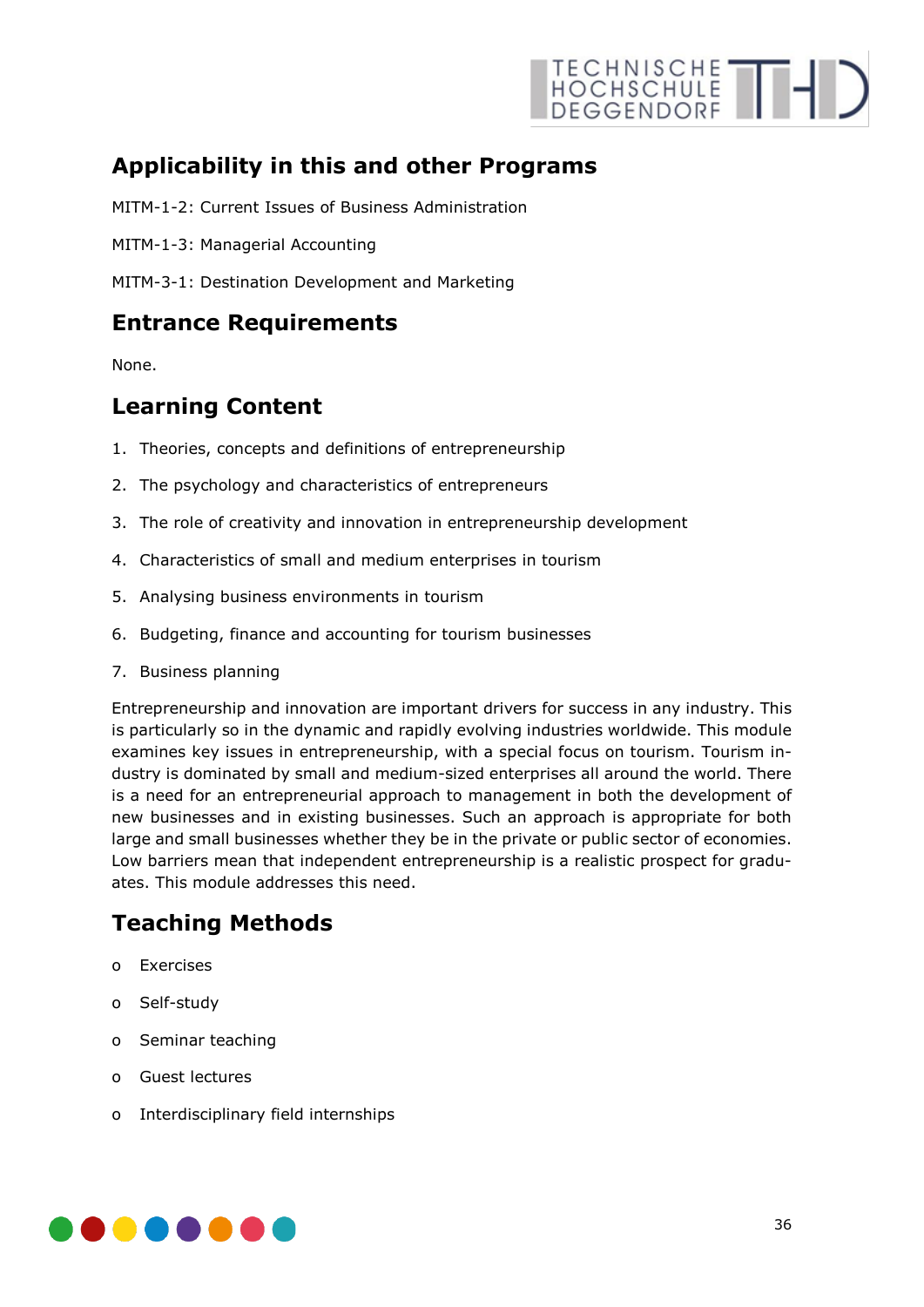#### **Recommended Literature**

Blackburn, R.A. & Schaper, M.T. (2016). Government, SMEs and Entrepreneurship Development: Policy, Practice and Challenges. London: Routledge.

Bolton, B. & Thompson, J. (2013). Entrepreneurs: Talent, Temperament and Opportunity. London: Routledge.

Bridge, S. & O'Neill, K. (2012). Understanding Enterprise: Entrepreneurship and Small Business. Basingstoke: Palgrave Macmillan.

Hatten, T.S. (2015). Small Business Management: Entrepreneurship and Beyond. Boston/ MA: Cengage Learning.

Kaplan, J. & Warren, A. (2013). Patterns of entrepreneurship management. Chichester: John Wiley & Sons<sup>4</sup>.

Kuratko, D.F. (2016). Entrepreneurship: Theory, Process, and Practice. Boston/ MA: Cengage Learning.

Longenecker, J.G.; Petty, J.W.; Palich, L.E.; Hoy, F. (2013). Small Business Management. Boston/ MA: Cengage Learning.

Lowe, R. & Marriott, S. (2012). Entrepreneurship and Innovation. Abingdon: Routledge.

Sheldon, P.J. & Daniele, R. (eds.) (2016). Social Entrepreneurship and Tourism: Philosophy and Practice Tourism on the Verge. Wiesbaden: Springer.

Walmsley, A. (2019). Entrepreneurship in Tourism. Abingdon: Routledge.

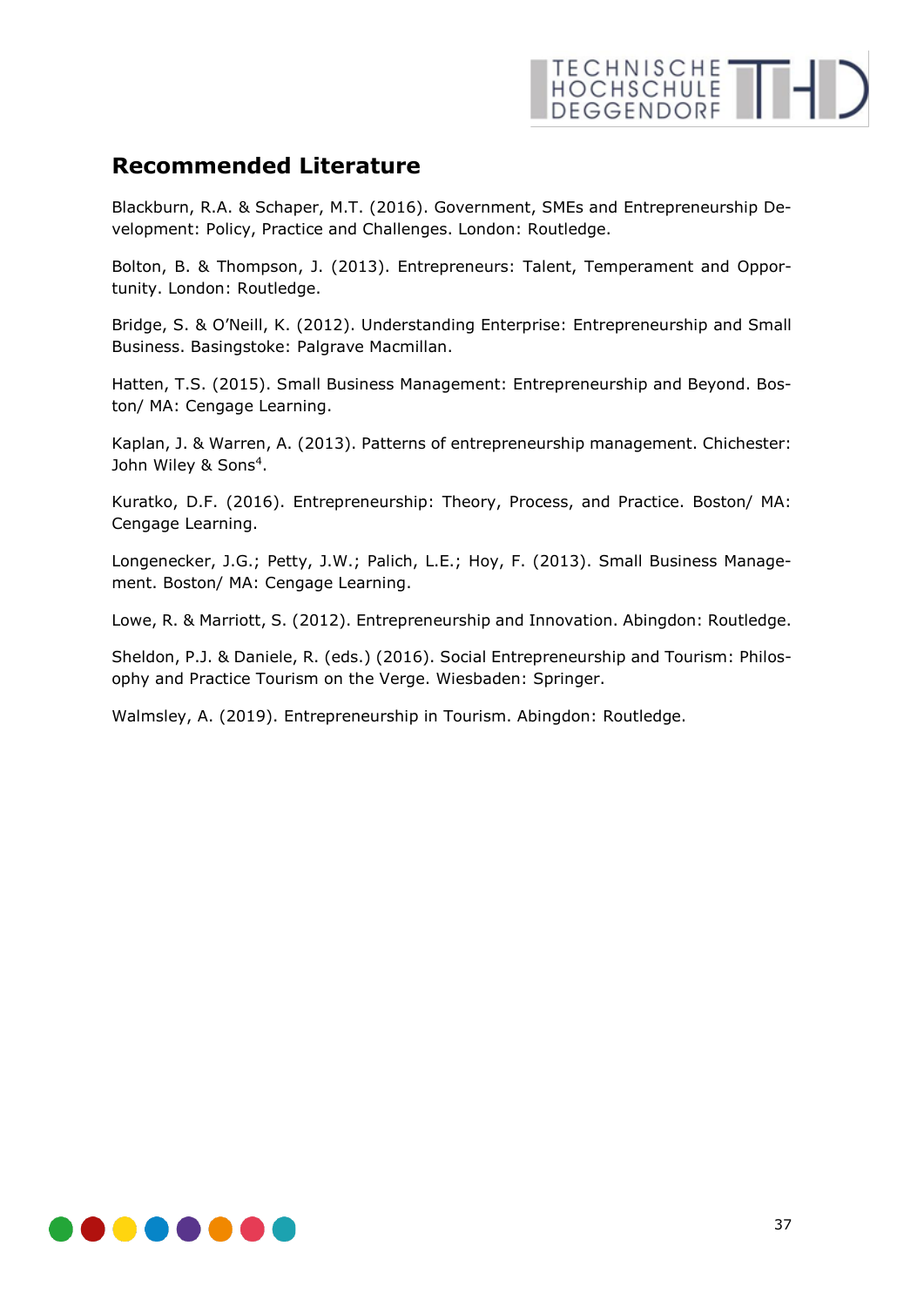## <span id="page-37-0"></span>**MITM-2-6 DIGITAL MARKETING AND SOCIAL ME-DIA IN TOURISM**

| Module code                        | <b>MITM-2-6</b>                               |
|------------------------------------|-----------------------------------------------|
| Module coordination                | Prof. Dr. Katerina Volchek                    |
| Course number and name             | Digital Marketing and Social Media in Tourism |
| Lecturer                           | Prof. Dr. Katerina Volchek                    |
| Semester                           | 2                                             |
| Duration of the module             | 1 semester                                    |
| Module frequency                   | annually                                      |
| Course type                        | required course                               |
| Level                              | postgraduate                                  |
| Semester periods per week<br>(SWS) | 4                                             |
| <b>ECTS</b>                        | 5                                             |
| Workload                           | Time of attendance: 60 hours                  |
|                                    | self-study: 90 hours                          |
|                                    | Total: 150 hours                              |
| Type of Examination                | presentation 15 - 45 min.                     |
| Weight                             | 5/90                                          |
| Language of Instruction            | English                                       |

#### **Module Objective**

Students should understand and explain the nature and scope of digital marketing in an increasingly connected world. They use critical analysis to perceive service shortcomings with reference to ingredients to create digital excellence. Characteristics and challenges of managing service firms in the modern world are identified and discussed including cultural implications. Students also should explain the social paradigm, which comes along with the rise of digital technologies, and critically discuss its impact for service marketing practices and social life in leisure, hospitality and tourism. In this context, they will creatively employ digital marketing tools and strategies to meet service/ marketing goals. Students will be able to critically analyse the suitability and ethics of different digital marketing practices.

#### **Personal competence**:

Students should develop written and verbal presentational skills. They demonstrate group-work, group-interactions, questioning and listening skills. They will develop argumentation skills in relation to the analysis of digital marketing and demonstrate the ability to take part in the creation of a digital tourism marketing campaign.

#### **Applicability in this and other Programs**

MITM-2-2: Applied Costumer Experience Management

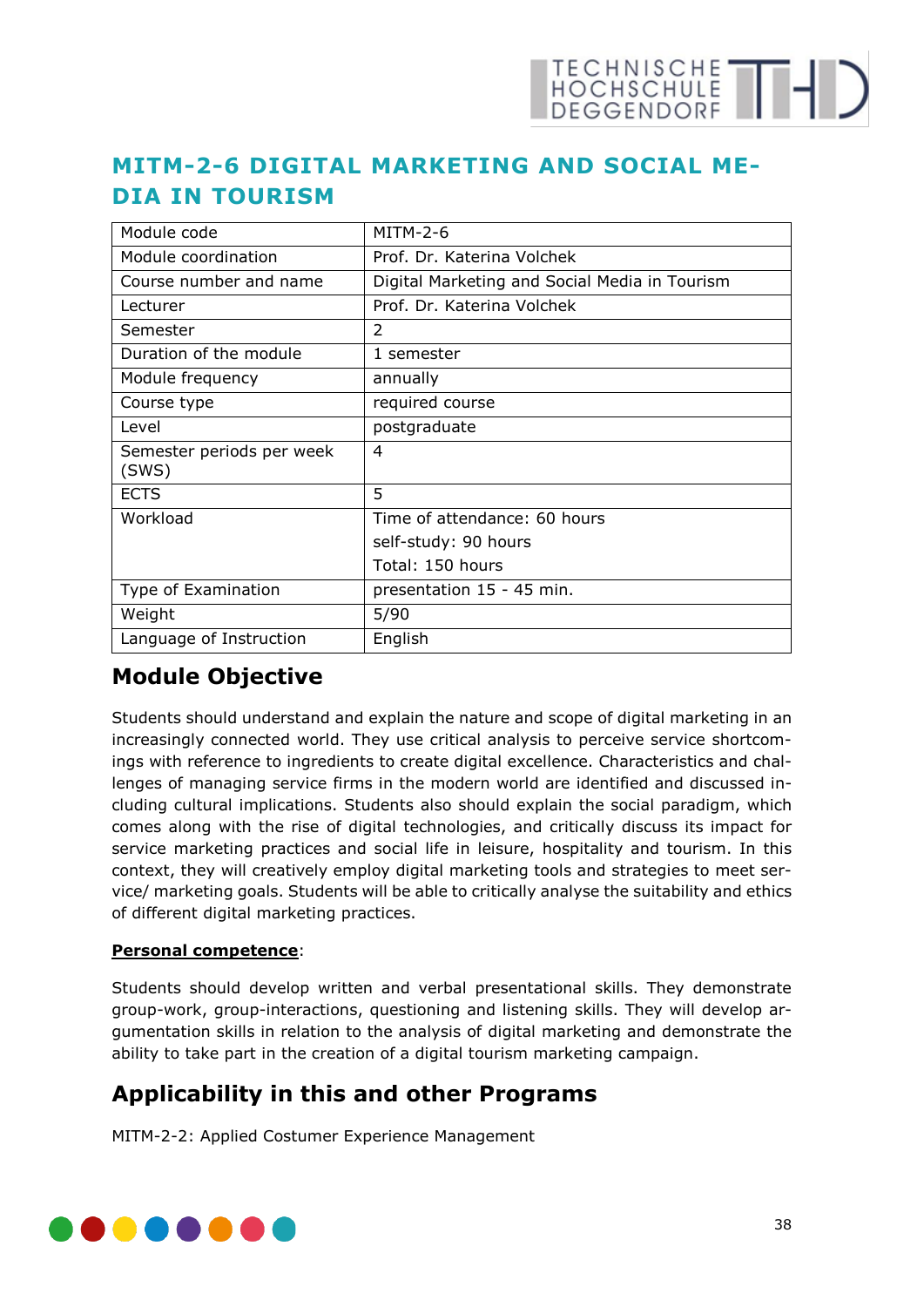

MITM-2-5: Entrepreneurship and Business Development

MITM-3-3: Master Thesis

#### **Entrance Requirements**

None.

#### **Learning Content**

- 1. Marketing in the digital industry
- 2. Customer behaviour, customer satisfaction and service quality in a digital context
- 3. Managing people for service advantage
- 4. Positioning digital services, supplementary and core services
- 5. Distributing services through physical and electronic channels
- 6. Digital marketing strategy
- 7. Online market research, web analytics and technologies
- 8. Campaign planning for digital media
- 9. The ethics of digital marketing: security and privacy
- 10. Marketing for the future: virtual worlds

This module is designed to broaden the student's knowledge of digital marketing in a tourism environment. During this module, theoretical foundations and practical application of marketing is examined. Topics include the general nature of the marketing mix, service encounter, human factor and service quality. This module focuses on the key elements (culture, communications, strategy, operations, people and technology) that marketers must integrate to establish and sustain successful service excellence and provide customer value. While the course examines broad issues in managing tourism businesses, a core theme is how customer value is created.

In particular, the role and consequences of digital technologies on both social relations and marketing practice is explored. Digital technologies are now pervasive, infiltrating many aspects of our lives, especially in leisure and traveling. They are not only tools to achieve traditional business and marketing goals; they are part of a paradigm shift, with an increasing emphasis on social interaction and consumer collaboration in the field of tourism. From this perspective, not only does this module consider implications, opportunities and challenges faced by marketing practitioners in a digital setting, but it also critically examines what it means for 'consumers' to live in a digital world from a cultural perspective.

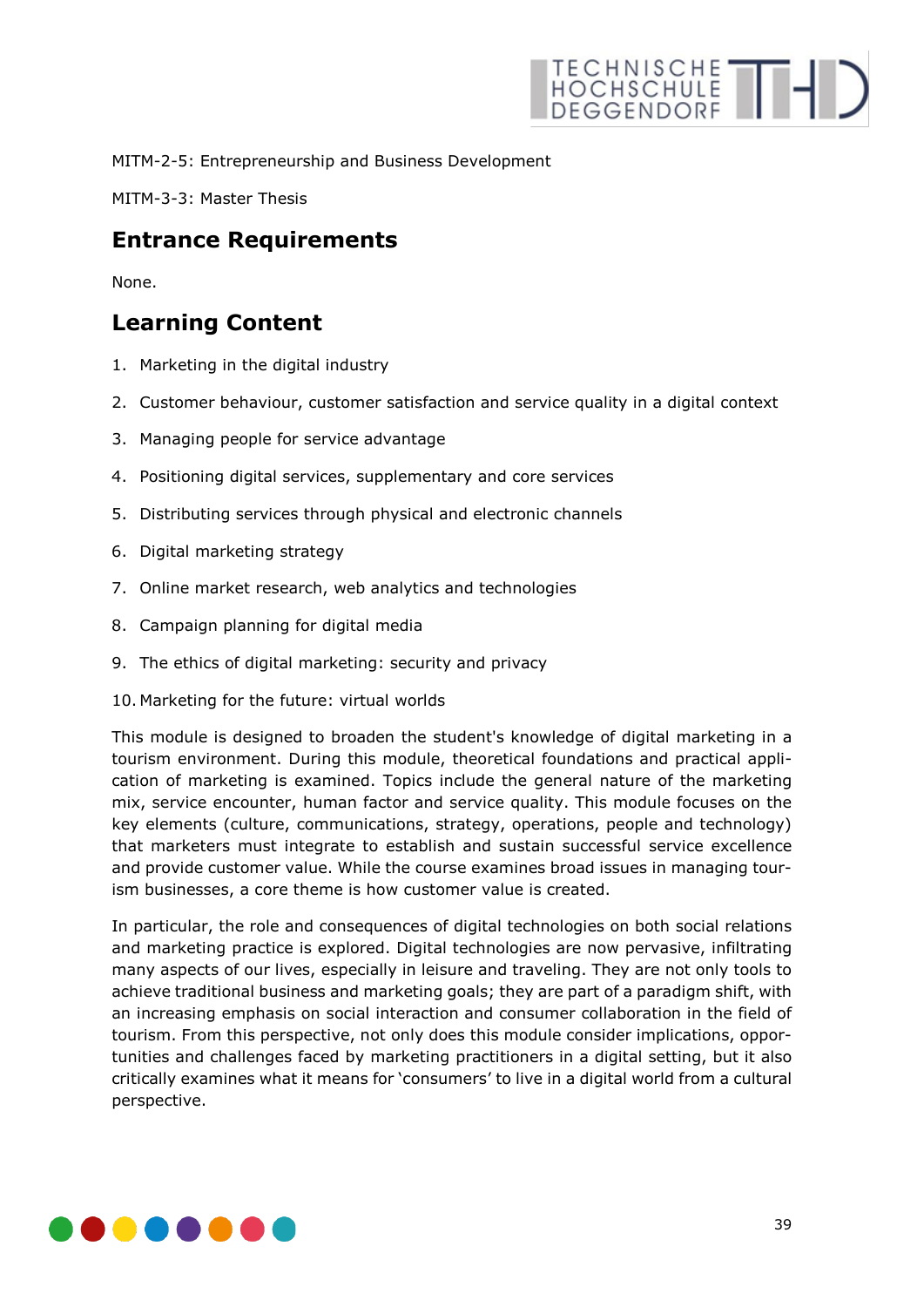## TECHNISCHE THI

## **Teaching Methods**

- o Exercises
- o Self-study
- o Seminar teaching
- o Guest lectures
- o Interdisciplinary field internships

#### **Recommended Literature**

Benckendorff, P.J.; Sheldon, P.J. & Fesenmaier, D.R. (2014). Tourism Information Technology (=CABI Tourism Texts). Wallingford: CABI.

Chaffey, D. & Ellis-Chadwick, F. (2015). Digital Marketing: Strategy, Implementation and Practice. Pearson: Prentice Hall.

Egger, R. & Buhalis, D. (2011). eTourism case studies. London: Routledge.

Fuchs, C. (2014). Social Media: A Critical Introduction. London: SAGE.

Hudson, S. & Hudson, L. (2017). Marketing for Tourism, Hospitality & Events: A Global & Digital Approach. London: SAGE.

Katsoni, V. (2015). Cultural Tourism in a Digital Era: First International Conference IACuDiT, Athens, 2014 (=Springer Proceedings in Business and Economics). Wiesbaden: Springer.

Schegg, R. & Stangl, B. (2017). Information and Communication Technologies in Tourism 2017: Proceedings of the International Conference in Rome, Italy, January 24-26. Wiesbaden: Springer.

Youngs, G. (2013). Digital World: Connectivity, Creativity and Rights (=Routledge Research in Political Communication). London: Routledge.

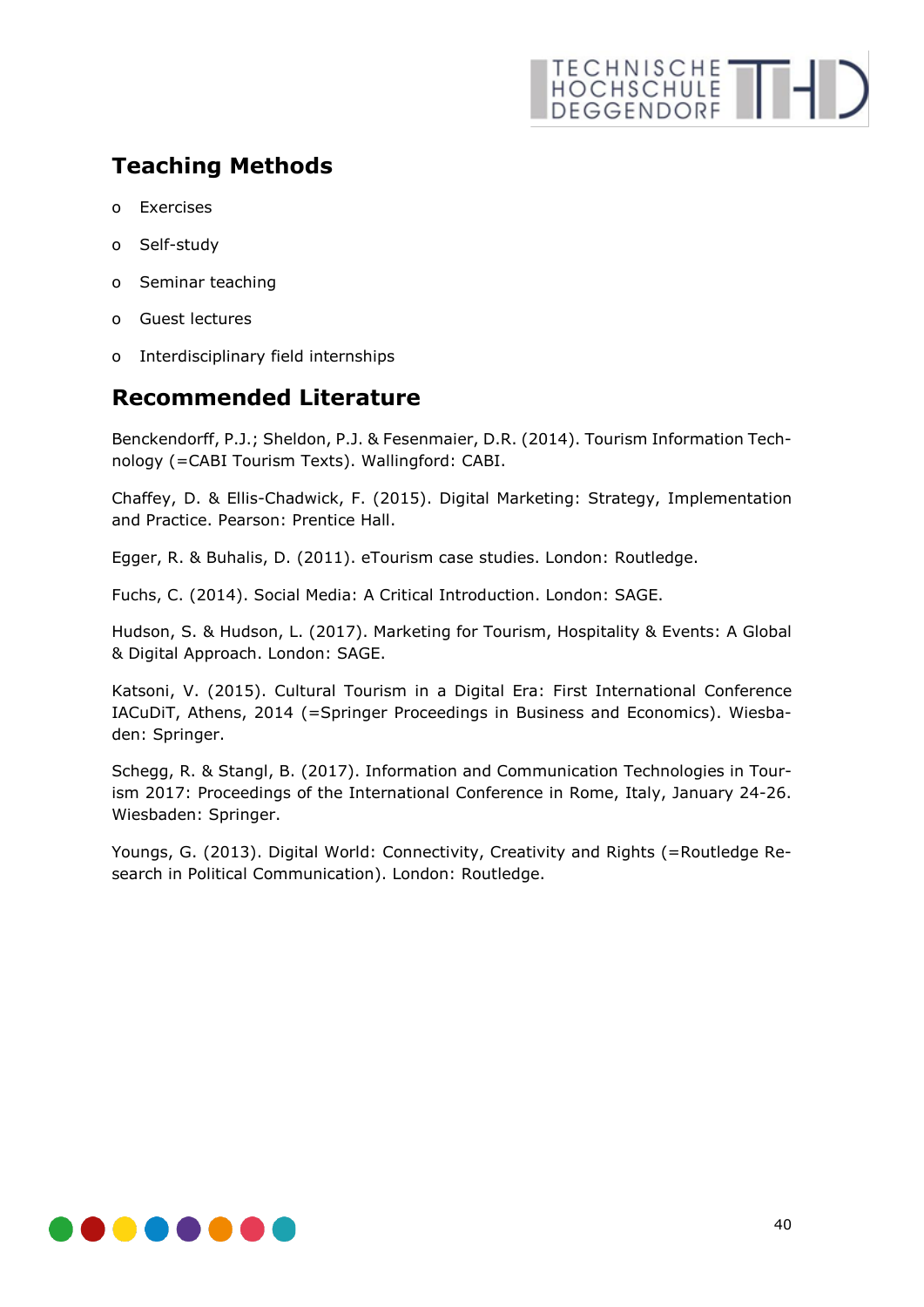## <span id="page-40-0"></span>**MITM-2-7 SPECIALIZED MANDATORY ELECTIVE MODULE I**

| Module code                        | $MITM-2-7$                              |
|------------------------------------|-----------------------------------------|
| Module coordination                | Prof. Dr. Marcus Herntrei               |
| Course number and name             | Specialized Mandatory Elective Module I |
| Semester                           | 2                                       |
| Duration of the module             | 1 semester                              |
| Module frequency                   | annually                                |
| Course type                        | required course                         |
| Level                              | postgraduate                            |
| Semester periods per week<br>(SWS) | 4                                       |
| <b>ECTS</b>                        | 5                                       |
| Workload                           | Time of attendance: 60 hours            |
|                                    | self-study: 90 hours                    |
|                                    | Total: 150 hours                        |
| Type of Examination                | course assessment                       |
| Weight                             | 5/90                                    |
| Language of Instruction            | English                                 |

#### **Module Objective**

This module is a so-called "free compulsory elective module" within the master programme and provides an additional opportunity to specialise and develop an individual career profile.

Depending on the individual situation and the sense of the subject, the module can be combined with a later module (in the 3rd and last semester of the study programme), an interdisciplinary field internship or the module of an international guest lecturer. Especially the latter is a major concern of the decision makers due to the internationalisation of the campus. In the context of tourism development, there exist strategic partnerships with universities from abroad - an international study of tourism depends on the exchange with international lecturers, which should be taken into account in this module.

## **Applicability in this and other Programs**

The module is open to all students of the university, as long as a meaningful connection to the actual study programmes is ensured.

#### **Entrance Requirements**

None.

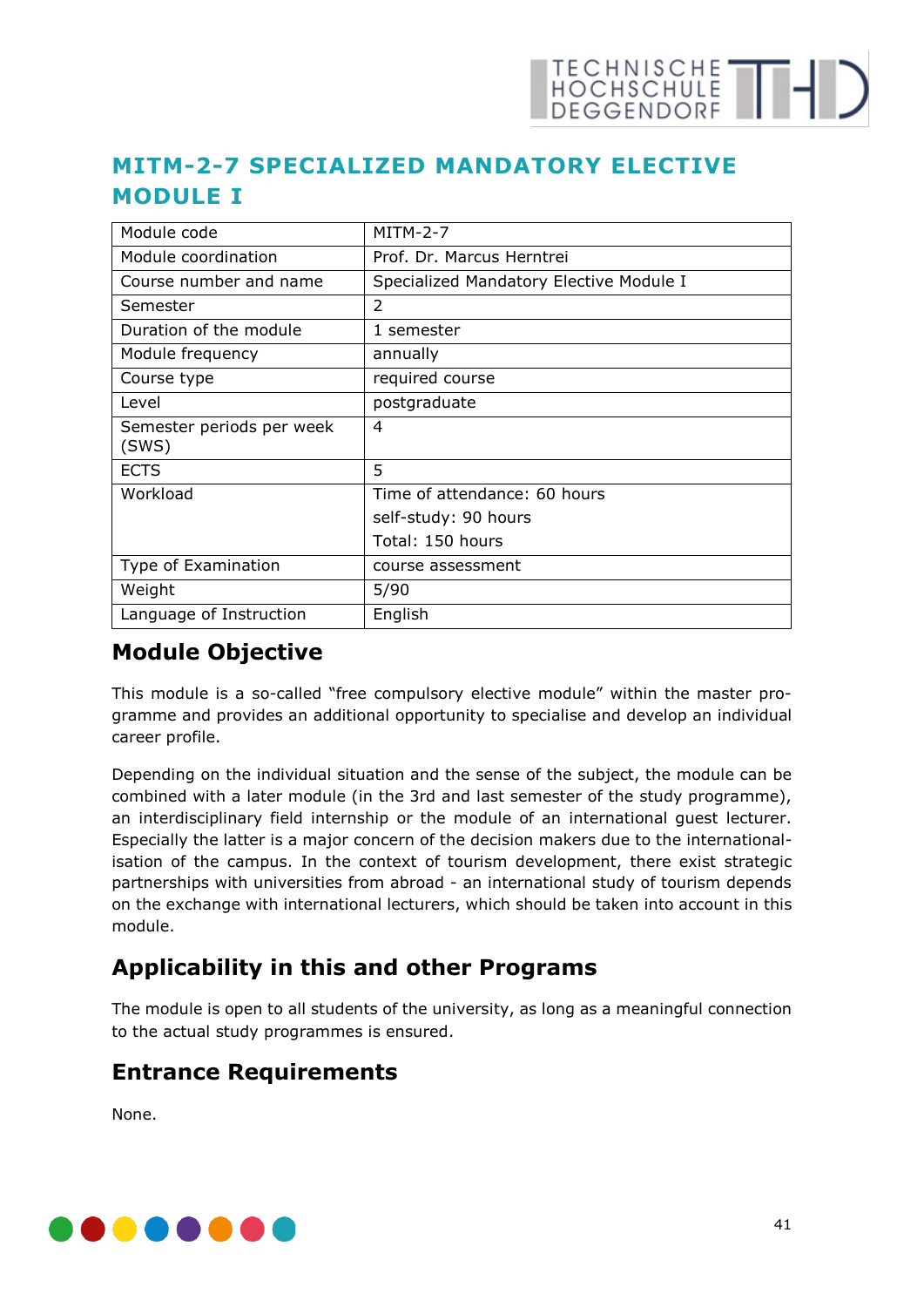## **Learning Content**

The lectures offered within the free compulsory elective module have been purposely designed to take a dynamic approach within the framework of this programme. The lectures offered within, taught in alternate years, where required, are intended to provide a useful platform for suggestions and ideas which are drawn from the dialogue between teaching and practical application, or between students and lectures.

The programme offers various opportunities for individual specialisation, enabling students to develop new knowledge or broaden existing knowledge and practical skills relevant to leisure, event, hospitality and tourism. Depending on the range of courses offered, students are able to choose one of the following areas of specialisation:

- o Cultural and Heritage Tourism
- o Current Issues in Health & Medical Tourism
- o Fundamentals of Tourism Management
- o Golf Tourism
- o Interdisciplinary field internship
- o International Tourism Policy and Development
- o Nature-based Tourism
- o Project Management
- o Service & Quality Management
- o Strategic Planning and Product Development
- o Tourism Marketing and Quality Management
- o Wellness & Spa Management

and so on.

The programme of study is based on a variety of university entrance qualifications and takes into account the practical and professional qualifications and experiences of international students coming from all over the world. This module aims to help future postgraduates become confident, independent and reflective practitioners dedicated to implementing standards of professional conduct in a variety of tourism development settings. This is reflected, in one way, in the ability of students to plan, organise, systematically develop and critically reflect tourism professional practice, promote processes of empowerment and advocacy as well as provide and evaluate effective tourism development practice in specific fields of practice. Additionally, students are able to analyse the social, cultural, scientific, administrative and economic contexts in which international tourism development takes place.

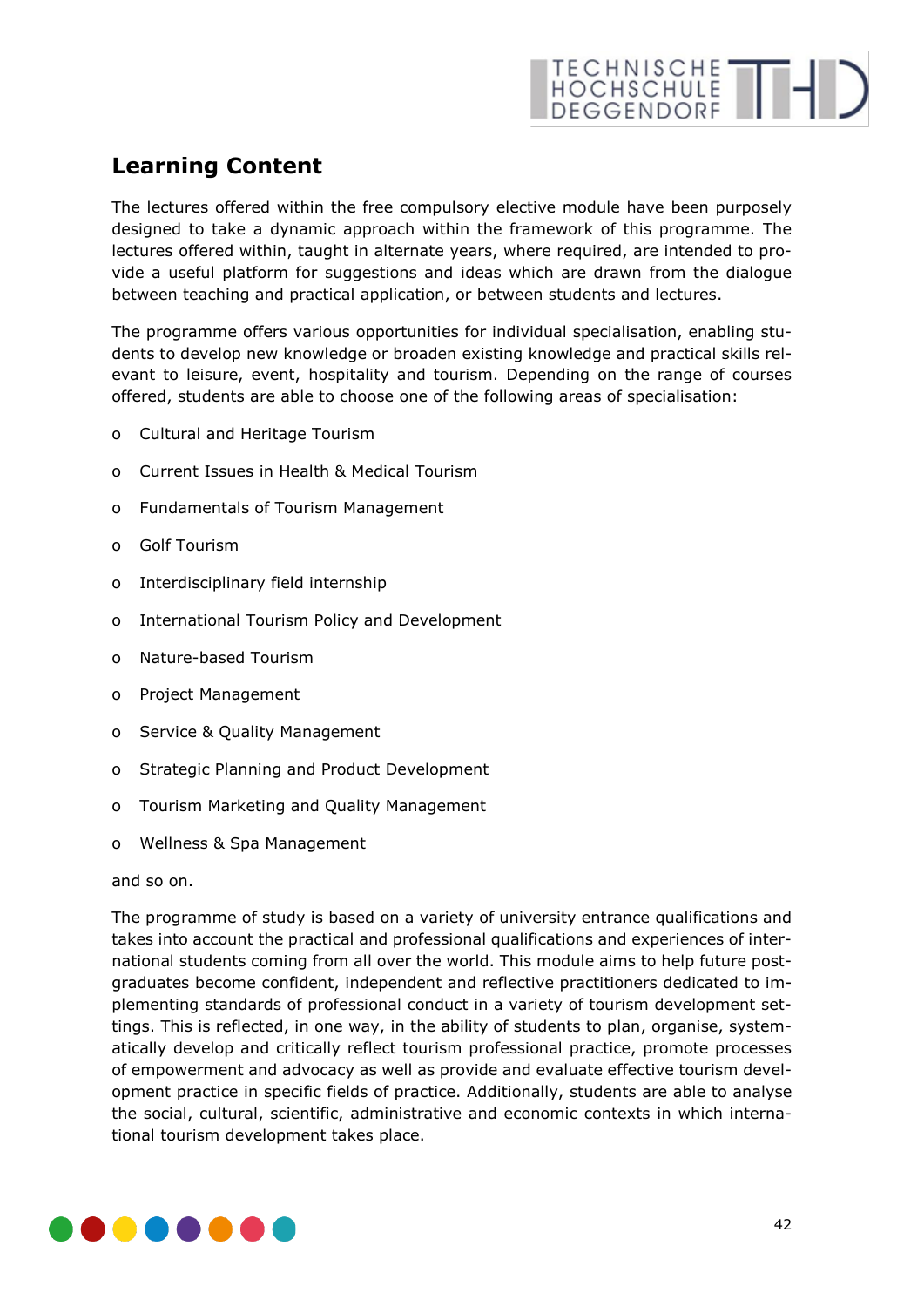## TECHNISCHE THI

## **Teaching Methods**

- o Exercises
- o Group-work
- o Self study
- o Seminar teaching
- o Questioning and listening skills
- o Written and verbal presentational skills
- o Guest lectures
- o Interdisciplinary field internships (if it is not the core topic of the module)

#### **Recommended Literature**

Depends on each single module.

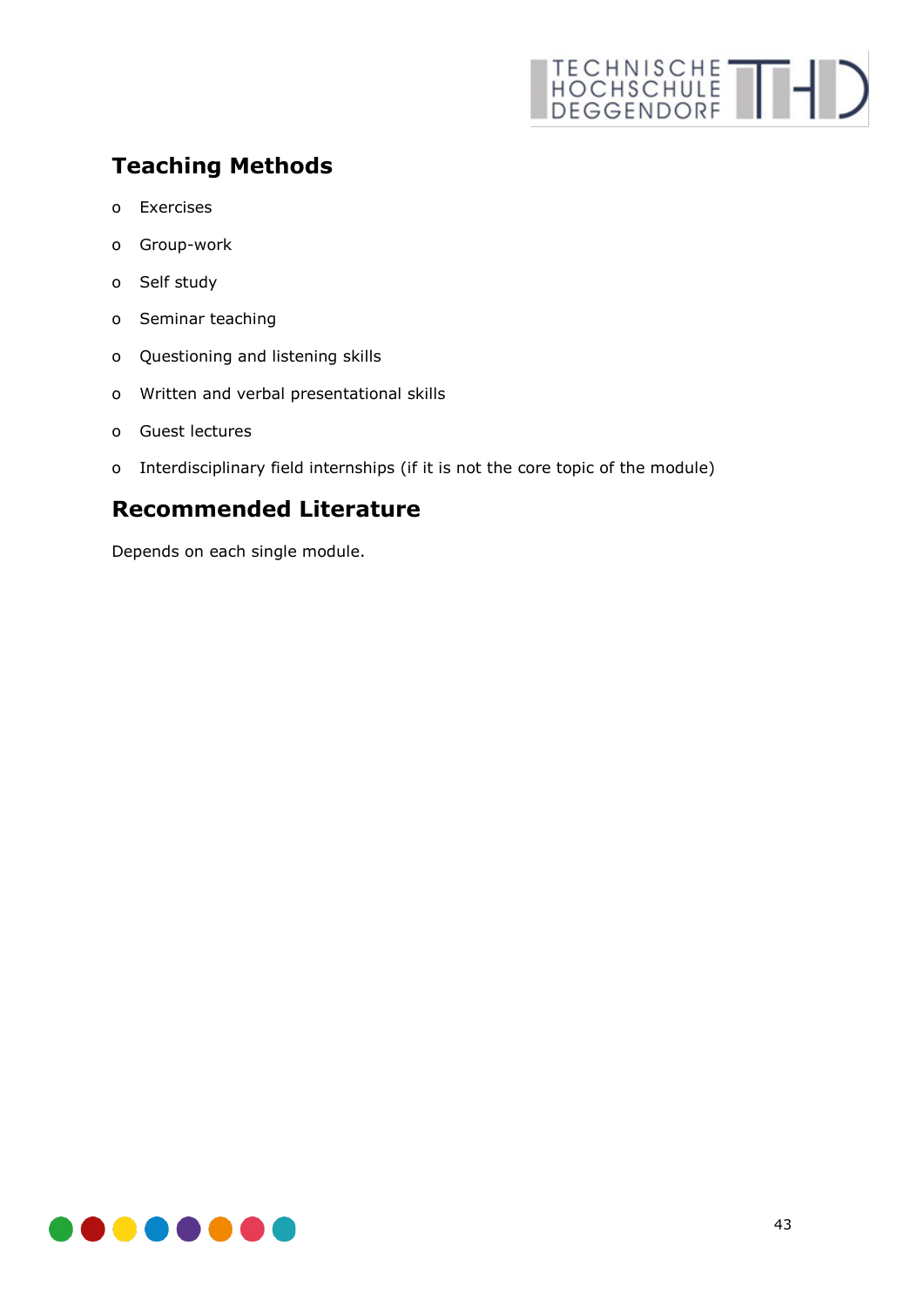## <span id="page-43-0"></span>**MITM-3-1 DESTINATION DEVELOPMENT AND MAR-KETING**

| Module code                        | $MITM-3-1$                            |
|------------------------------------|---------------------------------------|
| Module coordination                | Prof. Dr. Marcus Herntrei             |
| Course number and name             | Destination Development and Marketing |
| Lecturers                          | Karmen Mentil                         |
|                                    | <b>Hannes Thees</b>                   |
|                                    | Daniel Zacher                         |
| Semester                           | 3                                     |
| Duration of the module             | 1 semester                            |
| Module frequency                   | annually                              |
| Course type                        | required course                       |
| Level                              | postgraduate                          |
| Semester periods per week<br>(SWS) | 4                                     |
| <b>ECTS</b>                        | 5                                     |
| Workload                           | Time of attendance: 60 hours          |
|                                    | self-study: 90 hours                  |
|                                    | Total: 150 hours                      |
| Type of Examination                | written ex. 90 min.                   |
| Duration of Examination            | 90 min.                               |
| Weight                             | 5/90                                  |
| Language of Instruction            | English                               |

### **Module Objective**

Trends in globalisation, demographics and technology has ensured that the economic development and management of destinations has become a vital component to the sustainability of global tourism. This module explores the key aspects and developments in this evolving concept. According to that, students will be provided with a detailed knowledge about destination management, destination marketing and its practicability. Students will be able to successfully manage and promote a destination in an international environment by considering intercultural challenges.

The objective of the module is furthermore to understand and to be able to apply the different concepts of international destination management and marketing, and apply these concepts in a real-life environment/ project.

Personal competence: Students should develop written and verbal presentational skills. They demonstrate group-work, group-interactions, questioning and listening skills. They will develop argumentation skills in relation to the analysis of destination management organisations, its promotion and demonstrate the ability to take part in running a destination.

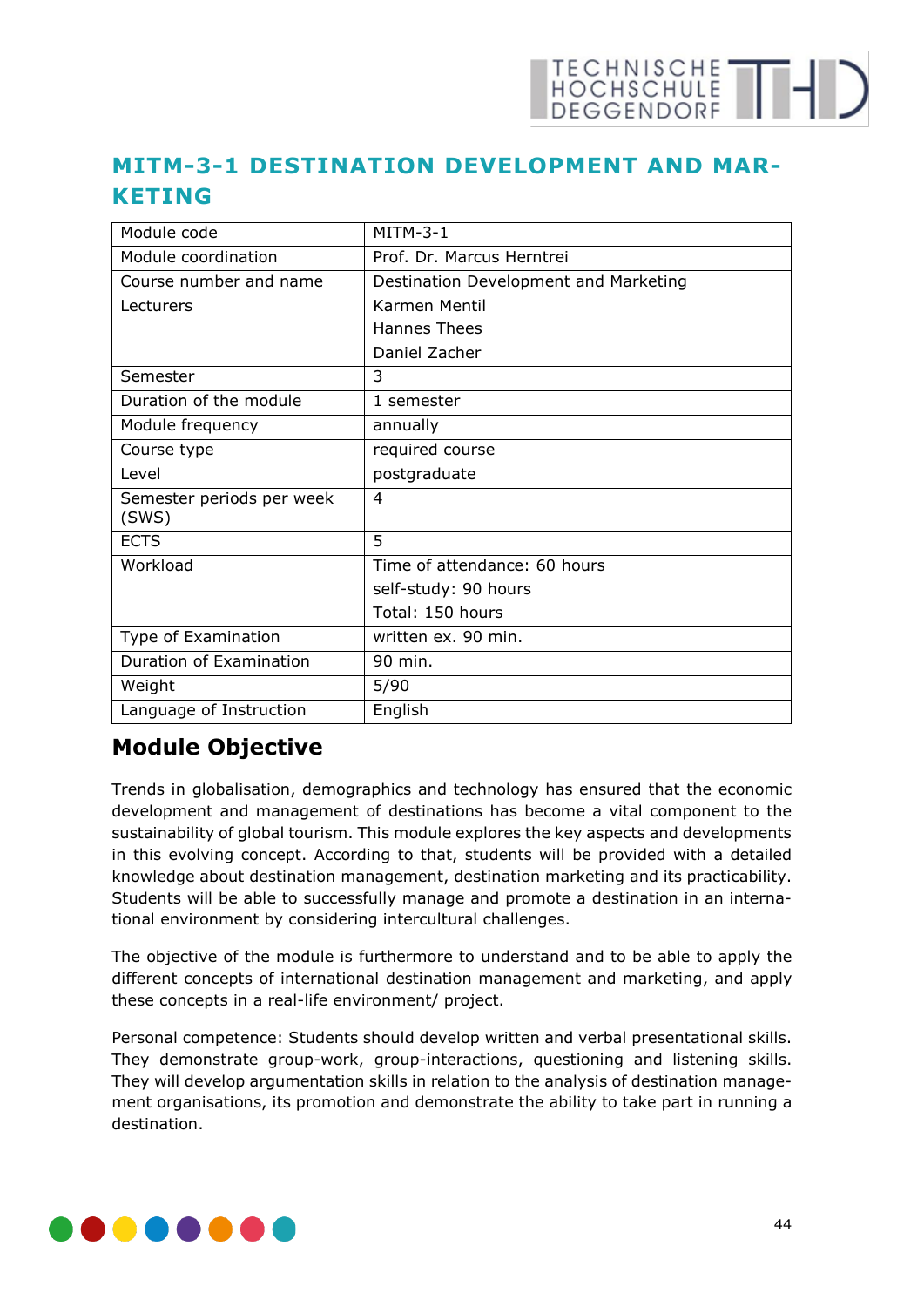

#### **Applicability in this and other Programs**

This module offers an interface to modules from health, tourism and destination management as part of the study program "International Tourism Development". It can also be used in other modules from - for example - the Faculty of Applied Health Sciences or the School of Management.

#### **Entrance Requirements**

None.

#### **Learning Content**

- 1. An introduction to destination management and marketing
- 2. Definition, importance and objectives of destination management
- 3. Models of destination management
- 4. Stakeholders and stakeholder analysis
- 5. Quality and risk management
- 6. Planning tools and budgeting
- 7. The importance of partnership and strategic cooperation in tourism
- 8. Tourism and the local community
- 9. Understanding tourist behaviours and motives
- 10. The future of destination management organisations

In this multi-disciplinary module students will be introduced to the role destination management and marketing plays in the modern tourism business in addition to the more traditional planning and control aspects of management. Without a detailed understanding of topics related to destination management, especially in an international context, students will not be able to successfully operate in an increasingly project-related world. Consequently, they need to be aware of the basic (project) management concepts and standards when working in an international environment.

#### **Teaching Methods**

- o Exercises
- o Self-study
- o Seminar teaching
- o Guest lectures

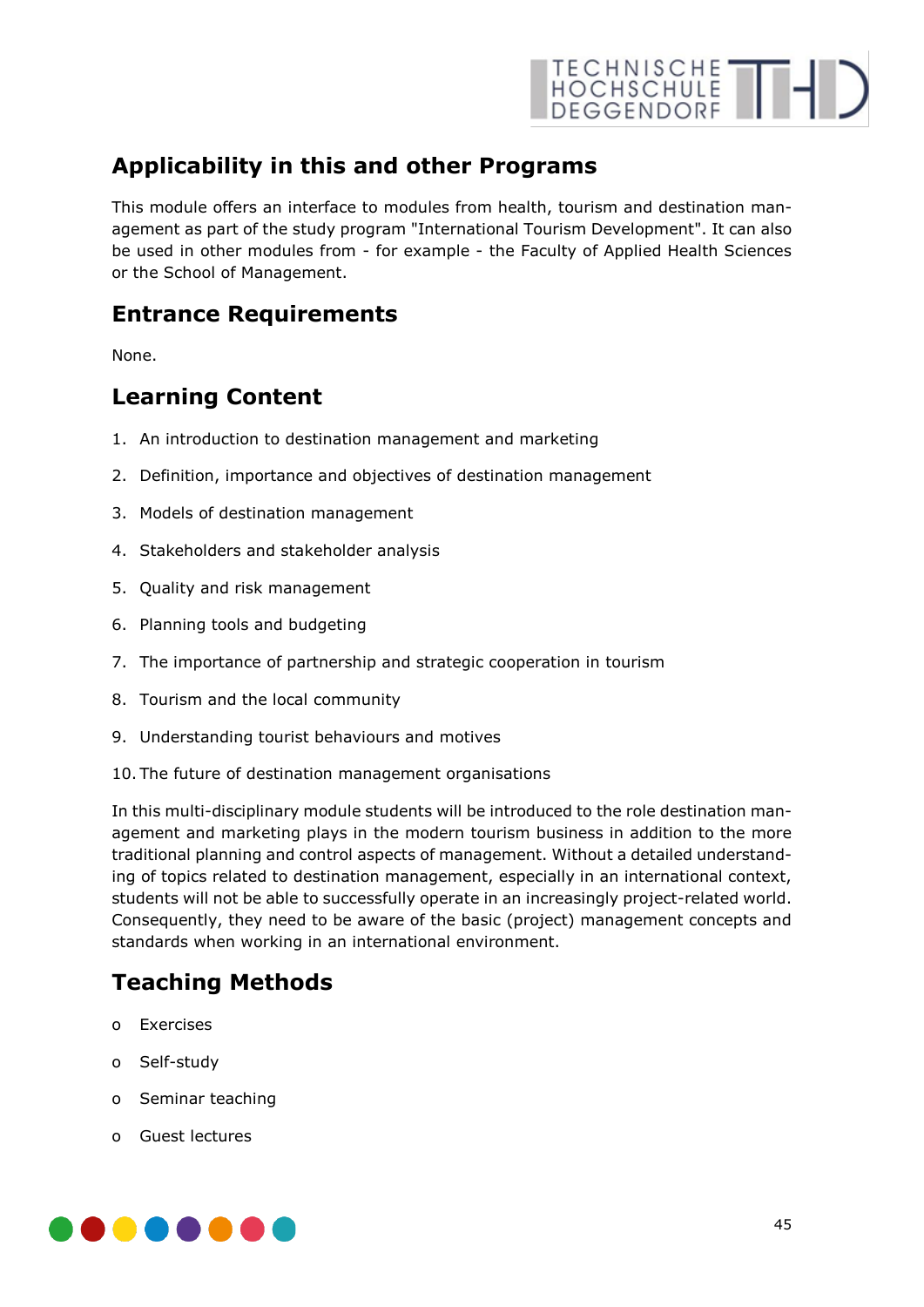o Interdisciplinary field internships

#### **Recommended Literature**

Capone, F. (eds.) (2015). Tourist Clusters, Destinations and Competitiveness: Theoretical Issues and Empirical Evidences. Oxford: Routledge.

Godfrey, K. & Clarke, J. (2000). The tourism development handbook: a practical approach to planning and marketing. Boston/ MA: Cengage Learning.

Hall, M.C. (2010). Fieldwork in Tourism: Methods, Issues and Reflections (Contemporary Geographies of Leisure, Tourism and Mobility). London: Routledge.

Howie, F. (2010). Managing the Tourist Destination. Boston, MA: Cengage Learning.

Morrison, A.M. (2013). Marketing and Managing Tourism Destinations. Oxford: Routledge.

Pinto, J.K. (2016). Project Management: Achieving competitive Advantage. Harlow: Pearson Education.

Ritchie, J. & Crouch, G. (2003). The Competitive Destination. A Sustainable Tourism Perspective. Oxford: CABI Publishing.

Wilson, J. (2012). The Routledge Handbook of Tourism Geographies. Oxford: Routledge.

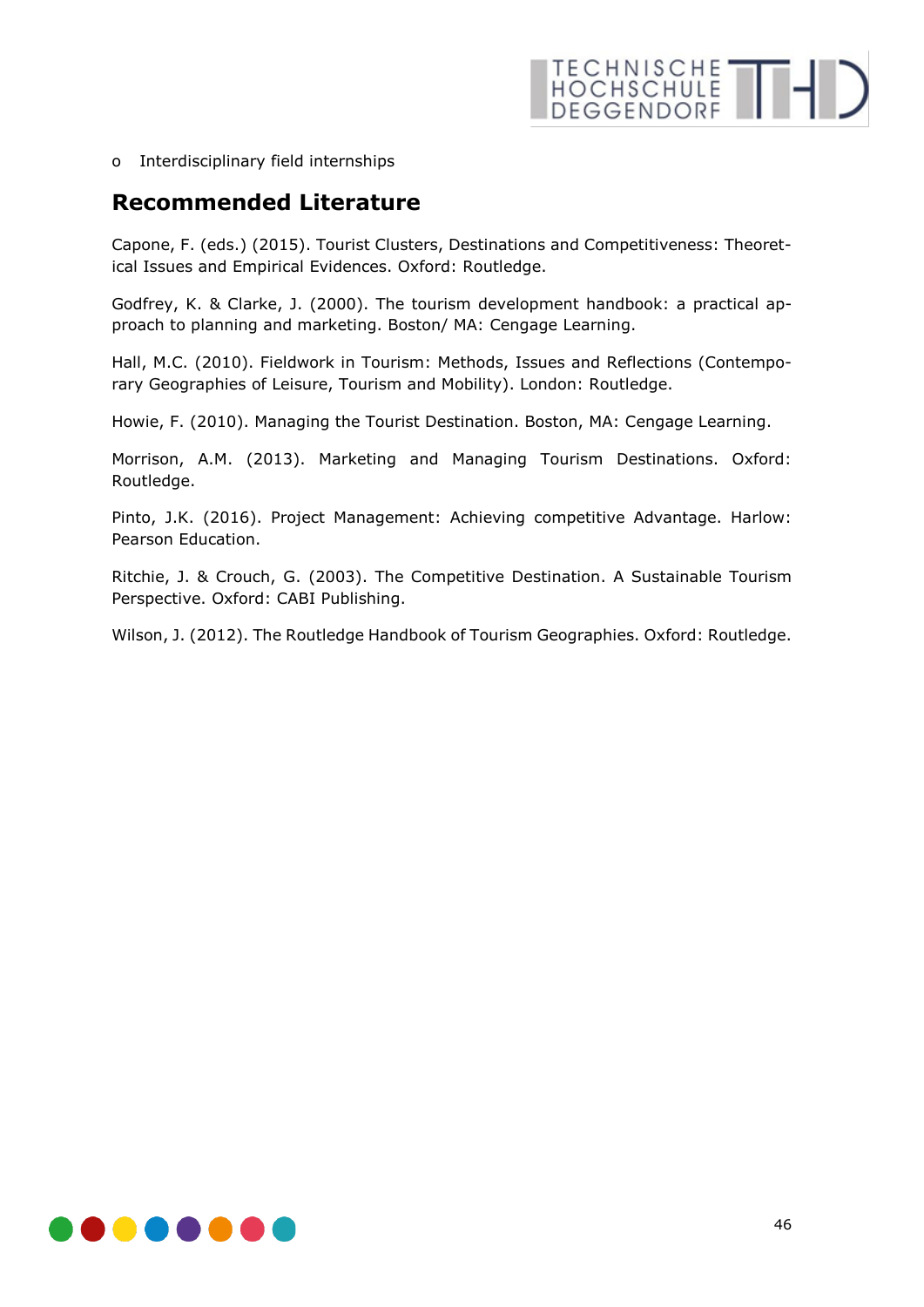## TECHNISCHE THE

### <span id="page-46-0"></span>**MITM-3-2 SPECIALIZED MANDATORY ELECTIVE MODULE II**

| Module code                        | $MITM-3-2$                               |
|------------------------------------|------------------------------------------|
| Module coordination                | Prof. Dr. Marcus Herntrei                |
| Course number and name             | Specialized Mandatory Elective Module II |
| Semester                           | 3                                        |
| Duration of the module             | 1 semester                               |
| Module frequency                   | annually                                 |
| Course type                        | required course                          |
| Level                              | postgraduate                             |
| Semester periods per week<br>(SWS) | 4                                        |
| <b>ECTS</b>                        | 5                                        |
| Workload                           | Time of attendance: 60 hours             |
|                                    | self-study: 90 hours                     |
|                                    | Total: 150 hours                         |
| Type of Examination                | course assessment                        |
| Weight                             | 5/90                                     |
| Language of Instruction            | English                                  |

#### **Module Objective**

This module is a so-called "free compulsory elective module" within the master programme and provides an additional opportunity to specialise and develop an individual career profile.

Depending on the individual situation and the sense of the subject, the module can be combined with a previous module (in the 2nd semester of the study programme), an interdisciplinary field internship or the module of an international guest lecturer. Especially the latter is a major concern of the decision makers due to the internationalisation of the campus. In the context of tourism development, there exist strategic partnerships with universities from abroad - an international study of tourism depends on the exchange with international lecturers, which should be taken into account in this module.

## **Applicability in this and other Programs**

The module is open to all students of the university, as long as a meaningful connection to the actual study programmes is ensured.

### **Entrance Requirements**

None.

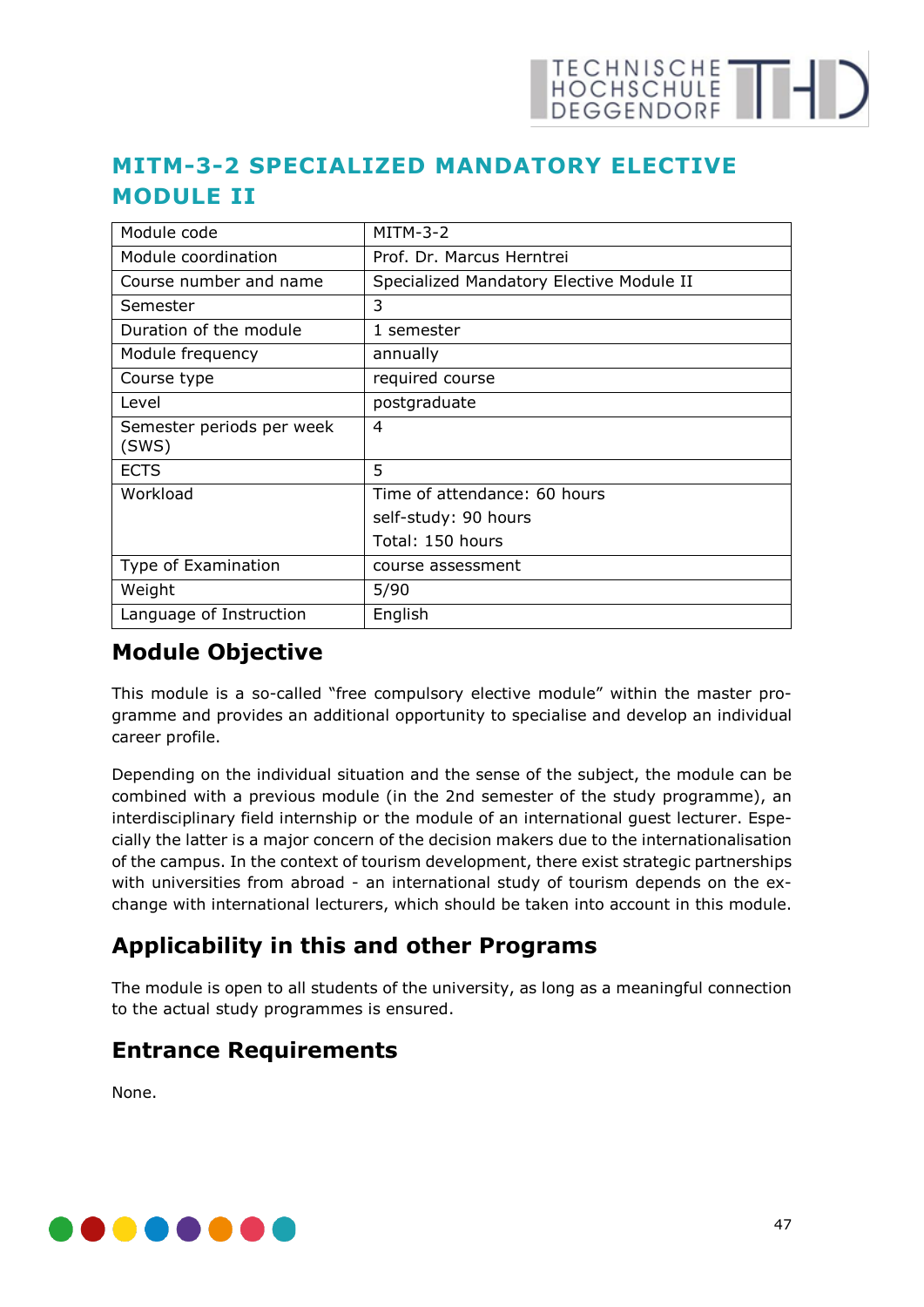## **Learning Content**

The lectures offered within the free compulsory elective module have been purposely designed to take a dynamic approach within the framework of this programme. The lectures offered within, taught in alternate years, where required, are intended to provide a useful platform for suggestions and ideas which are drawn from the dialogue between teaching and practical application, or between students and lectures.

The programme offers various opportunities for individual specialisation, enabling students to develop new knowledge or broaden existing knowledge and practical skills relevant to leisure, event, hospitality and tourism. Depending on the range of courses offered, students are able to choose one of the following areas of specialisation:

- o Cultural and Heritage Tourism
- o Current Issues in Health & Medical Tourism
- o Fundamentals of Tourism Management
- o Golf Tourism
- o Interdisciplinary field internship
- o International Tourism Policy and Development
- o Nature-based Tourism
- o Project Management
- o Service & Quality Management
- o Strategic Planning and Product Development
- o Tourism Marketing and Quality Management
- o Wellness & Spa Management

and so on.

The programme of study is based on a variety of university entrance qualifications and takes into account the practical and professional qualifications and experiences of international students coming from all over the world. This module aims to help future postgraduates become confident, independent and reflective practitioners dedicated to implementing standards of professional conduct in a variety of tourism development settings. This is reflected, in one way, in the ability of students to plan, organise, systematically develop and critically reflect tourism professional practice, promote processes of empowerment and advocacy as well as provide and evaluate effective tourism development practice in specific fields of practice. Additionally, students are able to analyse the social, cultural, scientific, administrative and economic contexts in which international tourism development takes place.

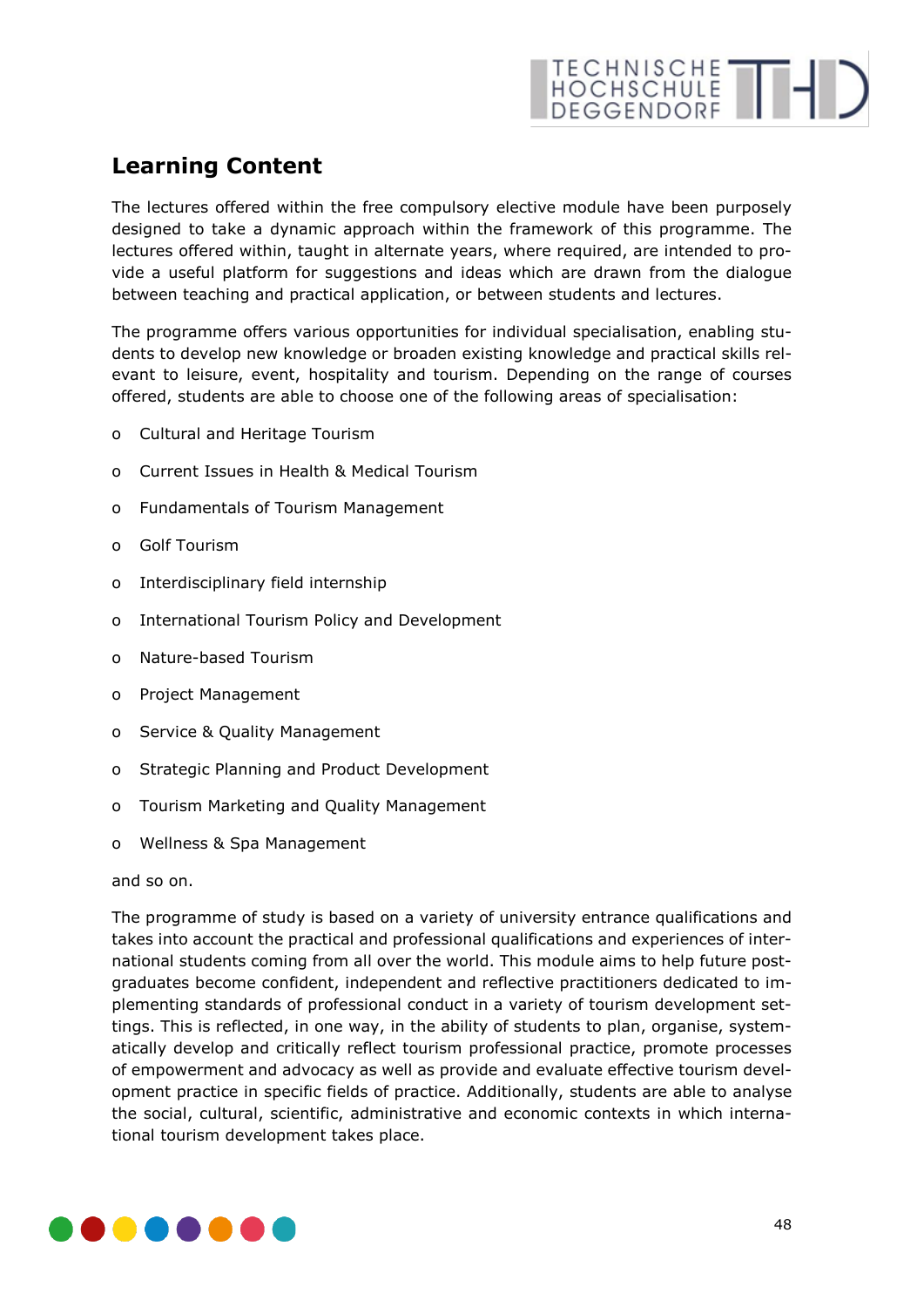## TECHNISCHE THI

## **Teaching Methods**

- o Exercises
- o Group-work
- o Self study
- o Seminar teaching
- o Questioning and listening skills
- o Written and verbal presentational skills
- o Guest lectures
- o Interdisciplinary field internships (if it is not the core topic of the module)

#### **Recommended Literature**

Depends on each single module.

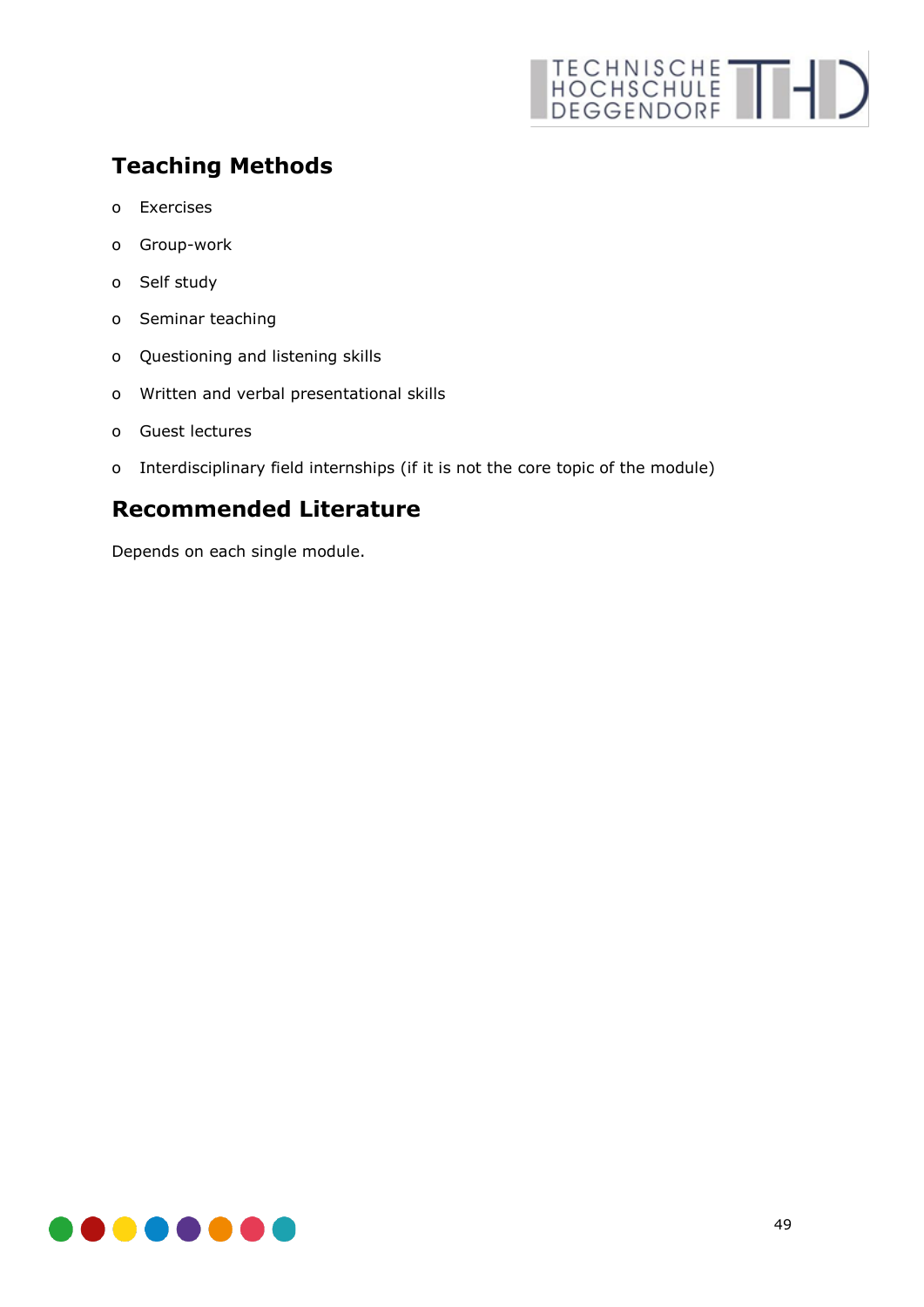| Module code                        | $MITM-3-3$                  |
|------------------------------------|-----------------------------|
| Module coordination                | Prof. Dr. Marcus Herntrei   |
| Course number and name             | Master Thesis               |
| Semester                           | 3                           |
| Duration of the module             | 1 semester                  |
| Module frequency                   | annually                    |
| Course type                        | required course             |
| Level                              | postgraduate                |
| Semester periods per week<br>(SWS) | $\Omega$                    |
| <b>ECTS</b>                        | 20                          |
| Workload                           | Time of attendance: 0 hours |
|                                    | self-study: 600 hours       |
|                                    | Total: 600 hours            |
| Type of Examination                | master thesis               |
| Weight                             | 20/90                       |
| Language of Instruction            | English                     |

#### <span id="page-49-0"></span>**MITM-3-3 MASTER THESIS**

#### **Module Objective**

The master thesis documents the students' ability to independently deal with questions within a defined topic based on scientific and discipline-specific theories and methods.

The thesis must deal with theoretical and preferably theoretical-empirical questions, ideally in cooperation with a company or organisation, and work out approaches to solutions. The topic must be related to tourism and must be completed within 6 months with regard to methodology, complexity and scope.

Professional competence: The students deal with a practically relevant problem and questions in a scientific way.

Social competence: The possibility of data collection and cooperation with companies opens up new perspectives for students.

Methodological competence: The students deepen and apply the methods and instruments learned during their studies.

Personal competence: The students learn to deal intensively with a question over a longer period of time.

#### **Applicability in this and other Programs**

The module is the final element of the study program, with students having to bring together all theoretical and practical skills gained in the course of 3 semesters.